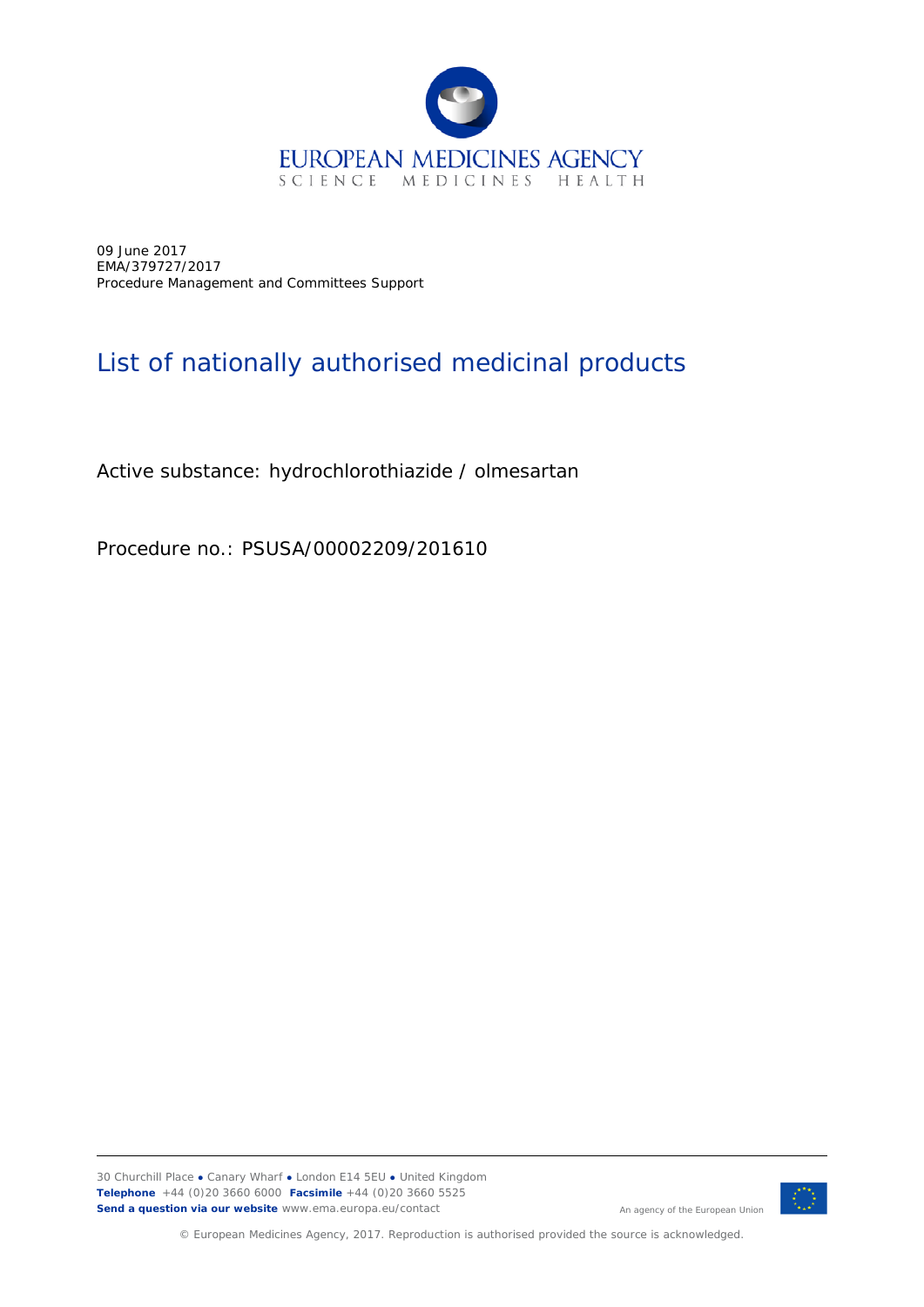| Product Name (in<br>authorisation country)               | MRP/DCP<br>Authorisation<br>number | <b>National Authorisation</b><br><b>Number</b> | MAH of product in the<br>member state                                           | <b>Member State</b><br>where product is<br>authorised |
|----------------------------------------------------------|------------------------------------|------------------------------------------------|---------------------------------------------------------------------------------|-------------------------------------------------------|
| PLAUNAZIDE 20 mg/25 mg<br>compresse rivestite con film   | DE/H/0524/002                      | 037108204                                      | <b>MENARINI</b><br><b>INTERNATIONAL</b><br><b>OPERATIONS</b><br>LUXEMBOURG S.A. | IT                                                    |
| PLAUNAZIDE 20 mg/25 mg<br>compresse rivestite con film   | DE/H/0524/002                      | 037108127                                      | <b>MENARINI</b><br><b>INTERNATIONAL</b><br><b>OPERATIONS</b><br>LUXEMBOURG S.A. | $\overline{\mathsf{I}\mathsf{T}}$                     |
| PLAUNAZIDE 20 mg/12,5 mg<br>compresse rivestite con film | DE/H/0524/001                      | 037108103                                      | <b>MENARINI</b><br><b>INTERNATIONAL</b><br><b>OPERATIONS</b><br>LUXEMBOURG S.A. | IT                                                    |
| PLAUNAZIDE 20 mg/12,5 mg<br>compresse rivestite con film | DE/H/0524/001                      | 037108014                                      | <b>MENARINI</b><br><b>INTERNATIONAL</b><br><b>OPERATIONS</b><br>LUXEMBOURG S.A. | $\mathsf{I}$                                          |
| PLAUNAZIDE 20 mg/12,5 mg<br>compresse rivestite con film | DE/H/0524/001                      | 037108091                                      | <b>MENARINI</b><br><b>INTERNATIONAL</b><br><b>OPERATIONS</b><br>LUXEMBOURG S.A. | $\mathsf{I}\mathsf{T}$                                |
| PLAUNAZIDE 20 mg/12,5 mg<br>compresse rivestite con film | DE/H/0524/001                      | 037108038                                      | <b>MENARINI</b><br><b>INTERNATIONAL</b><br><b>OPERATIONS</b><br>LUXEMBOURG S.A. | IT                                                    |
| PLAUNAZIDE 20 mg/12,5 mg<br>compresse rivestite con film | DE/H/0524/001                      | 037108115                                      | <b>MENARINI</b><br>INTERNATIONAL<br><b>OPERATIONS</b><br>LUXEMBOURG S.A.        | IT                                                    |
| PLAUNAZIDE 20 mg/12,5 mg<br>compresse rivestite con film | DE/H/0524/001                      | 037108077                                      | <b>MENARINI</b><br><b>INTERNATIONAL</b><br><b>OPERATIONS</b><br>LUXEMBOURG S.A. | $\mathsf{I}\mathsf{T}$                                |
| PLAUNAZIDE 20 mg/25 mg<br>compresse rivestite con film   | DE/H/0524/002                      | 037108141                                      | <b>MENARINI</b><br><b>INTERNATIONAL</b><br><b>OPERATIONS</b><br>LUXEMBOURG S.A. | IT                                                    |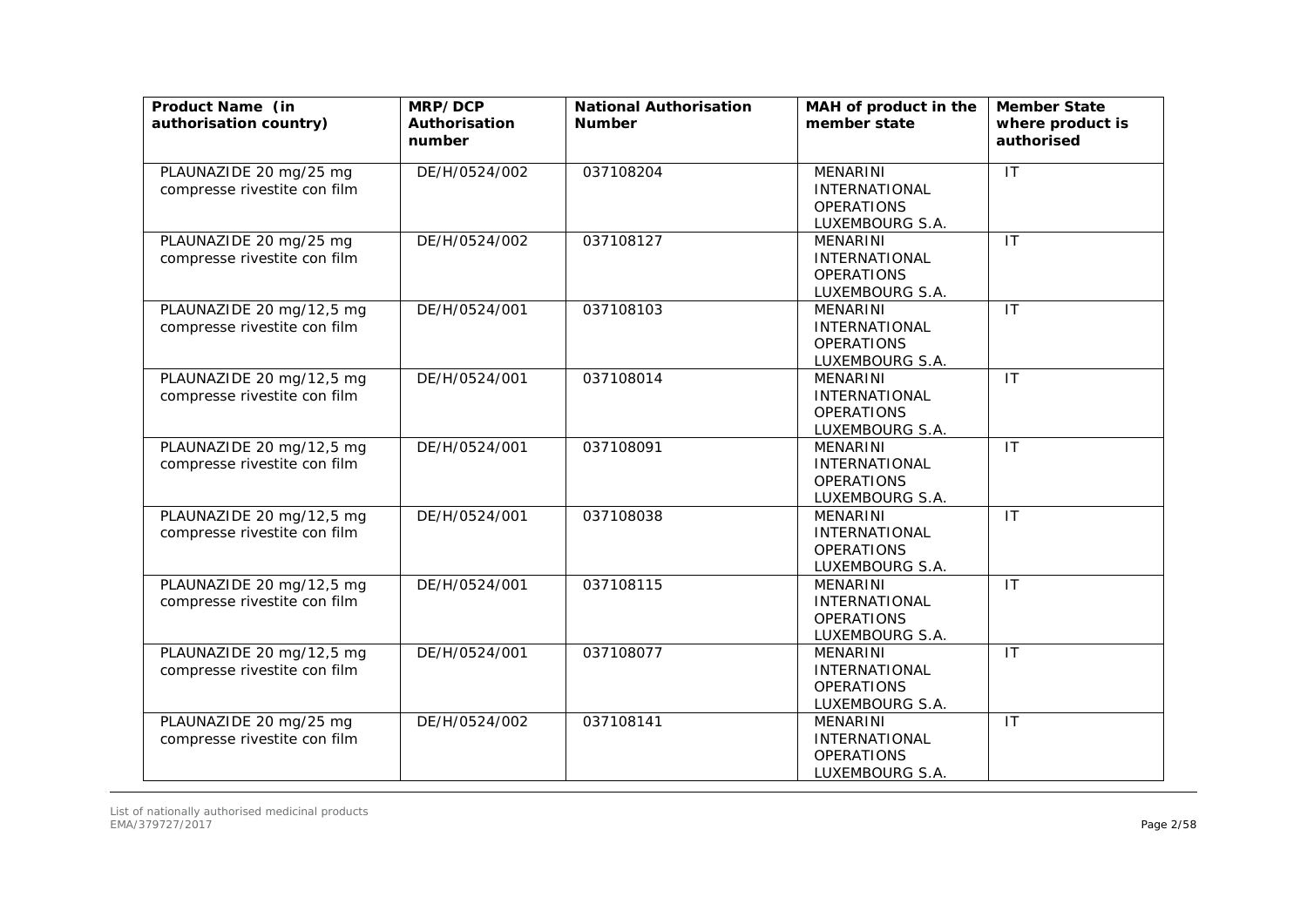| Product Name (in<br>authorisation country)               | MRP/DCP<br>Authorisation<br>number | <b>National Authorisation</b><br><b>Number</b> | MAH of product in the<br>member state                                           | <b>Member State</b><br>where product is<br>authorised |
|----------------------------------------------------------|------------------------------------|------------------------------------------------|---------------------------------------------------------------------------------|-------------------------------------------------------|
| PLAUNAZIDE 20 mg/25 mg<br>compresse rivestite con film   | DE/H/0524/002                      | 037108216                                      | MENARINI<br><b>INTERNATIONAL</b><br><b>OPERATIONS</b><br>LUXEMBOURG S.A.        | IT                                                    |
| PLAUNAZIDE 20 mg/25 mg<br>compresse rivestite con film   | DE/H/0524/002                      | 037108139                                      | <b>MENARINI</b><br><b>INTERNATIONAL</b><br><b>OPERATIONS</b><br>LUXEMBOURG S.A. | IT                                                    |
| PLAUNAZIDE 20 mg/25 mg<br>compresse rivestite con film   | DE/H/0524/002                      | 037108166                                      | <b>MENARINI</b><br><b>INTERNATIONAL</b><br><b>OPERATIONS</b><br>LUXEMBOURG S.A. | IT                                                    |
| PLAUNAZIDE 20 mg/25 mg<br>compresse rivestite con film   | DE/H/0524/002                      | 037108178                                      | <b>MENARINI</b><br><b>INTERNATIONAL</b><br><b>OPERATIONS</b><br>LUXEMBOURG S.A. | IT                                                    |
| PLAUNAZIDE 20 mg/25 mg<br>compresse rivestite con film   | DE/H/0524/002                      | 037108228                                      | <b>MENARINI</b><br>INTERNATIONAL<br><b>OPERATIONS</b><br>LUXEMBOURG S.A.        | IT                                                    |
| PLAUNAZIDE 20 mg/25 mg<br>compresse rivestite con film   | DE/H/0524/002                      | 037108154                                      | <b>MENARINI</b><br><b>INTERNATIONAL</b><br><b>OPERATIONS</b><br>LUXEMBOURG S.A. | $\mathsf{I}\mathsf{T}$                                |
| PLAUNAZIDE 20 mg/25 mg<br>compresse rivestite con film   | DE/H/0524/002                      | 037108180                                      | <b>MENARINI</b><br>INTERNATIONAL<br><b>OPERATIONS</b><br>LUXEMBOURG S.A.        | $\overline{\mathsf{I}\mathsf{T}}$                     |
| PLAUNAZIDE 20 mg/12,5 mg<br>compresse rivestite con film | DE/H/0524/001                      | 037108065                                      | MENARINI<br><b>INTERNATIONAL</b><br><b>OPERATIONS</b><br>LUXEMBOURG S.A.        | $\mathsf{I}\mathsf{T}$                                |
| PLAUNAZIDE 20 mg/25 mg<br>compresse rivestite con film   | DE/H/0524/002                      | 037108192                                      | <b>MENARINI</b><br><b>INTERNATIONAL</b><br><b>OPERATIONS</b>                    | $\mathsf{I}\mathsf{T}$                                |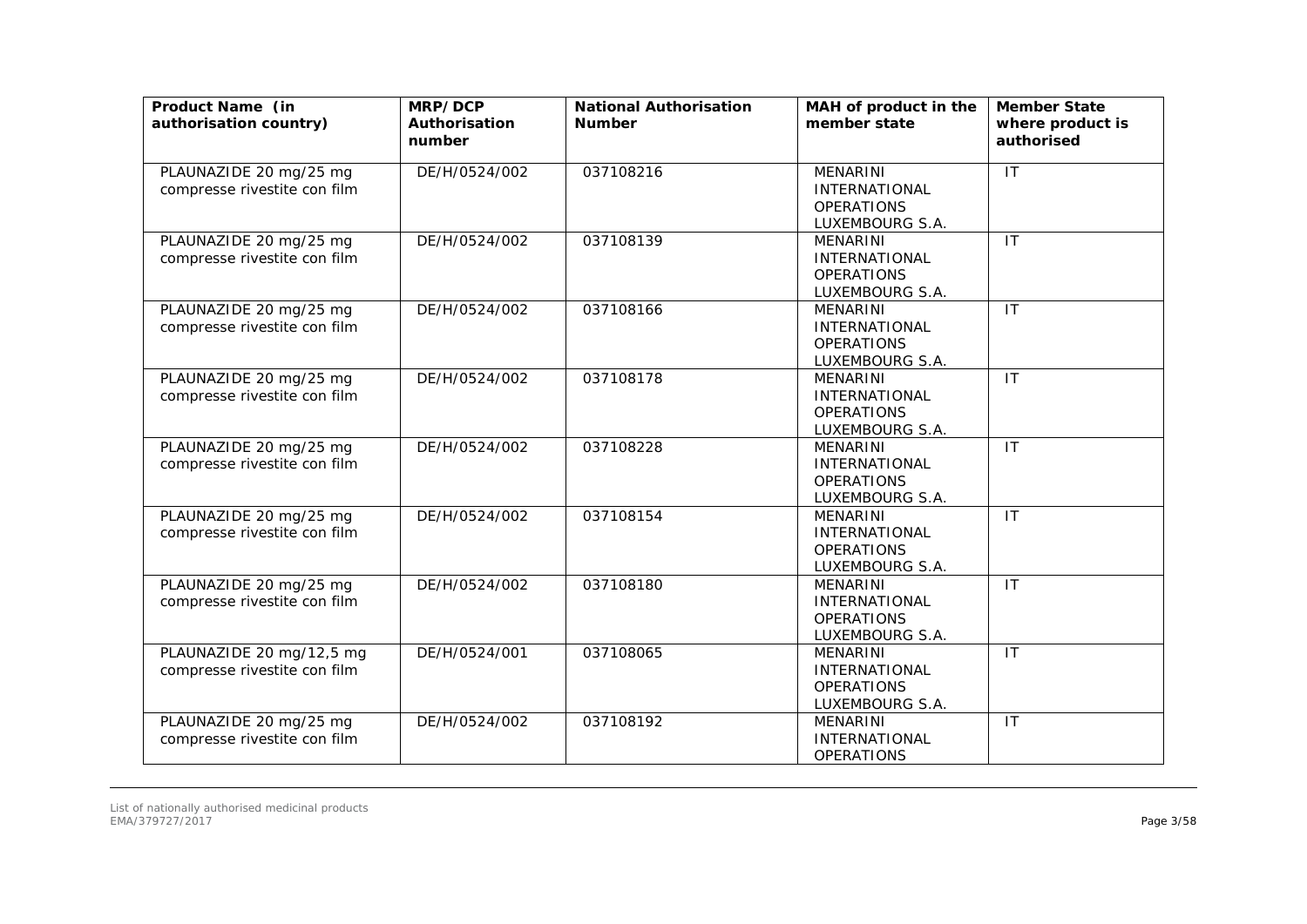| Product Name (in<br>authorisation country)               | MRP/DCP<br>Authorisation<br>number | <b>National Authorisation</b><br><b>Number</b> | MAH of product in the<br>member state                                           | <b>Member State</b><br>where product is<br>authorised |
|----------------------------------------------------------|------------------------------------|------------------------------------------------|---------------------------------------------------------------------------------|-------------------------------------------------------|
|                                                          |                                    |                                                | LUXEMBOURG S.A.                                                                 |                                                       |
| PLAUNAZIDE 20 mg/12,5 mg<br>compresse rivestite con film | DE/H/0524/001                      | 037108026                                      | <b>MENARINI</b><br><b>INTERNATIONAL</b><br><b>OPERATIONS</b><br>LUXEMBOURG S.A. | IT                                                    |
| PLAUNAZIDE 20 mg/12,5 mg<br>compresse rivestite con film | DE/H/0524/001                      | 037108089                                      | <b>MENARINI</b><br><b>INTERNATIONAL</b><br><b>OPERATIONS</b><br>LUXEMBOURG S.A. | $\mathsf{I}\mathsf{T}$                                |
| PLAUNAZIDE 20 mg/12,5 mg<br>compresse rivestite con film | DE/H/0524/001                      | 037108040                                      | <b>MENARINI</b><br><b>INTERNATIONAL</b><br><b>OPERATIONS</b><br>LUXEMBOURG S.A. | IT                                                    |
| PLAUNAZIDE 20 mg/12,5 mg<br>compresse rivestite con film | DE/H/0524/001                      | 037108053                                      | <b>MENARINI</b><br><b>INTERNATIONAL</b><br><b>OPERATIONS</b><br>LUXEMBOURG S.A. | $\mathsf{I}$                                          |
| Benetor Comp 20 mg/12,5 mg<br>filmdragerade tabletter    | DE/H/0525/001                      | 21334                                          | <b>MENARINI</b><br>INTERNATIONAL<br><b>OPERATIONS</b><br>LUXEMBOURG S.A.        | F1                                                    |
| Benetor Comp 20 mg/25 mg<br>filmdragerade tabletter      | DE/H/0525/002                      | 21335                                          | <b>MENARINI</b><br><b>INTERNATIONAL</b><br><b>OPERATIONS</b><br>LUXEMBOURG S.A. | F1                                                    |
| BELSAR Plus 20mg/25mg<br>filmomhulde tabletten           | DE/H/0525/002                      | BE282791                                       | <b>MENARINI</b><br><b>INTERNATIONAL</b><br><b>OPERATIONS</b><br>LUXEMBOURG S.A. | <b>BE</b>                                             |
| BELSAR Plus 20mg/12,5mg<br>filmomhulde tabletten         | DE/H/0525/001                      | BE282782                                       | <b>MENARINI</b><br><b>INTERNATIONAL</b><br><b>OPERATIONS</b><br>LUXEMBOURG S.A. | <b>BE</b>                                             |
| Belsar Plus 20 mg/12,5 mg<br>Filmtabletten               | DE/H/0525/001                      | BE282782                                       | <b>MENARINI</b><br>INTERNATIONAL                                                | <b>BE</b>                                             |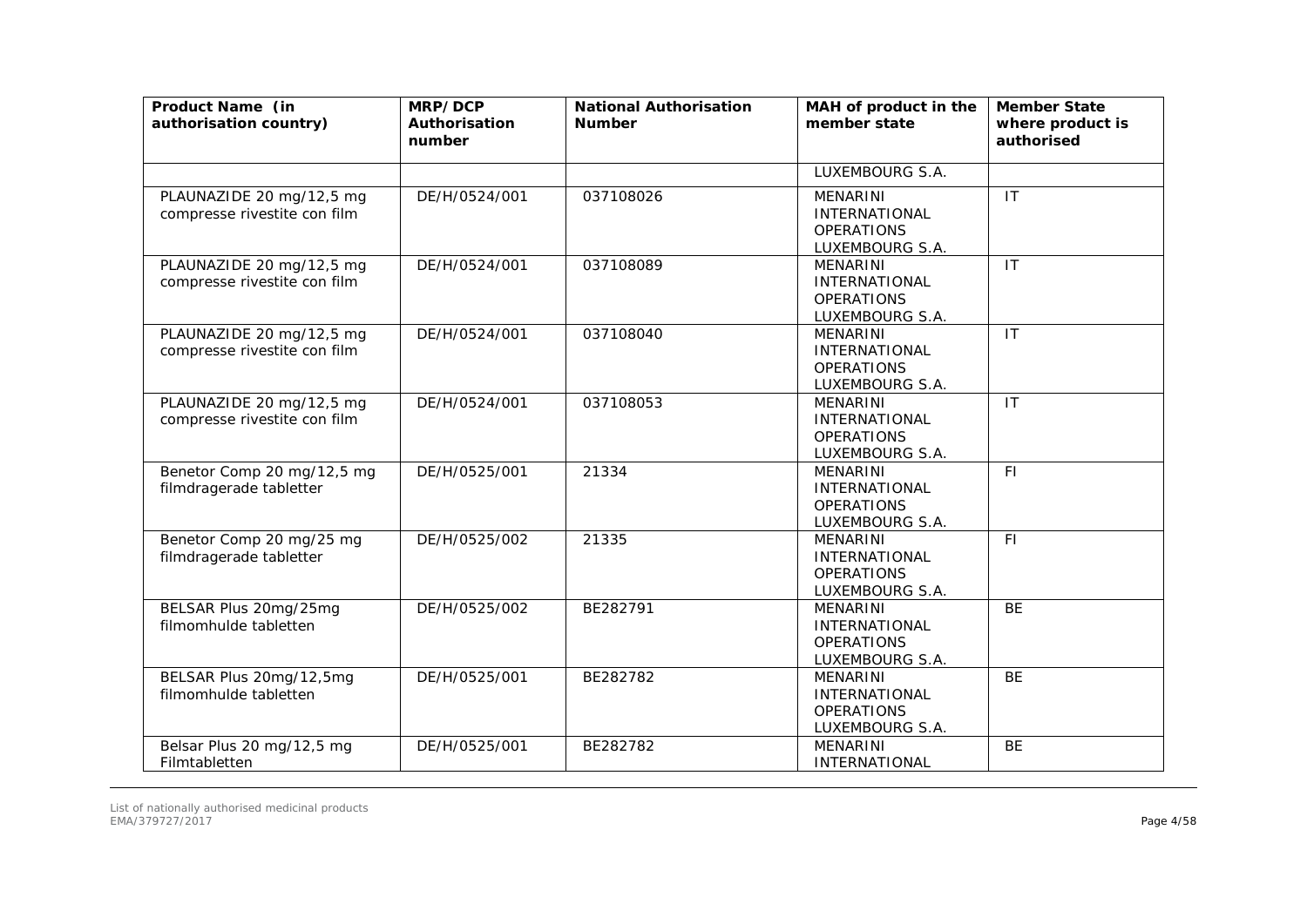| Product Name (in<br>authorisation country)                            | MRP/DCP<br>Authorisation<br>number | <b>National Authorisation</b><br><b>Number</b> | MAH of product in the<br>member state                                           | <b>Member State</b><br>where product is<br>authorised |
|-----------------------------------------------------------------------|------------------------------------|------------------------------------------------|---------------------------------------------------------------------------------|-------------------------------------------------------|
|                                                                       |                                    |                                                | <b>OPERATIONS</b><br>LUXEMBOURG S.A.                                            |                                                       |
| Belsar Plus 20 mg/25 mg<br>Filmtabletten                              | DE/H/0525/002                      | BE282791                                       | <b>MENARINI</b><br><b>INTERNATIONAL</b><br><b>OPERATIONS</b><br>LUXEMBOURG S.A. | <b>BE</b>                                             |
| Olartan-Plus® 20 mg/12,5 mg<br>επικαλυμμένο με λεπτό υμένιο<br>δισκία | DE/H/0525/001                      | 4744                                           | <b>MENARINI</b><br><b>INTERNATIONAL</b><br><b>OPERATIONS</b><br>LUXEMBOURG S.A. | <b>GR</b>                                             |
| Olartan-Plus® 20 mg/25 mg<br>επικαλυμμένο με λεπτό υμένιο<br>δισκία   | DE/H/0525/002                      | 4745                                           | <b>MENARINI</b><br><b>INTERNATIONAL</b><br><b>OPERATIONS</b><br>LUXEMBOURG S.A. | GR                                                    |
| Co-Tensiol 20 mg/12,5 mg<br>filmsko obložene tablete                  | DE/H/0525/001                      | H/06/00426/010                                 | <b>MENARINI</b><br><b>INTERNATIONAL</b><br><b>OPERATIONS</b><br>LUXEMBOURG S.A. | SI                                                    |
| Co-Tensiol 20 mg/25 mg<br>filmsko obložene tablete                    | DE/H/0525/002                      | H/06/00426/015                                 | <b>MENARINI</b><br><b>INTERNATIONAL</b><br><b>OPERATIONS</b><br>LUXEMBOURG S.A. | <b>SI</b>                                             |
| Co-Tensiol 20 mg/12,5 mg<br>filmsko obložene tablete                  | DE/H/0525/001                      | H/06/00426/009                                 | <b>MENARINI</b><br><b>INTERNATIONAL</b><br><b>OPERATIONS</b><br>LUXEMBOURG S.A. | SI                                                    |
| Co-Tensiol 20 mg/25 mg<br>filmsko obložene tablete                    | DE/H/0525/002                      | H/06/00426/016                                 | <b>MENARINI</b><br><b>INTERNATIONAL</b><br><b>OPERATIONS</b><br>LUXEMBOURG S.A. | SI                                                    |
| Co-Tensiol 20 mg/12,5 mg<br>filmsko obložene tablete                  | DE/H/0525/001                      | H/06/00426/003                                 | <b>MENARINI</b><br><b>INTERNATIONAL</b><br><b>OPERATIONS</b><br>LUXEMBOURG S.A. | <b>SI</b>                                             |
| Co-Tensiol 20 mg/12,5 mg                                              | DE/H/0525/001                      | H/06/00426/006                                 | MENARINI                                                                        | SI                                                    |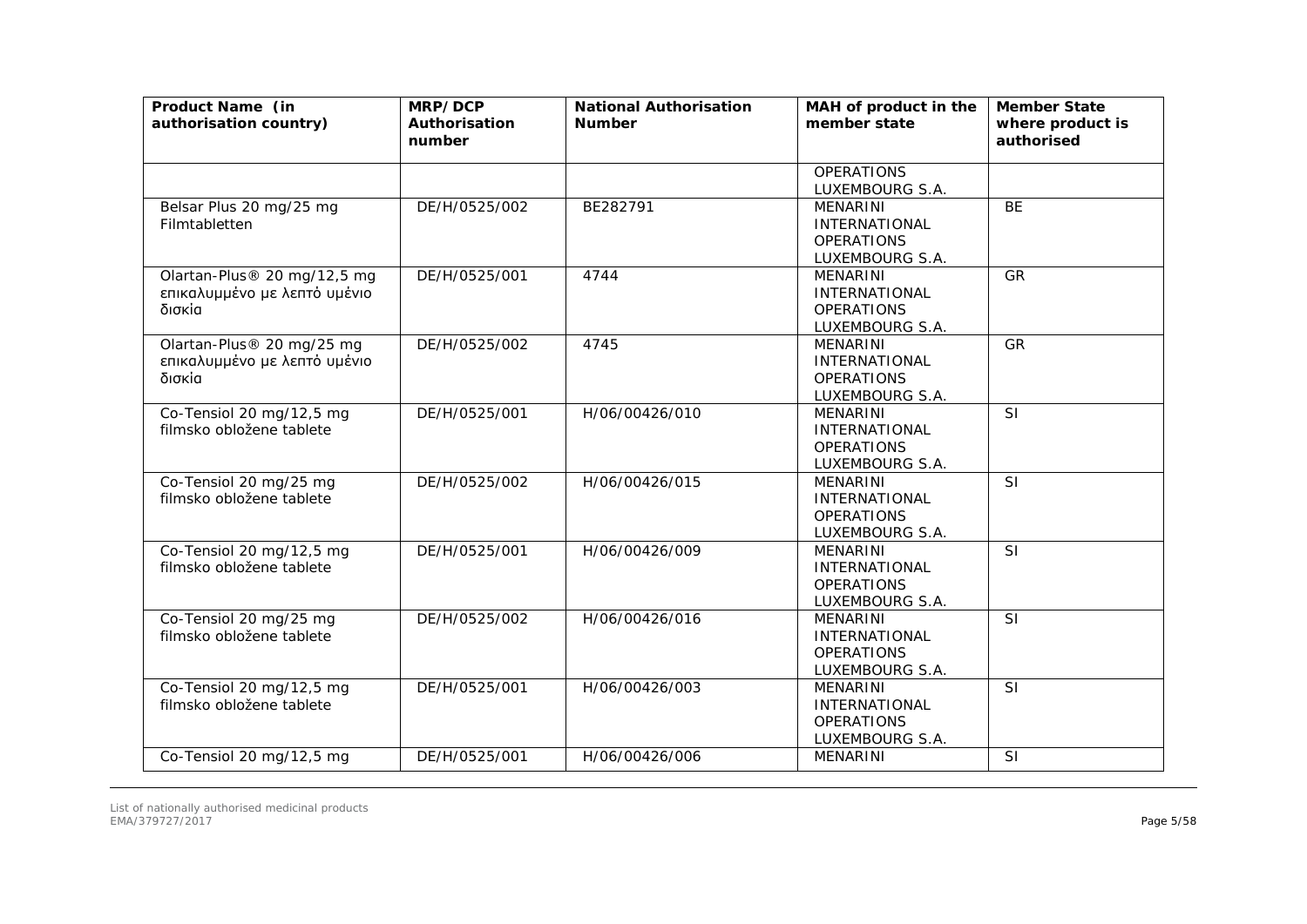| Product Name (in<br>authorisation country)           | MRP/DCP<br>Authorisation<br>number | <b>National Authorisation</b><br><b>Number</b> | MAH of product in the<br>member state                                           | <b>Member State</b><br>where product is<br>authorised |
|------------------------------------------------------|------------------------------------|------------------------------------------------|---------------------------------------------------------------------------------|-------------------------------------------------------|
| filmsko obložene tablete                             |                                    |                                                | <b>INTERNATIONAL</b><br><b>OPERATIONS</b><br>LUXEMBOURG S.A.                    |                                                       |
| Co-Tensiol 20 mg/12,5 mg<br>filmsko obložene tablete | DE/H/0525/001                      | H/06/00426/007                                 | <b>MENARINI</b><br><b>INTERNATIONAL</b><br><b>OPERATIONS</b><br>LUXEMBOURG S.A. | <b>SI</b>                                             |
| Co-Tensiol 20 mg/12,5 mg<br>filmsko obložene tablete | DE/H/0525/001                      | H/06/00426/005                                 | MENARINI<br><b>INTERNATIONAL</b><br><b>OPERATIONS</b><br>LUXEMBOURG S.A.        | $\overline{\mathsf{SI}}$                              |
| Co-Tensiol 20 mg/25 mg<br>filmsko obložene tablete   | DE/H/0525/002                      | H/06/00426/017                                 | <b>MENARINI</b><br><b>INTERNATIONAL</b><br><b>OPERATIONS</b><br>LUXEMBOURG S.A. | SI                                                    |
| Co-Tensiol 20 mg/25 mg<br>filmsko obložene tablete   | DE/H/0525/002                      | H/06/00426/014                                 | <b>MENARINI</b><br><b>INTERNATIONAL</b><br><b>OPERATIONS</b><br>LUXEMBOURG S.A. | <b>SI</b>                                             |
| Co-Tensiol 20 mg/12,5 mg<br>filmsko obložene tablete | DE/H/0525/001                      | H/06/00426/011                                 | MENARINI<br><b>INTERNATIONAL</b><br><b>OPERATIONS</b><br>LUXEMBOURG S.A.        | SI                                                    |
| Co-Tensiol 20 mg/25 mg<br>filmsko obložene tablete   | DE/H/0525/002                      | H/06/00426/018                                 | <b>MENARINI</b><br><b>INTERNATIONAL</b><br><b>OPERATIONS</b><br>LUXEMBOURG S.A. | <b>SI</b>                                             |
| Co-Tensiol 20 mg/25 mg<br>filmsko obložene tablete   | DE/H/0525/002                      | H/06/00426/019                                 | <b>MENARINI</b><br><b>INTERNATIONAL</b><br><b>OPERATIONS</b><br>LUXEMBOURG S.A. | SI                                                    |
| Co-Tensiol 20 mg/12,5 mg<br>filmsko obložene tablete | DE/H/0525/001                      | H/06/00426/004                                 | <b>MENARINI</b><br><b>INTERNATIONAL</b><br><b>OPERATIONS</b><br>LUXEMBOURG S.A. | $\overline{\mathsf{SI}}$                              |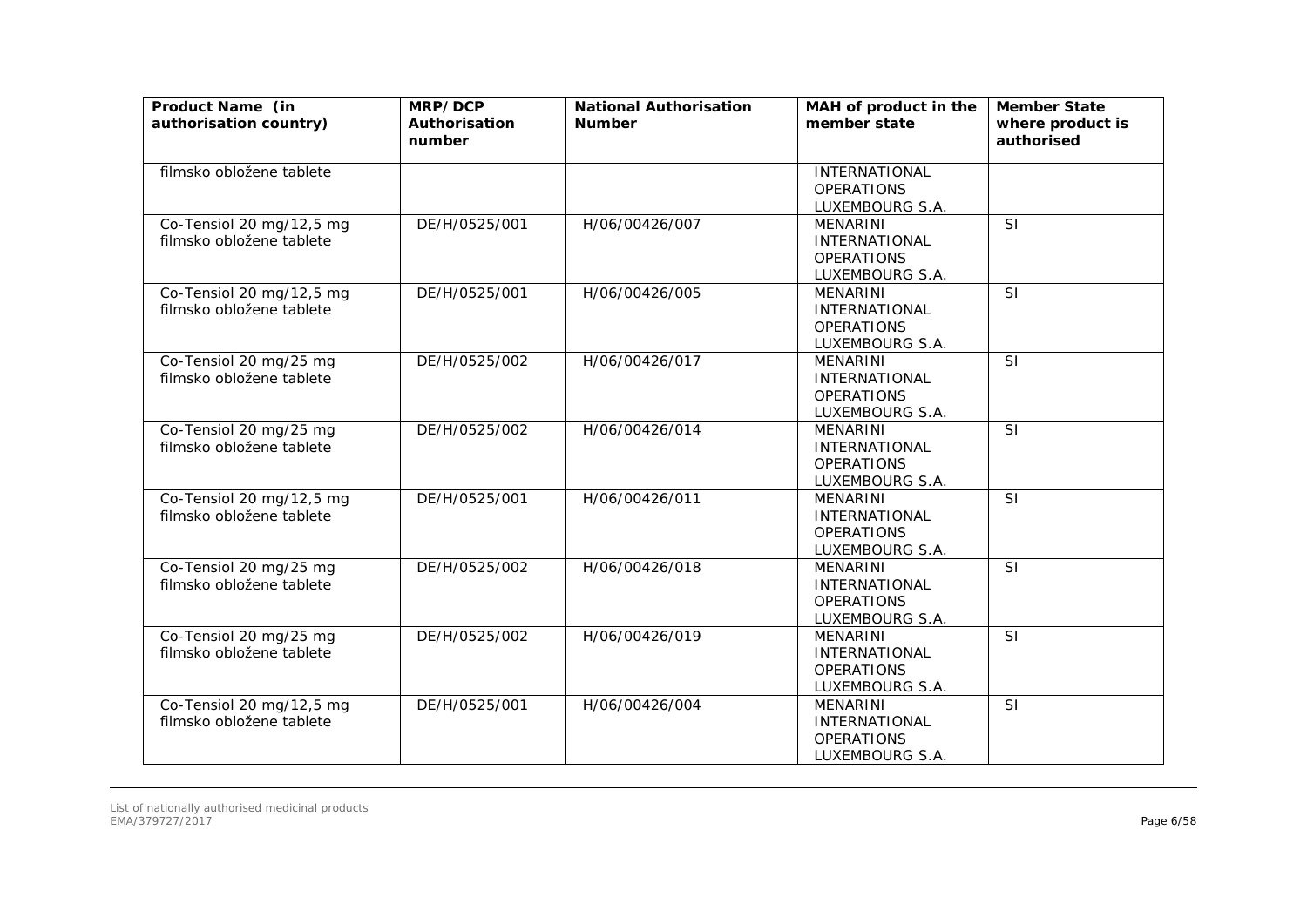| Product Name (in<br>authorisation country)                          | MRP/DCP<br>Authorisation<br>number | <b>National Authorisation</b><br><b>Number</b> | MAH of product in the<br>member state                                           | <b>Member State</b><br>where product is<br>authorised |
|---------------------------------------------------------------------|------------------------------------|------------------------------------------------|---------------------------------------------------------------------------------|-------------------------------------------------------|
| Co-Tensiol 20 mg/12,5 mg<br>filmsko obložene tablete                | DE/H/0525/001                      | H/06/00426/008                                 | MENARINI<br><b>INTERNATIONAL</b><br><b>OPERATIONS</b><br>LUXEMBOURG S.A.        | SI                                                    |
| Co-Tensiol 20 mg/25 mg<br>filmsko obložene tablete                  | DE/H/0525/002                      | H/06/00426/021                                 | <b>MENARINI</b><br><b>INTERNATIONAL</b><br><b>OPERATIONS</b><br>LUXEMBOURG S.A. | $\overline{\mathsf{SI}}$                              |
| Co-Tensiol 20 mg/25 mg<br>filmsko obložene tablete                  | DE/H/0525/002                      | H/06/00426/022                                 | <b>MENARINI</b><br><b>INTERNATIONAL</b><br><b>OPERATIONS</b><br>LUXEMBOURG S.A. | <b>SI</b>                                             |
| Co-Tensiol 20 mg/25 mg<br>filmsko obložene tablete                  | DE/H/0525/002                      | H/06/00426/020                                 | <b>MENARINI</b><br><b>INTERNATIONAL</b><br><b>OPERATIONS</b><br>LUXEMBOURG S.A. | SI                                                    |
| BELSAR PLUS 20 mg/25 mg<br>comprimés pelliculés                     | DE/H/0525/002                      | BE282791                                       | <b>MENARINI</b><br><b>INTERNATIONAL</b><br><b>OPERATIONS</b><br>LUXEMBOURG S.A. | <b>BE</b>                                             |
| Mencord® Plus 20 mg/12,5 mg<br>Filmtabletten                        | DE/H/0525/001                      | 1-26160                                        | <b>MENARINI</b><br><b>INTERNATIONAL</b><br><b>OPERATIONS</b><br>LUXEMBOURG S.A. | AT                                                    |
| Mencord® Plus 20 mg/25 mg<br>Filmtabletten                          | DE/H/0525/002                      | 1-26161                                        | <b>MENARINI</b><br><b>INTERNATIONAL</b><br><b>OPERATIONS</b><br>LUXEMBOURG S.A. | AT                                                    |
| BELSAR PLUS 20 mg/12,5 mg<br>comprimés pelliculés                   | DE/H/0525/001                      | BE282782                                       | MENARINI<br><b>INTERNATIONAL</b><br><b>OPERATIONS</b><br>LUXEMBOURG S.A.        | <b>BE</b>                                             |
| Olartan-Plus® 20 mg/25 mg<br>επικαλυμμένο με λεπτό υμένιο<br>δισκία | DE/H/0525/002                      | 20334                                          | <b>MENARINI</b><br><b>INTERNATIONAL</b><br><b>OPERATIONS</b>                    | <b>CY</b>                                             |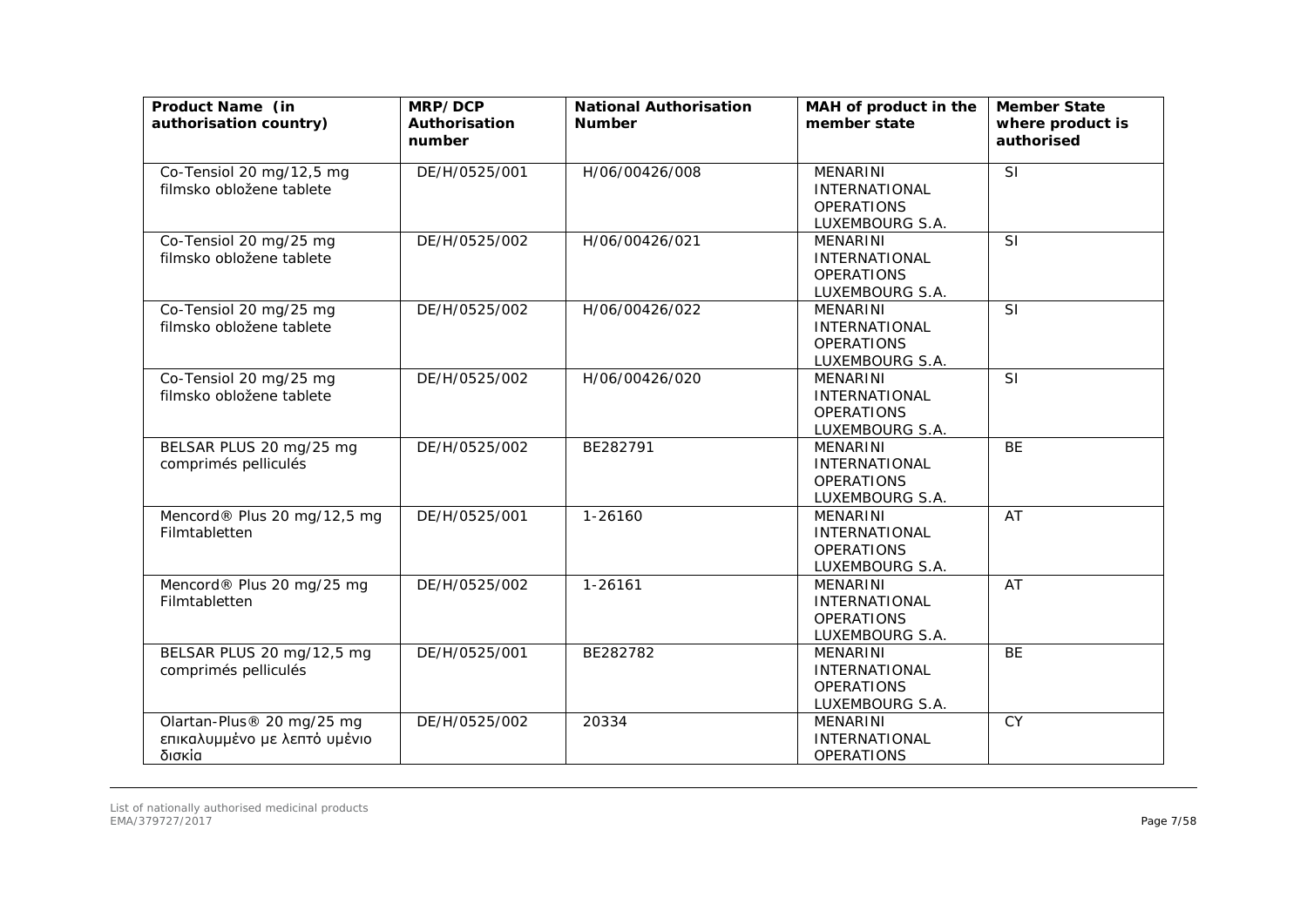| Product Name (in<br>authorisation country)                           | MRP/DCP<br>Authorisation<br>number | <b>National Authorisation</b><br><b>Number</b> | MAH of product in the<br>member state                                           | <b>Member State</b><br>where product is<br>authorised |
|----------------------------------------------------------------------|------------------------------------|------------------------------------------------|---------------------------------------------------------------------------------|-------------------------------------------------------|
|                                                                      |                                    |                                                | LUXEMBOURG S.A.                                                                 |                                                       |
| Sarten Plus H 20/25 mg<br>potahované tablety                         | DE/H/0525/002                      | 58/459/05-C                                    | <b>MENARINI</b><br><b>INTERNATIONAL</b><br><b>OPERATIONS</b><br>LUXEMBOURG S.A. | CZ                                                    |
| Benetor Comp 20 mg/25 mg<br>kalvopäällysteiset tabletit              | DE/H/0525/002                      | 21335                                          | <b>MENARINI</b><br><b>INTERNATIONAL</b><br><b>OPERATIONS</b><br>LUXEMBOURG S.A. | F1                                                    |
| Benetor Comp, filmovertrukne<br>tabletter                            | DE/H/0525/002                      | 38152                                          | <b>MENARINI</b><br>INTERNATIONAL<br><b>OPERATIONS</b><br>LUXEMBOURG S.A.        | DK.                                                   |
| Mesar plus, 20 mg/12,5 mg<br>õhukese polümeerikattega<br>tabletid    | DE/H/0525/001                      | 501105                                         | <b>MENARINI</b><br><b>INTERNATIONAL</b><br><b>OPERATIONS</b><br>LUXEMBOURG S.A. | EE                                                    |
| Benetor Comp, filmovertrukne<br>tabletter                            | DE/H/0525/001                      | 38151                                          | <b>MENARINI</b><br><b>INTERNATIONAL</b><br><b>OPERATIONS</b><br>LUXEMBOURG S.A. | <b>DK</b>                                             |
| Olartan-Plus® 20 mg/12,5 mg<br>επικαλυμμένο με λεπτό υμένιο<br>δισκί | DE/H/0525/001                      | 20333                                          | <b>MENARINI</b><br><b>INTERNATIONAL</b><br><b>OPERATIONS</b><br>LUXEMBOURG S.A. | CY                                                    |
| Mesar plus, 20 mg/25 mg<br>õhukese polümeerikattega<br>tabletid      | DE/H/0525/002                      | 501005                                         | <b>MENARINI</b><br><b>INTERNATIONAL</b><br><b>OPERATIONS</b><br>LUXEMBOURG S.A. | EE                                                    |
| Sarten Plus H 20/12,5 mg<br>potahované tablety                       | DE/H/0525/001                      | 58/458/05-C                                    | <b>MENARINI</b><br>INTERNATIONAL<br><b>OPERATIONS</b><br>LUXEMBOURG S.A.        | CZ                                                    |
| Benetor Comp 20 mg/12,5 mg<br>kalvopäällysteiset tabletit            | DE/H/0525/001                      | 21334                                          | <b>MENARINI</b><br>INTERNATIONAL                                                | FI                                                    |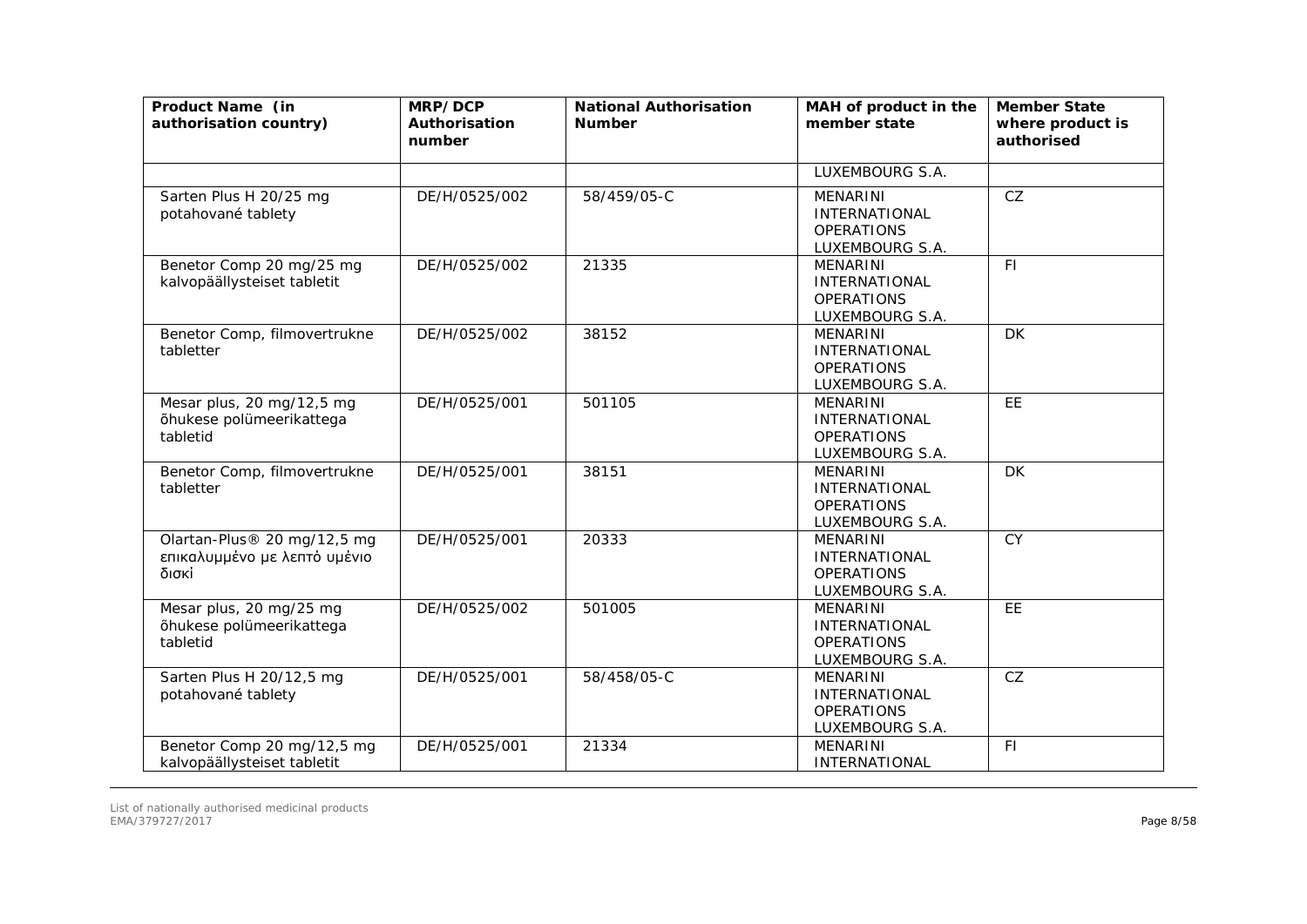| Product Name (in<br>authorisation country)        | MRP/DCP<br>Authorisation<br>number | <b>National Authorisation</b><br><b>Number</b> | MAH of product in the<br>member state                                           | <b>Member State</b><br>where product is<br>authorised |
|---------------------------------------------------|------------------------------------|------------------------------------------------|---------------------------------------------------------------------------------|-------------------------------------------------------|
|                                                   |                                    |                                                | <b>OPERATIONS</b><br>LUXEMBOURG S.A.                                            |                                                       |
| Laresin Plus 20 mg/25 mg<br>filmtabletta          | DE/H/0525/002                      | OGYI-T-20333/04                                | <b>BERLIN-CHEMIE AG</b>                                                         | HU                                                    |
| Laresin Plus 20 mg/25 mg<br>filmtabletta          | DE/H/0525/002                      | OGYI-T-20333/03                                | <b>BERLIN-CHEMIE AG</b>                                                         | <b>HU</b>                                             |
| Laresin Plus 20 mg/12,5 mg<br>filmtabletta        | DE/H/0525/001                      | OGYI-T-20333/02                                | <b>BERLIN-CHEMIE AG</b>                                                         | HU                                                    |
| Laresin Plus 20 mg/12,5 mg<br>filmtabletta        | DE/H/0525/001                      | OGYI-T-20333/01                                | <b>BERLIN-CHEMIE AG</b>                                                         | HU                                                    |
| Benetor Comp 20 mg/12,5 mg<br>filmuhúðaðar töflur | DE/H/0525/001                      | IS/1/05/048/01                                 | <b>MENARINI</b><br><b>INTERNATIONAL</b><br><b>OPERATIONS</b><br>LUXEMBOURG S.A. | <b>IS</b>                                             |
| Benetor Comp 20 mg/25 mg<br>filmuhúðaðar töflur   | DE/H/0525/002                      | IS/1/05/048/02                                 | <b>MENARINI</b><br><b>INTERNATIONAL</b><br><b>OPERATIONS</b><br>LUXEMBOURG S.A. | <b>IS</b>                                             |
| ALTEISDUO 20 mg/25 mg,<br>comprimé pelliculé      | DE/H/0525/002                      | 34009 372 221 98                               | <b>MENARINI</b><br><b>INTERNATIONAL</b><br><b>OPERATIONS</b><br>LUXEMBOURG S.A. | <b>FR</b>                                             |
| ALTEISDUO 20 mg/25 mg,<br>comprimé pelliculé      | DE/H/0525/002                      | 34009 372 222 5 9                              | <b>MENARINI</b><br><b>INTERNATIONAL</b><br><b>OPERATIONS</b><br>LUXEMBOURG S.A. | <b>FR</b>                                             |
| ALTEISDUO 20 mg/12,5 mg,<br>comprimé pelliculé    | DE/H/0525/001                      | 34009 372 219 4 8                              | <b>MENARINI</b><br><b>INTERNATIONAL</b><br><b>OPERATIONS</b><br>LUXEMBOURG S.A. | <b>FR</b>                                             |
| ALTEISDUO 20 mg/25 mg,<br>comprimé pelliculé      | DE/H/0525/002                      | 34009 567 674 27                               | <b>MENARINI</b><br><b>INTERNATIONAL</b><br><b>OPERATIONS</b><br>LUXEMBOURG S.A. | <b>FR</b>                                             |
| Votum® plus 20 mg/12,5 mg                         | DE/H/0525/001                      | 58597.00.00                                    | <b>BERLIN-CHEMIE AG</b>                                                         | <b>DE</b>                                             |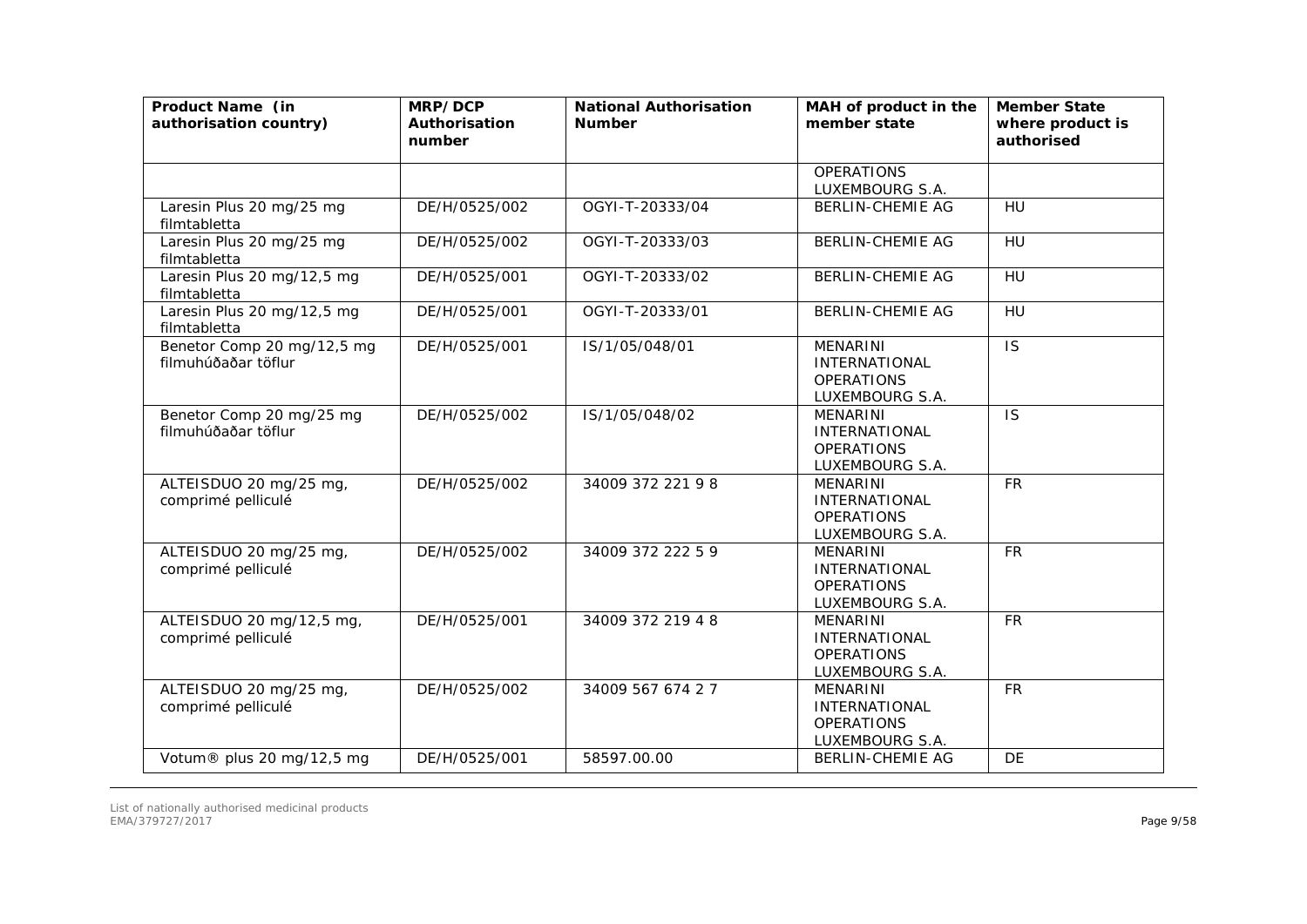| Product Name (in<br>authorisation country)              | MRP/DCP<br>Authorisation<br>number | <b>National Authorisation</b><br><b>Number</b> | MAH of product in the<br>member state                                           | <b>Member State</b><br>where product is<br>authorised |
|---------------------------------------------------------|------------------------------------|------------------------------------------------|---------------------------------------------------------------------------------|-------------------------------------------------------|
| Filmtabletten                                           |                                    |                                                |                                                                                 |                                                       |
| ALTEISDUO 20 mg/12,5 mg,<br>comprimé pelliculé          | DE/H/0525/001                      | 34009 372 220 20                               | <b>MENARINI</b><br><b>INTERNATIONAL</b><br><b>OPERATIONS</b><br>LUXEMBOURG S.A. | <b>FR</b>                                             |
| ALTEISDUO 20 mg/12,5 mg,<br>comprimé pelliculé          | DE/H/0525/001                      | 34009 567 673 6 6                              | <b>MENARINI</b><br><b>INTERNATIONAL</b><br><b>OPERATIONS</b><br>LUXEMBOURG S.A. | <b>FR</b>                                             |
| Votum® plus 20 mg/25 mg<br>Filmtabletten                | DE/H/0525/002                      | 58597.01.00                                    | <b>BERLIN-CHEMIE AG</b>                                                         | <b>DE</b>                                             |
| Mesar Plus 20 mg/25 mg<br>apvalkotās tabletes           | DE/H/0525/002                      | 05-0632                                        | <b>MENARINI</b><br><b>INTERNATIONAL</b><br><b>OPERATIONS</b><br>LUXEMBOURG S.A. | LV                                                    |
| Mesar Plus 20 mg/12,5 mg<br>apvalkotās tabletes         | DE/H/0525/001                      | 05-0631                                        | <b>MENARINI</b><br><b>INTERNATIONAL</b><br><b>OPERATIONS</b><br>LUXEMBOURG S.A. | LV                                                    |
| OLPREZIDE 20 mg/25 mg<br>compresse rivestite con film   | DE/H/0525/002                      | 037109182                                      | <b>MENARINI</b><br><b>INTERNATIONAL</b><br><b>OPERATIONS</b><br>LUXEMBOURG S.A. | $\mathsf{I}\mathsf{T}$                                |
| OLPREZIDE 20 mg/12,5 mg<br>compresse rivestite con film | DE/H/0525/001                      | 037109081                                      | <b>MENARINI</b><br><b>INTERNATIONAL</b><br><b>OPERATIONS</b><br>LUXEMBOURG S.A. | IT                                                    |
| OLPREZIDE 20 mg/12,5 mg<br>compresse rivestite con film | DE/H/0525/001                      | 037109030                                      | <b>MENARINI</b><br><b>INTERNATIONAL</b><br><b>OPERATIONS</b><br>LUXEMBOURG S.A. | IT                                                    |
| OLPREZIDE 20 mg/12,5 mg<br>compresse rivestite con film | DE/H/0525/001                      | 037109117                                      | <b>MENARINI</b><br><b>INTERNATIONAL</b><br><b>OPERATIONS</b><br>LUXEMBOURG S.A. | IT                                                    |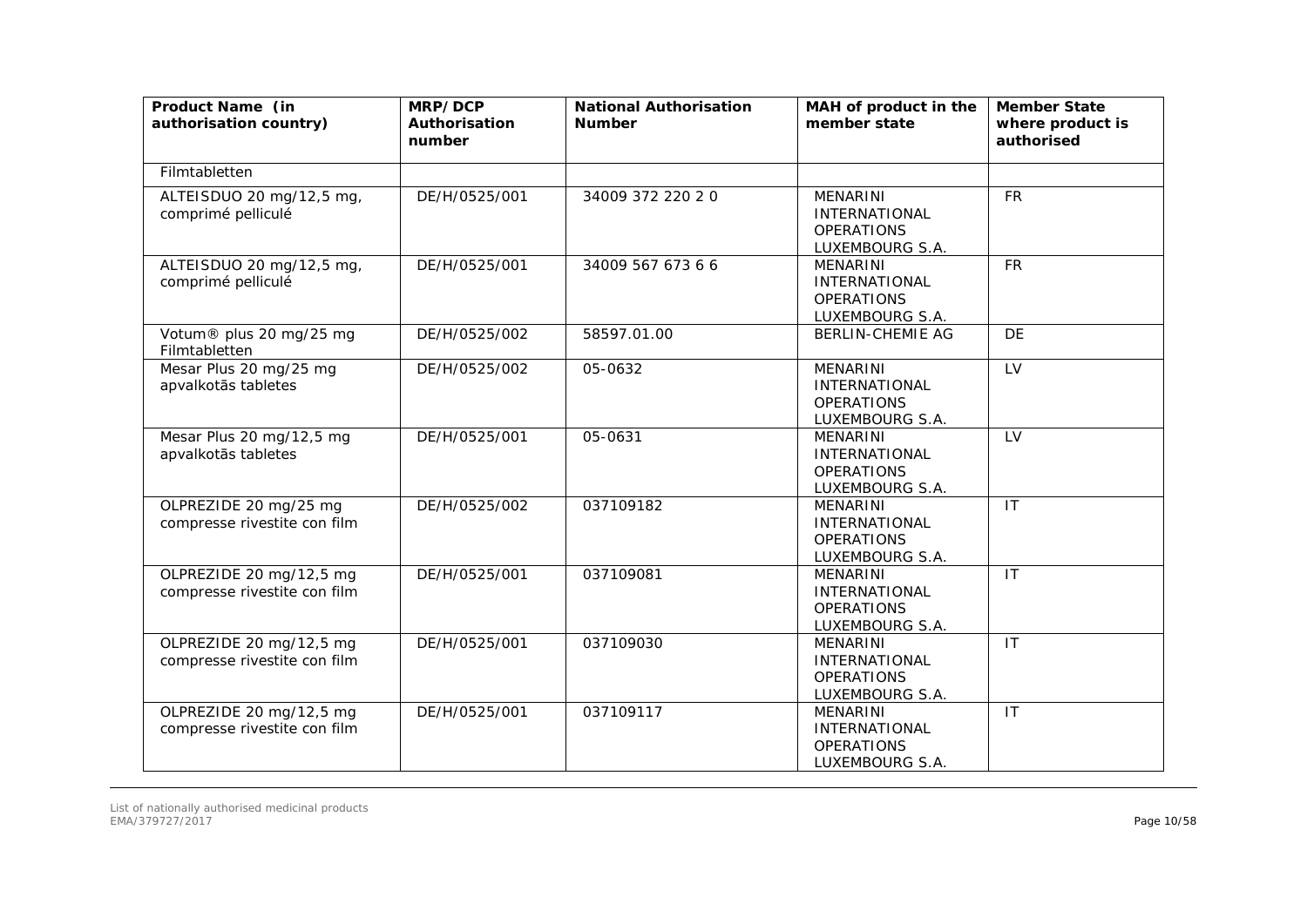| Product Name (in<br>authorisation country)              | MRP/DCP<br>Authorisation<br>number | <b>National Authorisation</b><br><b>Number</b> | MAH of product in the<br>member state                                           | <b>Member State</b><br>where product is<br>authorised |
|---------------------------------------------------------|------------------------------------|------------------------------------------------|---------------------------------------------------------------------------------|-------------------------------------------------------|
| Omesar Plus 20 mg /25 mg<br>film-coated tablets         | DE/H/0525/002                      | PA 865/14/2                                    | <b>MENARINI</b><br><b>INTERNATIONAL</b><br><b>OPERATIONS</b><br>LUXEMBOURG S.A. | IE                                                    |
| OLPREZIDE 20 mg/12,5 mg<br>compresse rivestite con film | DE/H/0525/001                      | 037109055                                      | <b>MENARINI</b><br><b>INTERNATIONAL</b><br><b>OPERATIONS</b><br>LUXEMBOURG S.A. | IT                                                    |
| OLPREZIDE 20 mg/12,5 mg<br>compresse rivestite con film | DE/H/0525/001                      | 037109016                                      | MENARINI<br><b>INTERNATIONAL</b><br><b>OPERATIONS</b><br>LUXEMBOURG S.A.        | IT                                                    |
| Omesar Plus 20 mg /12.5 mg<br>film-coated tablets       | DE/H/0525/001                      | PA 865/14/1                                    | MENARINI<br><b>INTERNATIONAL</b><br><b>OPERATIONS</b><br>LUXEMBOURG S.A.        | IE                                                    |
| OLPREZIDE 20 mg/12,5 mg<br>compresse rivestite con film | DE/H/0525/001                      | 037109079                                      | <b>MENARINI</b><br><b>INTERNATIONAL</b><br><b>OPERATIONS</b><br>LUXEMBOURG S.A. | $\mathsf{I}\mathsf{T}$                                |
| OLPREZIDE 20 mg/12,5 mg<br>compresse rivestite con film | DE/H/0525/001                      | 037109042                                      | <b>MENARINI</b><br><b>INTERNATIONAL</b><br><b>OPERATIONS</b><br>LUXEMBOURG S.A. | $\overline{11}$                                       |
| OLPREZIDE 20 mg/12,5 mg<br>compresse rivestite con film | DE/H/0525/001                      | 037109028                                      | <b>MENARINI</b><br><b>INTERNATIONAL</b><br><b>OPERATIONS</b><br>LUXEMBOURG S.A. | $\overline{\mathsf{I}\mathsf{T}}$                     |
| OLPREZIDE 20 mg/12,5 mg<br>compresse rivestite con film | DE/H/0525/001                      | 037109093                                      | MENARINI<br><b>INTERNATIONAL</b><br><b>OPERATIONS</b><br>LUXEMBOURG S.A.        | $\mathsf{I}\mathsf{T}$                                |
| OLPREZIDE 20 mg/12,5 mg<br>compresse rivestite con film | DE/H/0525/001                      | 037109105                                      | <b>MENARINI</b><br><b>INTERNATIONAL</b><br><b>OPERATIONS</b>                    | $\mathsf{I}\mathsf{T}$                                |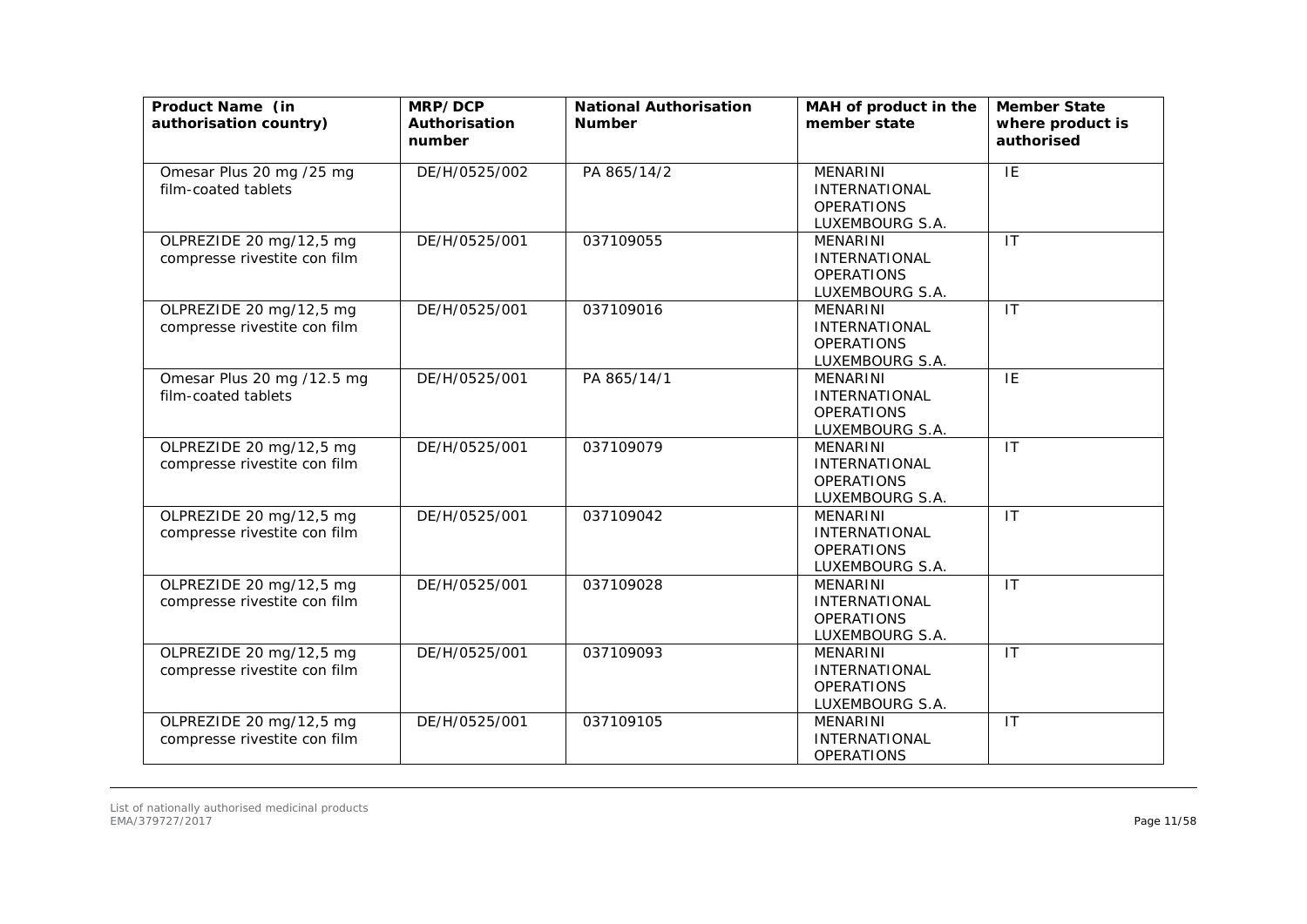| Product Name (in<br>authorisation country)              | MRP/DCP<br>Authorisation<br>number | <b>National Authorisation</b><br><b>Number</b> | MAH of product in the<br>member state                                           | <b>Member State</b><br>where product is<br>authorised |
|---------------------------------------------------------|------------------------------------|------------------------------------------------|---------------------------------------------------------------------------------|-------------------------------------------------------|
|                                                         |                                    |                                                | LUXEMBOURG S.A.                                                                 |                                                       |
| OLPREZIDE 20 mg/12,5 mg<br>compresse rivestite con film | DE/H/0525/001                      | 037109067                                      | <b>MENARINI</b><br><b>INTERNATIONAL</b><br><b>OPERATIONS</b><br>LUXEMBOURG S.A. | IT                                                    |
| OLPREZIDE 20 mg/25 mg<br>compresse rivestite con film   | DE/H/0525/002                      | 037109206                                      | <b>MENARINI</b><br><b>INTERNATIONAL</b><br><b>OPERATIONS</b><br>LUXEMBOURG S.A. | IT                                                    |
| OLPREZIDE 20 mg/25 mg<br>compresse rivestite con film   | DE/H/0525/002                      | 037109131                                      | <b>MENARINI</b><br>INTERNATIONAL<br><b>OPERATIONS</b><br>LUXEMBOURG S.A.        | $\mathsf{I}$                                          |
| OLPREZIDE 20 mg/25 mg<br>compresse rivestite con film   | DE/H/0525/002                      | 037109129                                      | <b>MENARINI</b><br><b>INTERNATIONAL</b><br><b>OPERATIONS</b><br>LUXEMBOURG S.A. | $\mathsf{I}\mathsf{T}$                                |
| OLPREZIDE 20 mg/25 mg<br>compresse rivestite con film   | DE/H/0525/002                      | 037109143                                      | <b>MENARINI</b><br><b>INTERNATIONAL</b><br><b>OPERATIONS</b><br>LUXEMBOURG S.A. | IT                                                    |
| OLPREZIDE 20 mg/25 mg<br>compresse rivestite con film   | DE/H/0525/002                      | 037109194                                      | <b>MENARINI</b><br><b>INTERNATIONAL</b><br><b>OPERATIONS</b><br>LUXEMBOURG S.A. | IT                                                    |
| OLPREZIDE 20 mg/25 mg<br>compresse rivestite con film   | DE/H/0525/002                      | 037109156                                      | <b>MENARINI</b><br><b>INTERNATIONAL</b><br><b>OPERATIONS</b><br>LUXEMBOURG S.A. | $\mathsf{I}\mathsf{T}$                                |
| OLPREZIDE 20 mg/25 mg<br>compresse rivestite con film   | DE/H/0525/002                      | 037109220                                      | <b>MENARINI</b><br><b>INTERNATIONAL</b><br><b>OPERATIONS</b><br>LUXEMBOURG S.A. | IT                                                    |
| OLPREZIDE 20 mg/25 mg<br>compresse rivestite con film   | DE/H/0525/002                      | 037109218                                      | <b>MENARINI</b><br>INTERNATIONAL                                                | $\mathsf{I}\mathsf{T}$                                |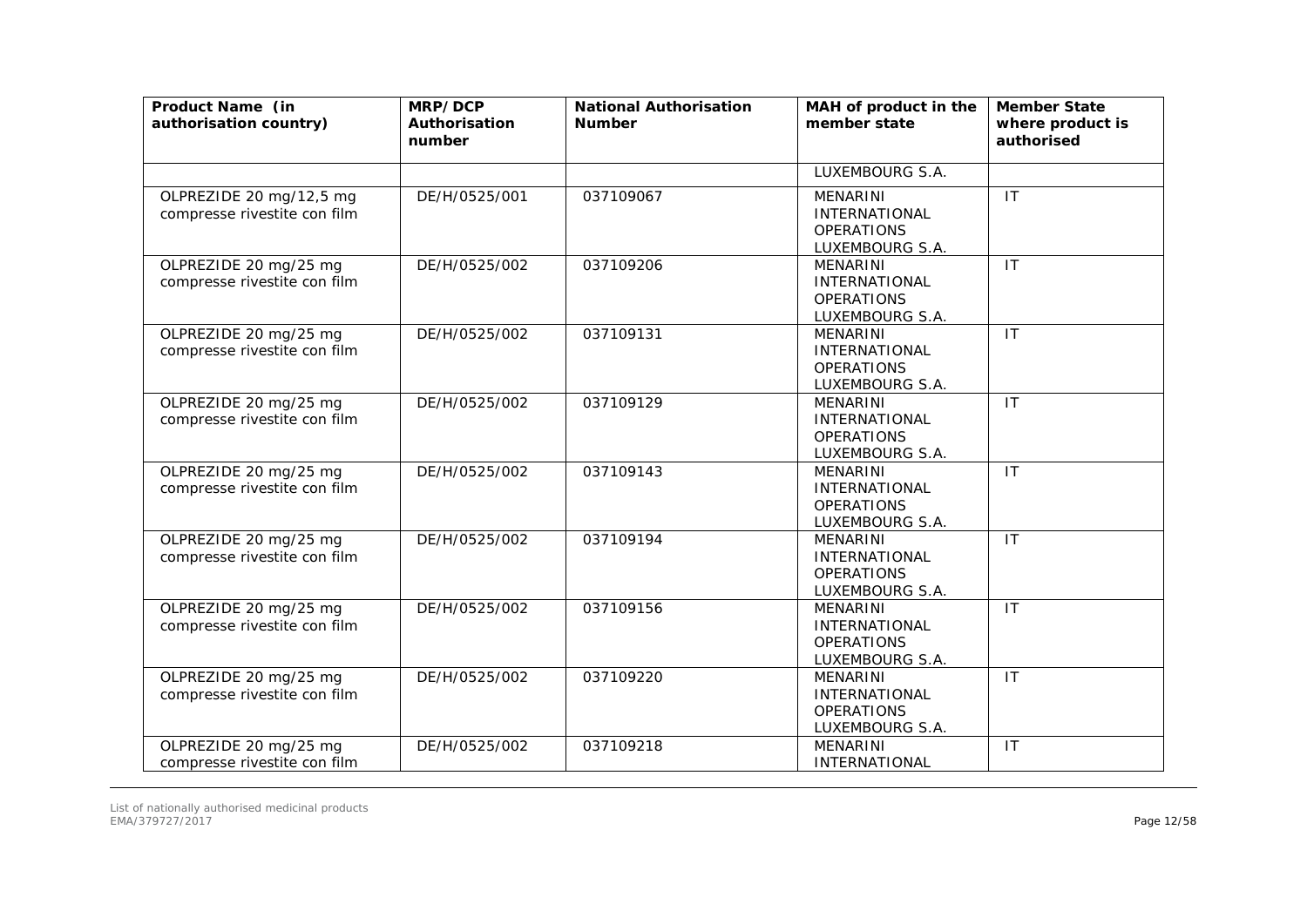| Product Name (in<br>authorisation country)            | MRP/DCP<br>Authorisation<br>number | <b>National Authorisation</b><br><b>Number</b> | MAH of product in the<br>member state                                           | <b>Member State</b><br>where product is<br>authorised |
|-------------------------------------------------------|------------------------------------|------------------------------------------------|---------------------------------------------------------------------------------|-------------------------------------------------------|
|                                                       |                                    |                                                | <b>OPERATIONS</b><br>LUXEMBOURG S.A.                                            |                                                       |
| OLPREZIDE 20 mg/25 mg<br>compresse rivestite con film | DE/H/0525/002                      | 037109168                                      | <b>MENARINI</b><br><b>INTERNATIONAL</b><br><b>OPERATIONS</b><br>LUXEMBOURG S.A. | IT                                                    |
| Mesar plus 20 mg/12,5 mg<br>plėvele dengtos tabletės  | DE/H/0525/001                      | LT/1/05/0436/037                               | <b>MENARINI</b><br>INTERNATIONAL<br><b>OPERATIONS</b><br>LUXEMBOURG S.A.        | <b>LT</b>                                             |
| Mesar plus 20 mg/12,5 mg<br>plėvele dengtos tabletės  | DE/H/0525/001                      | LT/1/05/0436/002                               | <b>MENARINI</b><br><b>INTERNATIONAL</b><br><b>OPERATIONS</b><br>LUXEMBOURG S.A. | <b>LT</b>                                             |
| Mesar plus 20 mg/12,5 mg<br>plėvele dengtos tabletės  | DE/H/0525/001                      | LT/1/05/0436/001                               | <b>MENARINI</b><br><b>INTERNATIONAL</b><br><b>OPERATIONS</b><br>LUXEMBOURG S.A. | <b>LT</b>                                             |
| OLPREZIDE 20 mg/25 mg<br>compresse rivestite con film | DE/H/0525/002                      | 037109170                                      | <b>MENARINI</b><br><b>INTERNATIONAL</b><br><b>OPERATIONS</b><br>LUXEMBOURG S.A. | $\mathsf{I}\mathsf{T}$                                |
| Mesar plus 20 mg/25 mg<br>plėvele dengtos tabletės    | DE/H/0525/002                      | LT/1/05/0436/044                               | <b>MENARINI</b><br><b>INTERNATIONAL</b><br><b>OPERATIONS</b><br>LUXEMBOURG S.A. | <b>LT</b>                                             |
| Mesar plus 20 mg/12,5 mg<br>plėvele dengtos tabletės  | DE/H/0525/001                      | LT/1/05/0436/036                               | <b>MENARINI</b><br><b>INTERNATIONAL</b><br><b>OPERATIONS</b><br>LUXEMBOURG S.A. | LT                                                    |
| Mesar plus 20 mg/12,5 mg<br>plėvele dengtos tabletės  | DE/H/0525/001                      | LT/1/05/0436/004                               | <b>MENARINI</b><br>INTERNATIONAL<br><b>OPERATIONS</b><br>LUXEMBOURG S.A.        | <b>LT</b>                                             |
| Mesar plus 20 mg/12,5 mg                              | DE/H/0525/001                      | LT/1/05/0436/003                               | <b>MENARINI</b>                                                                 | <b>LT</b>                                             |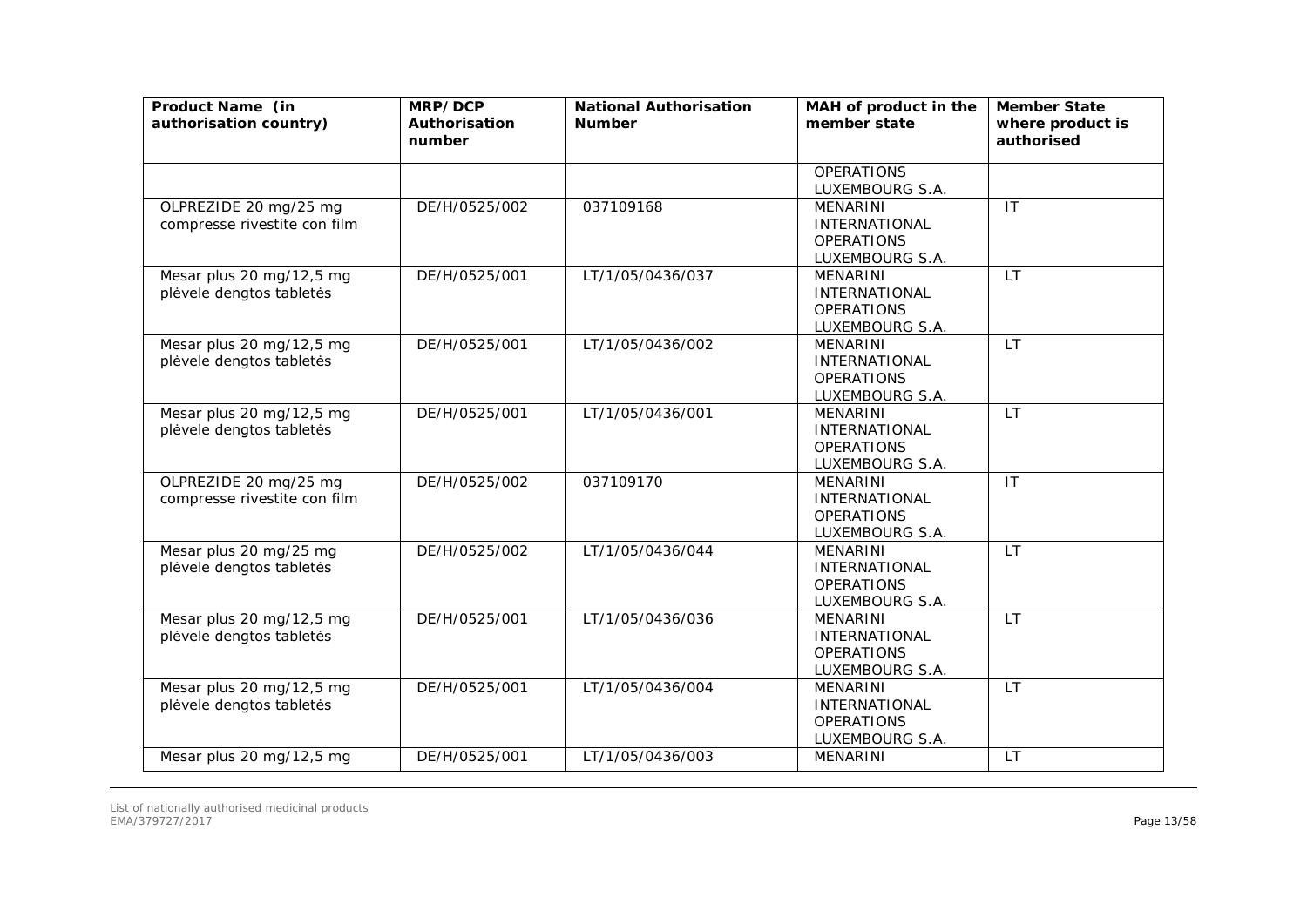| Product Name (in<br>authorisation country)             | MRP/DCP<br>Authorisation<br>number | <b>National Authorisation</b><br><b>Number</b> | MAH of product in the<br>member state                                           | <b>Member State</b><br>where product is<br>authorised |
|--------------------------------------------------------|------------------------------------|------------------------------------------------|---------------------------------------------------------------------------------|-------------------------------------------------------|
| plėvele dengtos tabletės                               |                                    |                                                | <b>INTERNATIONAL</b><br><b>OPERATIONS</b><br>LUXEMBOURG S.A.                    |                                                       |
| Mesar plus 20 mg/25 mg<br>plėvele dengtos tabletės     | DE/H/0525/002                      | LT/1/05/0436/007                               | <b>MENARINI</b><br><b>INTERNATIONAL</b><br><b>OPERATIONS</b><br>LUXEMBOURG S.A. | <b>LT</b>                                             |
| Mesar plus 20 mg/25 mg<br>plėvele dengtos tabletės     | DE/H/0525/002                      | LT/1/05/0436/046                               | MENARINI<br><b>INTERNATIONAL</b><br><b>OPERATIONS</b><br>LUXEMBOURG S.A.        | <b>LT</b>                                             |
| Mesar plus 20 mg/25 mg<br>plėvele dengtos tabletės     | DE/H/0525/002                      | LT/1/05/0436/041                               | MENARINI<br><b>INTERNATIONAL</b><br><b>OPERATIONS</b><br>LUXEMBOURG S.A.        | <b>LT</b>                                             |
| Mesar plus 20 mg/25 mg<br>plėvele dengtos tabletės     | DE/H/0525/002                      | LT/1/05/0436/045                               | <b>MENARINI</b><br><b>INTERNATIONAL</b><br><b>OPERATIONS</b><br>LUXEMBOURG S.A. | <b>LT</b>                                             |
| Mesar plus 20 mg/25 mg<br>plėvele dengtos tabletės     | DE/H/0525/002                      | LT/1/05/0436/042                               | MENARINI<br><b>INTERNATIONAL</b><br><b>OPERATIONS</b><br>LUXEMBOURG S.A.        | <b>LT</b>                                             |
| BELSAR PLUS 20 mg/25 mg<br>comprimés pelliculés        | DE/H/0525/002                      | 0951/11111330                                  | <b>MENARINI</b><br><b>INTERNATIONAL</b><br><b>OPERATIONS</b><br>LUXEMBOURG S.A. | LU                                                    |
| Benetor Comp 20 mg/12,5 mg<br>tabletter, filmdrasjerte | DE/H/0525/001                      | 05-3515                                        | <b>MENARINI</b><br><b>INTERNATIONAL</b><br><b>OPERATIONS</b><br>LUXEMBOURG S.A. | <b>NO</b>                                             |
| Omesar Plus 20 mg /25 mg<br>film-coated tablets        | DE/H/0525/002                      | MA204/00305                                    | MENARINI<br><b>INTERNATIONAL</b><br><b>OPERATIONS</b><br>LUXEMBOURG S.A.        | MT                                                    |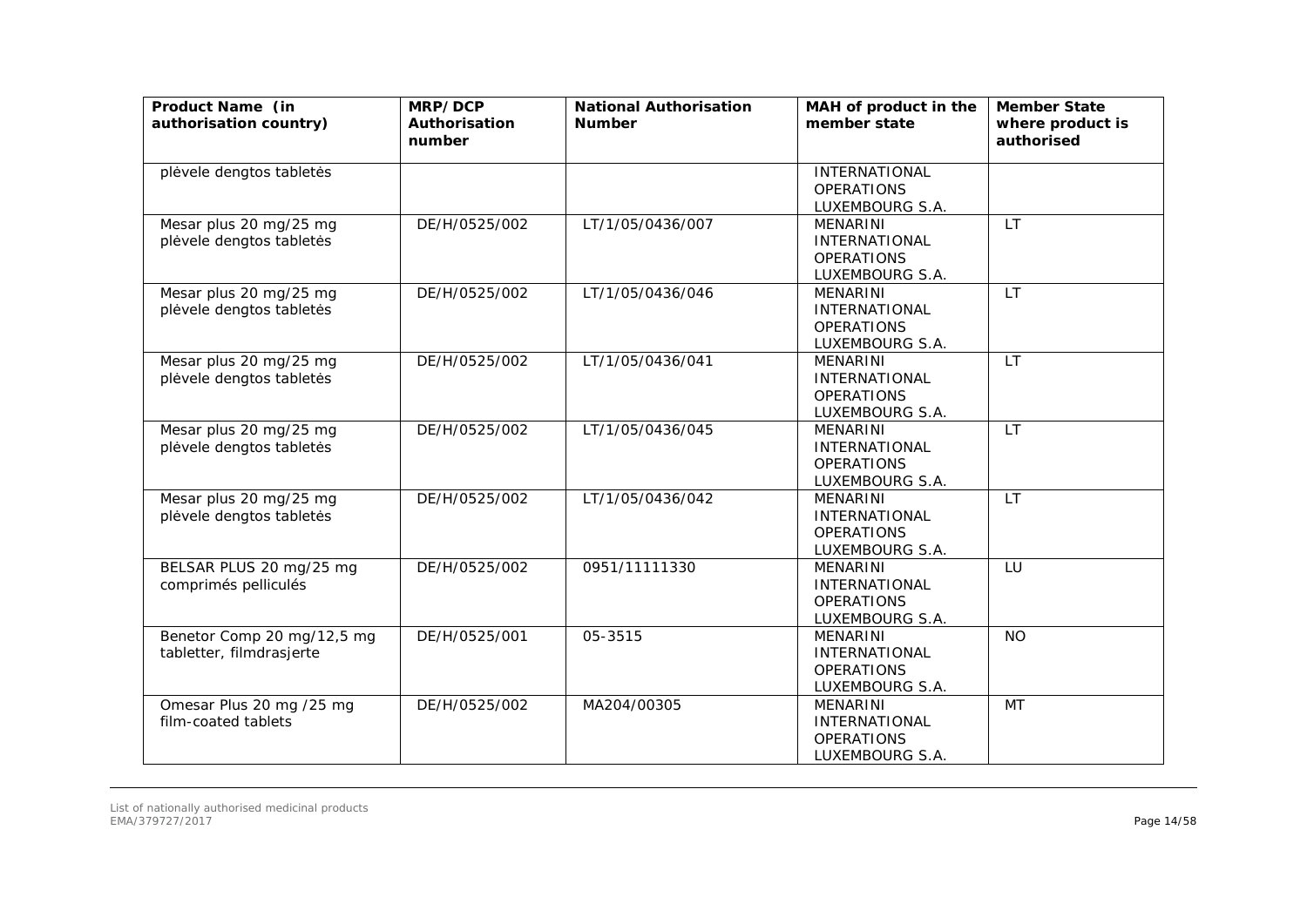| Product Name (in<br>authorisation country)           | MRP/DCP<br>Authorisation<br>number | <b>National Authorisation</b><br><b>Number</b> | MAH of product in the<br>member state                                           | <b>Member State</b><br>where product is<br>authorised |
|------------------------------------------------------|------------------------------------|------------------------------------------------|---------------------------------------------------------------------------------|-------------------------------------------------------|
| Mesar plus 20 mg/12,5 mg<br>plėvele dengtos tabletės | DE/H/0525/001                      | LT/1/05/0436/038                               | MENARINI<br><b>INTERNATIONAL</b><br><b>OPERATIONS</b><br>LUXEMBOURG S.A.        | <b>LT</b>                                             |
| Mesar plus 20 mg/12,5 mg<br>plėvele dengtos tabletės | DE/H/0525/001                      | LT/1/05/0436/033                               | <b>MENARINI</b><br><b>INTERNATIONAL</b><br><b>OPERATIONS</b><br>LUXEMBOURG S.A. | <b>LT</b>                                             |
| Mesar plus 20 mg/12,5 mg<br>plėvele dengtos tabletės | DE/H/0525/001                      | LT/1/05/0436/035                               | MENARINI<br><b>INTERNATIONAL</b><br><b>OPERATIONS</b><br>LUXEMBOURG S.A.        | LT                                                    |
| Mesar plus 20 mg/12,5 mg<br>plėvele dengtos tabletės | DE/H/0525/001                      | LT/1/05/0436/034                               | <b>MENARINI</b><br><b>INTERNATIONAL</b><br><b>OPERATIONS</b><br>LUXEMBOURG S.A. | <b>LT</b>                                             |
| Mesar plus 20 mg/12,5 mg<br>plėvele dengtos tabletės | DE/H/0525/001                      | LT/1/05/0436/039                               | <b>MENARINI</b><br><b>INTERNATIONAL</b><br><b>OPERATIONS</b><br>LUXEMBOURG S.A. | <b>LT</b>                                             |
| Mesar plus 20 mg/25 mg<br>plėvele dengtos tabletės   | DE/H/0525/002                      | LT/1/05/0436/005                               | <b>MENARINI</b><br><b>INTERNATIONAL</b><br><b>OPERATIONS</b><br>LUXEMBOURG S.A. | <b>LT</b>                                             |
| Mesar plus 20 mg/25 mg<br>plėvele dengtos tabletės   | DE/H/0525/002                      | LT/1/05/0436/006                               | <b>MENARINI</b><br><b>INTERNATIONAL</b><br><b>OPERATIONS</b><br>LUXEMBOURG S.A. | <b>LT</b>                                             |
| Mesar plus 20 mg/25 mg<br>plėvele dengtos tabletės   | DE/H/0525/002                      | LT/1/05/0436/040                               | <b>MENARINI</b><br><b>INTERNATIONAL</b><br><b>OPERATIONS</b><br>LUXEMBOURG S.A. | <b>LT</b>                                             |
| Mesar plus 20 mg/25 mg<br>plėvele dengtos tabletės   | DE/H/0525/002                      | LT/1/05/0436/008                               | <b>MENARINI</b><br><b>INTERNATIONAL</b><br><b>OPERATIONS</b>                    | <b>LT</b>                                             |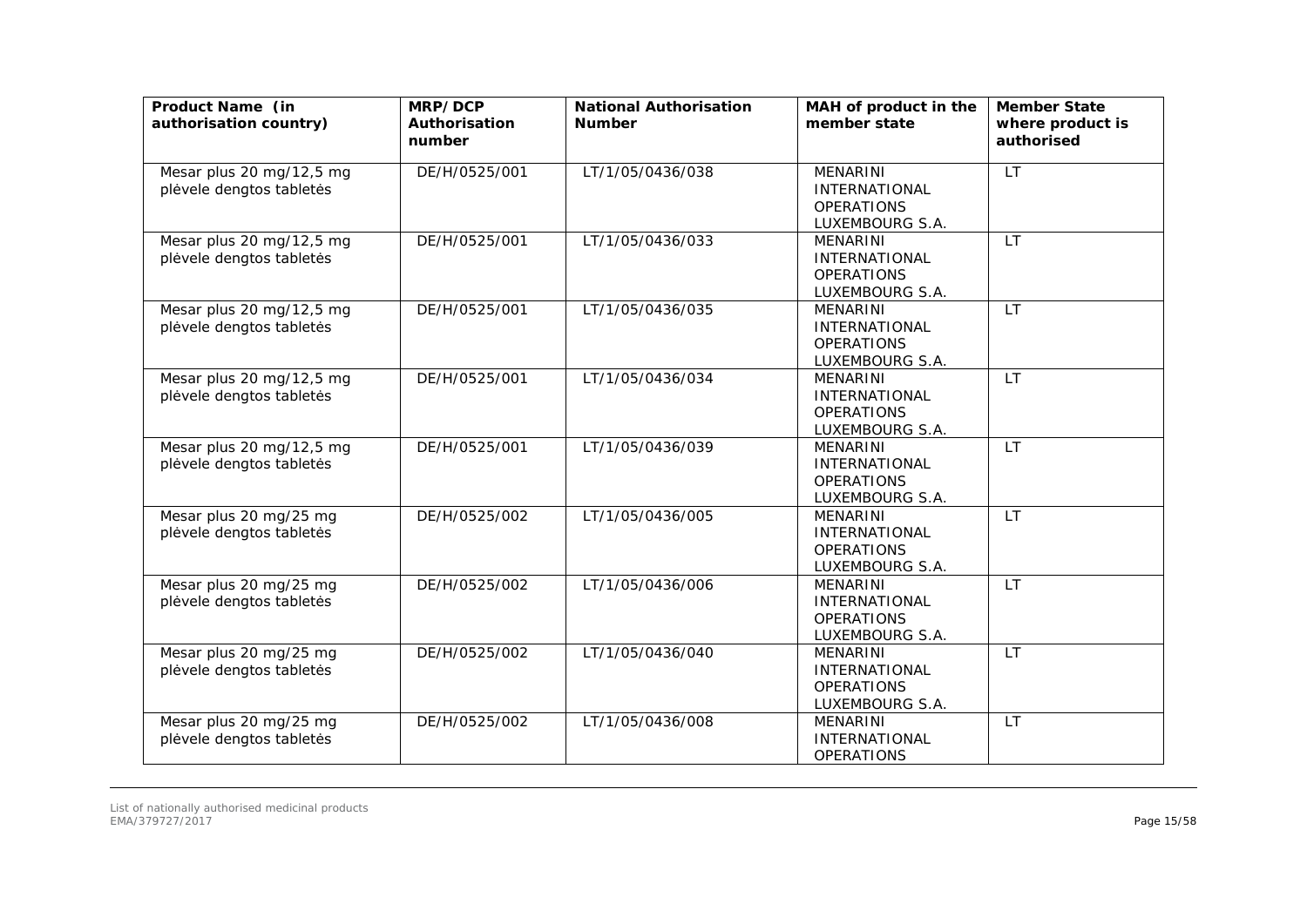| Product Name (in<br>authorisation country)                          | MRP/DCP<br>Authorisation<br>number | <b>National Authorisation</b><br><b>Number</b> | MAH of product in the<br>member state                                           | <b>Member State</b><br>where product is<br>authorised |
|---------------------------------------------------------------------|------------------------------------|------------------------------------------------|---------------------------------------------------------------------------------|-------------------------------------------------------|
|                                                                     |                                    |                                                | LUXEMBOURG S.A.                                                                 |                                                       |
| Mesar plus 20 mg/25 mg<br>plėvele dengtos tabletės                  | DE/H/0525/002                      | LT/1/05/0436/043                               | <b>MENARINI</b><br><b>INTERNATIONAL</b><br><b>OPERATIONS</b><br>LUXEMBOURG S.A. | <b>LT</b>                                             |
| Revival Plus, 20 mg + 25 mg,<br>tabletki powlekane                  | DE/H/0525/002                      | 15495                                          | <b>MENARINI</b><br><b>INTERNATIONAL</b><br><b>OPERATIONS</b><br>LUXEMBOURG S.A. | PL                                                    |
| Omesar Plus 20 mg /12.5 mg<br>film-coated tablets                   | DE/H/0525/001                      | MA204/00304                                    | <b>MENARINI</b><br>INTERNATIONAL<br><b>OPERATIONS</b><br>LUXEMBOURG S.A.        | MT                                                    |
| Benetor Comp 20 mg/25 mg<br>tabletter, filmdrasjerte                | DE/H/0525/002                      | 05-3516                                        | <b>MENARINI</b><br><b>INTERNATIONAL</b><br><b>OPERATIONS</b><br>LUXEMBOURG S.A. | <b>NO</b>                                             |
| Revival Plus, 20 mg + 12,5<br>mg, tabletki powlekane                | DE/H/0525/001                      | 15494                                          | <b>MENARINI</b><br><b>INTERNATIONAL</b><br><b>OPERATIONS</b><br>LUXEMBOURG S.A. | PL                                                    |
| Tenzar Plus 20 mg/12,5 mg<br>filmom obalené tablety                 | DE/H/0525/001                      | 58/0048/06-S                                   | <b>MENARINI</b><br><b>INTERNATIONAL</b><br><b>OPERATIONS</b><br>LUXEMBOURG S.A. | <b>SK</b>                                             |
| Olsar Plus 20 mg/12,5 mg,<br>comprimidos revestidos por<br>película | DE/H/0525/001                      | 5911987                                        | <b>MENARINI</b><br><b>INTERNATIONAL</b><br><b>OPERATIONS</b><br>LUXEMBOURG S.A. | PT                                                    |
| Olsar Plus 20 mg/12,5 mg,<br>comprimidos revestidos por<br>película | DE/H/0525/001                      | 5911888                                        | <b>MENARINI</b><br><b>INTERNATIONAL</b><br><b>OPERATIONS</b><br>LUXEMBOURG S.A. | PT                                                    |
| Olsar Plus 20 mg/12,5 mg,<br>comprimidos revestidos por             | DE/H/0525/001                      | 5911789                                        | <b>MENARINI</b><br>INTERNATIONAL                                                | PT                                                    |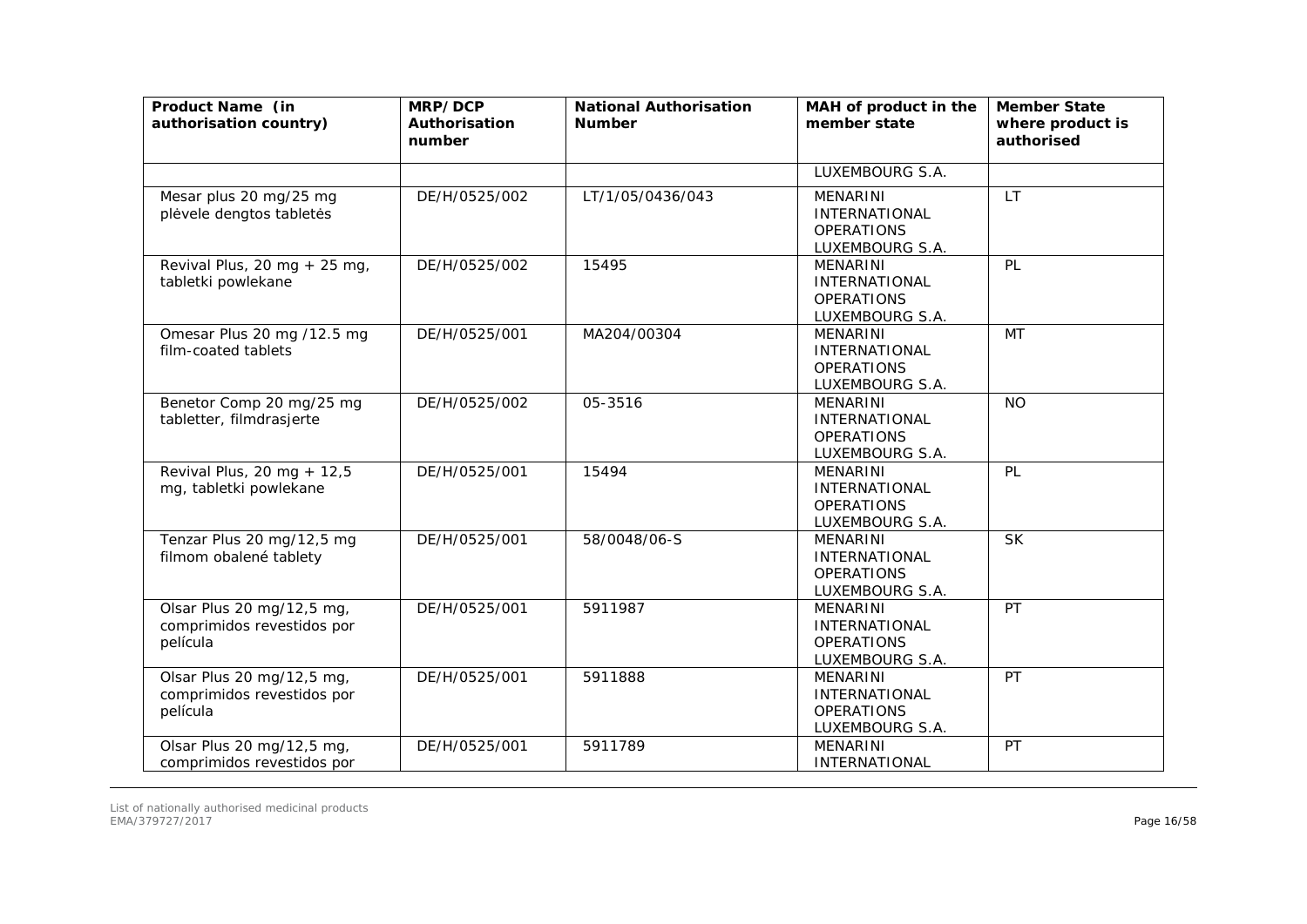| Product Name (in<br>authorisation country)                          | MRP/DCP<br>Authorisation<br>number | <b>National Authorisation</b><br><b>Number</b> | MAH of product in the<br>member state                                           | <b>Member State</b><br>where product is<br>authorised |
|---------------------------------------------------------------------|------------------------------------|------------------------------------------------|---------------------------------------------------------------------------------|-------------------------------------------------------|
| película                                                            |                                    |                                                | <b>OPERATIONS</b><br>LUXEMBOURG S.A.                                            |                                                       |
| Olsar Plus 20 mg/12,5 mg,<br>comprimidos revestidos por<br>película | DE/H/0525/001                      | 5912084                                        | <b>MENARINI</b><br><b>INTERNATIONAL</b><br><b>OPERATIONS</b><br>LUXEMBOURG S.A. | PT                                                    |
| Olsar Plus 20 mg/25 mg,<br>comprimidos revestidos por<br>película   | DE/H/0525/002                      | 5912480                                        | <b>MENARINI</b><br><b>INTERNATIONAL</b><br><b>OPERATIONS</b><br>LUXEMBOURG S.A. | PT                                                    |
| Olsar Plus 20 mg/25 mg,<br>comprimidos revestidos por<br>película   | DE/H/0525/002                      | 5912282                                        | <b>MENARINI</b><br>INTERNATIONAL<br><b>OPERATIONS</b><br>LUXEMBOURG S.A.        | PT                                                    |
| Olsar Plus 20 mg/25 mg,<br>comprimidos revestidos por<br>película   | DE/H/0525/002                      | 5912381                                        | <b>MENARINI</b><br><b>INTERNATIONAL</b><br><b>OPERATIONS</b><br>LUXEMBOURG S.A. | PT                                                    |
| BELSAR PLUS 20 mg/12,5 mg<br>comprimés pelliculés                   | DE/H/0525/001                      | 0951/11111329                                  | <b>MENARINI</b><br><b>INTERNATIONAL</b><br><b>OPERATIONS</b><br>LUXEMBOURG S.A. | LU                                                    |
| Olsar Plus 20 mg/25 mg,<br>comprimidos revestidos por<br>película   | DE/H/0525/002                      | 5912183                                        | <b>MENARINI</b><br><b>INTERNATIONAL</b><br><b>OPERATIONS</b><br>LUXEMBOURG S.A. | PT                                                    |
| Ixia Plus 20 mg /25 mg<br>comprimidos recubiertos con<br>película   | DE/H/0525/002                      | 67.749                                         | <b>MENARINI</b><br><b>INTERNATIONAL</b><br><b>OPERATIONS</b><br>LUXEMBOURG S.A. | ES                                                    |
| Ixia Plus 20 mg /12,5 mg<br>comprimidos recubiertos con<br>película | DE/H/0525/001                      | 67.748                                         | <b>MENARINI</b><br><b>INTERNATIONAL</b><br><b>OPERATIONS</b><br>LUXEMBOURG S.A. | <b>ES</b>                                             |
| Co-Tensiol 20 mg/25 mg                                              | DE/H/0525/002                      | H/06/00426/013                                 | <b>MENARINI</b>                                                                 | SI                                                    |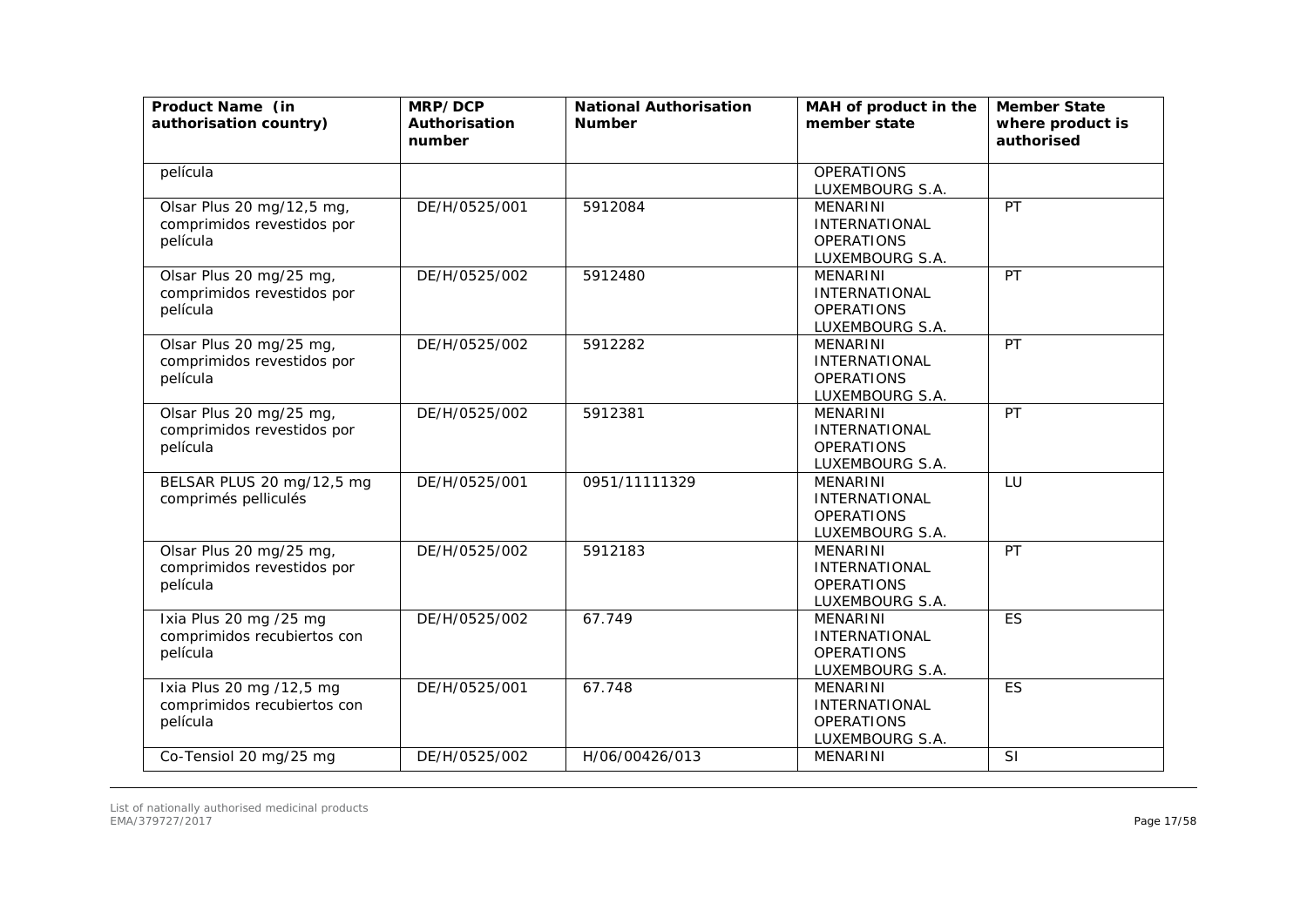| Product Name (in<br>authorisation country)            | MRP/DCP<br>Authorisation<br>number | <b>National Authorisation</b><br><b>Number</b> | MAH of product in the<br>member state                                           | <b>Member State</b><br>where product is<br>authorised |
|-------------------------------------------------------|------------------------------------|------------------------------------------------|---------------------------------------------------------------------------------|-------------------------------------------------------|
| filmsko obložene tablete                              |                                    |                                                | <b>INTERNATIONAL</b><br><b>OPERATIONS</b><br>LUXEMBOURG S.A.                    |                                                       |
| Co-Tensiol 20 mg/25 mg<br>filmsko obložene tablete    | DE/H/0525/002                      | H/06/00426/012                                 | <b>MENARINI</b><br><b>INTERNATIONAL</b><br><b>OPERATIONS</b><br>LUXEMBOURG S.A. | <b>SI</b>                                             |
| Tenzar Plus 20 mg/25 mg<br>filmom obalené tablety     | DE/H/0525/002                      | 58/0049/06-S                                   | MENARINI<br><b>INTERNATIONAL</b><br><b>OPERATIONS</b><br>LUXEMBOURG S.A.        | $\overline{\mathsf{SK}}$                              |
| Co-Tensiol 20 mg/12,5 mg<br>filmsko obložene tablete  | DE/H/0525/001                      | H/06/00426/001                                 | <b>MENARINI</b><br><b>INTERNATIONAL</b><br><b>OPERATIONS</b><br>LUXEMBOURG S.A. | SI                                                    |
| Co-Tensiol 20 mg/12,5 mg<br>filmsko obložene tablete  | DE/H/0525/001                      | H/06/00426/002                                 | <b>MENARINI</b><br><b>INTERNATIONAL</b><br><b>OPERATIONS</b><br>LUXEMBOURG S.A. | <b>SI</b>                                             |
| Benetor Comp 40 mg/12,5 mg<br>filmdragerade tabletter | DE/H/0525/003                      | 27137                                          | <b>MENARINI</b><br><b>INTERNATIONAL</b><br><b>OPERATIONS</b><br>LUXEMBOURG S.A. | F1                                                    |
| Benetor Comp 40 mg/25 mg<br>filmdragerade tabletter   | DE/H/0525/004                      | 27138                                          | <b>MENARINI</b><br><b>INTERNATIONAL</b><br><b>OPERATIONS</b><br>LUXEMBOURG S.A. | F1                                                    |
| BELSAR PLUS 40mg/25mg<br>filmomhulde tabletten        | DE/H/0525/004                      | BE368706                                       | <b>MENARINI</b><br><b>INTERNATIONAL</b><br><b>OPERATIONS</b><br>LUXEMBOURG S.A. | <b>BE</b>                                             |
| BELSAR PLUS 40mg/12,5mg<br>filmomhulde tabletten      | DE/H/0525/003                      | BE368697                                       | <b>MENARINI</b><br><b>INTERNATIONAL</b><br><b>OPERATIONS</b><br>LUXEMBOURG S.A. | <b>BE</b>                                             |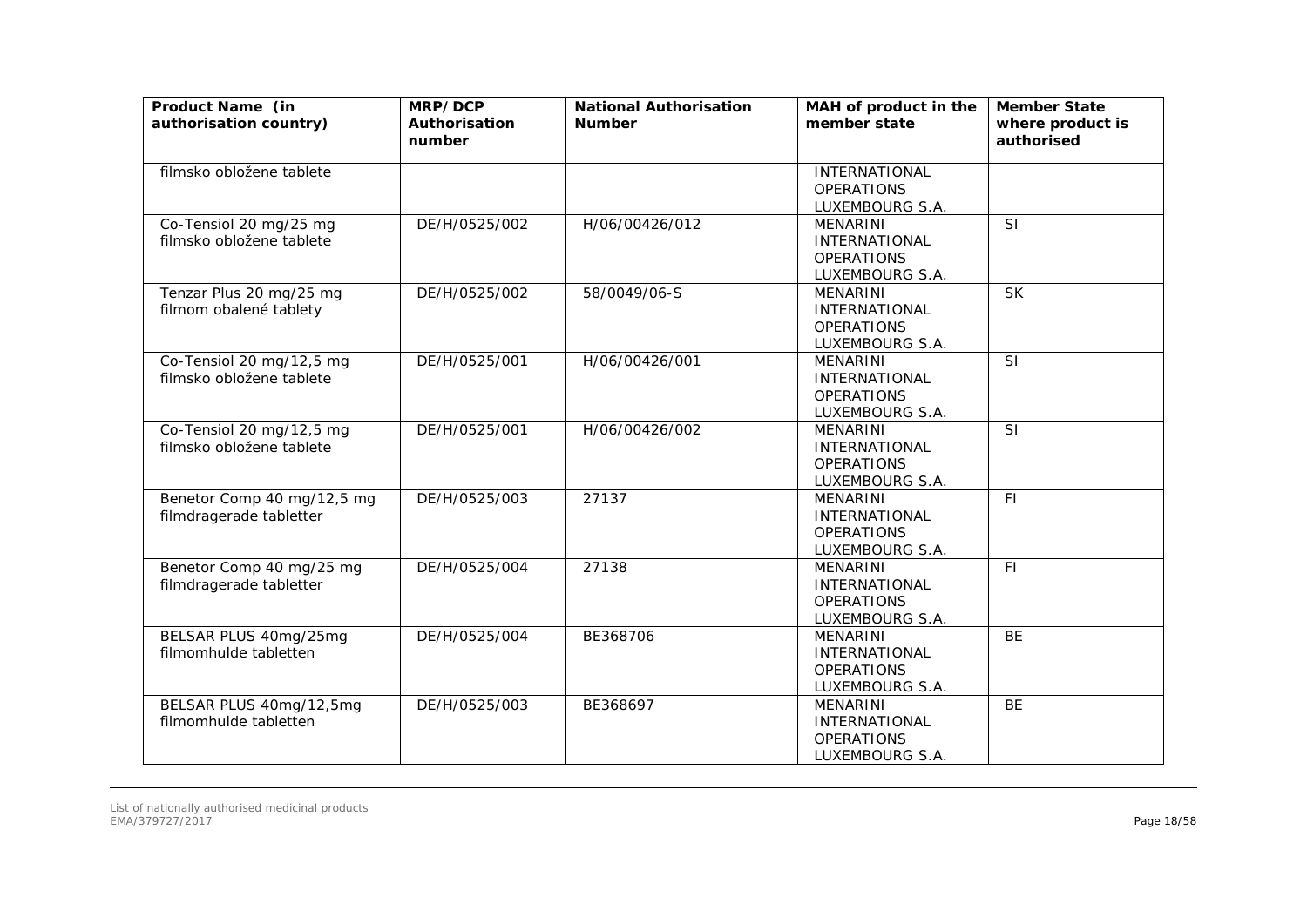| Product Name (in<br>authorisation country)         | MRP/DCP<br>Authorisation<br>number | <b>National Authorisation</b><br><b>Number</b> | MAH of product in the<br>member state                                           | <b>Member State</b><br>where product is<br>authorised |
|----------------------------------------------------|------------------------------------|------------------------------------------------|---------------------------------------------------------------------------------|-------------------------------------------------------|
| BELSAR PLUS 40 mg/12,5 mg<br>Filmtabletten         | DE/H/0525/003                      | BE368697                                       | <b>MENARINI</b><br><b>INTERNATIONAL</b><br><b>OPERATIONS</b><br>LUXEMBOURG S.A. | <b>BE</b>                                             |
| BELSAR PLUS 40 mg/25 mg<br>Filmtabletten           | DE/H/0525/004                      | BE368706                                       | <b>MENARINI</b><br><b>INTERNATIONAL</b><br><b>OPERATIONS</b><br>LUXEMBOURG S.A. | <b>BE</b>                                             |
| Co-Tensiol 40 mg/25 mg<br>filmsko obložene tablete | DE/H/0525/004                      | H/06/00426/036                                 | <b>MENARINI</b><br><b>INTERNATIONAL</b><br><b>OPERATIONS</b><br>LUXEMBOURG S.A. | <b>SI</b>                                             |
| Co-Tensiol 40 mg/25 mg<br>filmsko obložene tablete | DE/H/0525/004                      | H/06/00426/042                                 | <b>MENARINI</b><br><b>INTERNATIONAL</b><br><b>OPERATIONS</b><br>LUXEMBOURG S.A. | SI                                                    |
| Co-Tensiol 40 mg/25 mg<br>filmsko obložene tablete | DE/H/0525/004                      | H/06/00426/043                                 | <b>MENARINI</b><br><b>INTERNATIONAL</b><br><b>OPERATIONS</b><br>LUXEMBOURG S.A. | <b>SI</b>                                             |
| Co-Tensiol 40 mg/25 mg<br>filmsko obložene tablete | DE/H/0525/004                      | H/06/00426/037                                 | <b>MENARINI</b><br><b>INTERNATIONAL</b><br><b>OPERATIONS</b><br>LUXEMBOURG S.A. | SI                                                    |
| Co-Tensiol 40 mg/25 mg<br>filmsko obložene tablete | DE/H/0525/004                      | H/06/00426/045                                 | <b>MENARINI</b><br><b>INTERNATIONAL</b><br><b>OPERATIONS</b><br>LUXEMBOURG S.A. | <b>SI</b>                                             |
| Co-Tensiol 40 mg/25 mg<br>filmsko obložene tablete | DE/H/0525/004                      | H/06/00426/046                                 | <b>MENARINI</b><br><b>INTERNATIONAL</b><br><b>OPERATIONS</b><br>LUXEMBOURG S.A. | <b>SI</b>                                             |
| Co-Tensiol 40 mg/25 mg<br>filmsko obložene tablete | DE/H/0525/004                      | H/06/00426/041                                 | <b>MENARINI</b><br><b>INTERNATIONAL</b><br><b>OPERATIONS</b>                    | SI                                                    |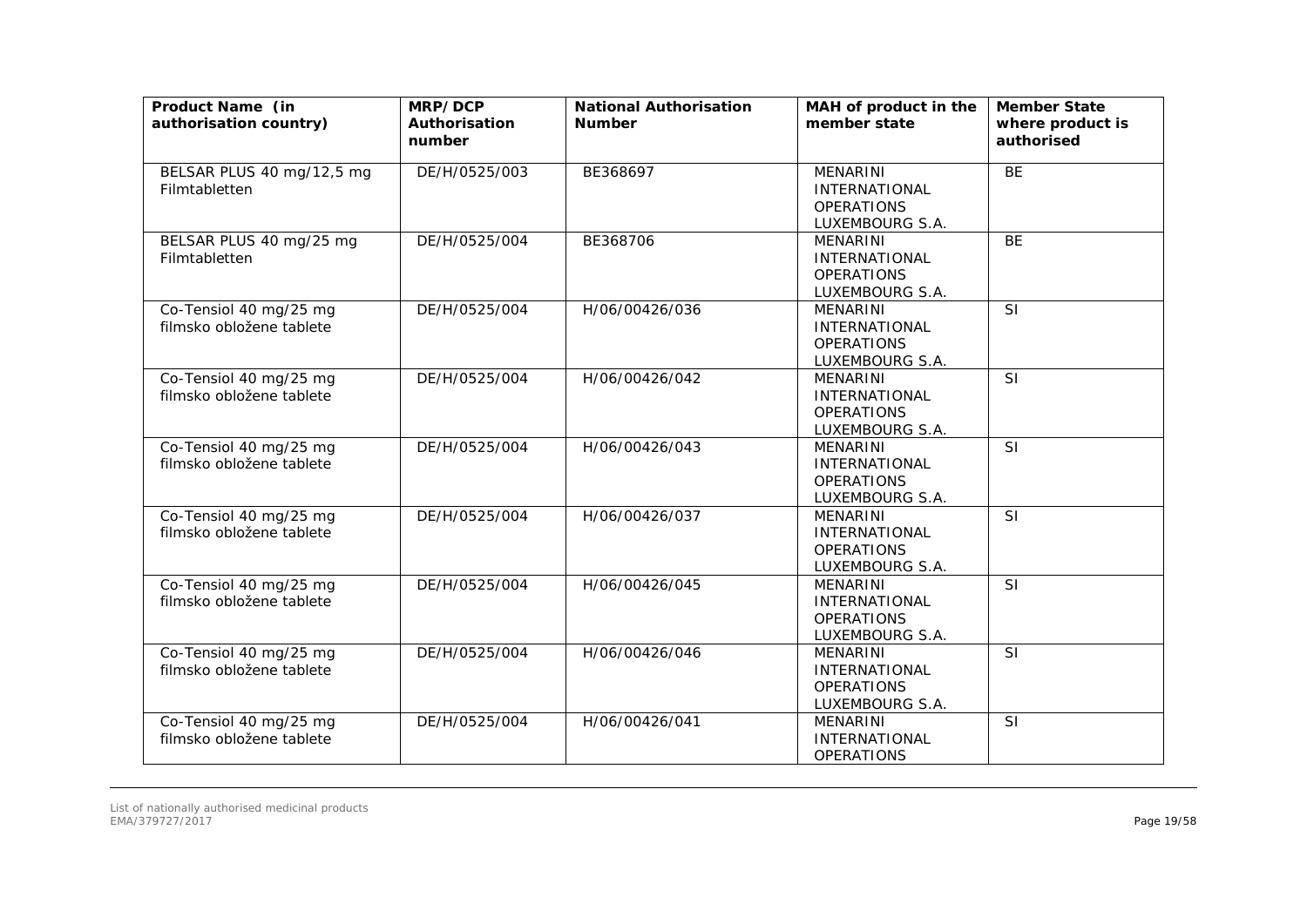| Product Name (in<br>authorisation country)           | MRP/DCP<br>Authorisation<br>number | <b>National Authorisation</b><br><b>Number</b> | MAH of product in the<br>member state                                           | <b>Member State</b><br>where product is<br>authorised |
|------------------------------------------------------|------------------------------------|------------------------------------------------|---------------------------------------------------------------------------------|-------------------------------------------------------|
|                                                      |                                    |                                                | LUXEMBOURG S.A.                                                                 |                                                       |
| Co-Tensiol 40 mg/25 mg<br>filmsko obložene tablete   | DE/H/0525/004                      | H/06/00426/038                                 | <b>MENARINI</b><br>INTERNATIONAL<br><b>OPERATIONS</b><br>LUXEMBOURG S.A.        | SI                                                    |
| Co-Tensiol 40 mg/25 mg<br>filmsko obložene tablete   | DE/H/0525/004                      | H/06/00426/040                                 | <b>MENARINI</b><br><b>INTERNATIONAL</b><br><b>OPERATIONS</b><br>LUXEMBOURG S.A. | SI                                                    |
| Co-Tensiol 40 mg/25 mg<br>filmsko obložene tablete   | DE/H/0525/004                      | H/06/00426/044                                 | <b>MENARINI</b><br><b>INTERNATIONAL</b><br><b>OPERATIONS</b><br>LUXEMBOURG S.A. | SI                                                    |
| Co-Tensiol 40 mg/25 mg<br>filmsko obložene tablete   | DE/H/0525/004                      | H/06/00426/039                                 | <b>MENARINI</b><br><b>INTERNATIONAL</b><br><b>OPERATIONS</b><br>LUXEMBOURG S.A. | SI                                                    |
| Co-Tensiol 40 mg/12,5 mg<br>filmsko obložene tablete | DE/H/0525/003                      | H/06/00426/026                                 | <b>MENARINI</b><br><b>INTERNATIONAL</b><br><b>OPERATIONS</b><br>LUXEMBOURG S.A. | SI                                                    |
| Co-Tensiol 40 mg/12,5 mg<br>filmsko obložene tablete | DE/H/0525/003                      | H/06/00426/025                                 | <b>MENARINI</b><br><b>INTERNATIONAL</b><br><b>OPERATIONS</b><br>LUXEMBOURG S.A. | SI                                                    |
| Co-Tensiol 40 mg/12,5 mg<br>filmsko obložene tablete | DE/H/0525/003                      | H/06/00426/024                                 | <b>MENARINI</b><br><b>INTERNATIONAL</b><br><b>OPERATIONS</b><br>LUXEMBOURG S.A. | SI                                                    |
| Co-Tensiol 40 mg/12,5 mg<br>filmsko obložene tablete | DE/H/0525/003                      | H/06/00426/033                                 | <b>MENARINI</b><br>INTERNATIONAL<br><b>OPERATIONS</b><br>LUXEMBOURG S.A.        | <b>SI</b>                                             |
| Co-Tensiol 40 mg/12,5 mg<br>filmsko obložene tablete | DE/H/0525/003                      | H/06/00426/034                                 | <b>MENARINI</b><br><b>INTERNATIONAL</b>                                         | SI                                                    |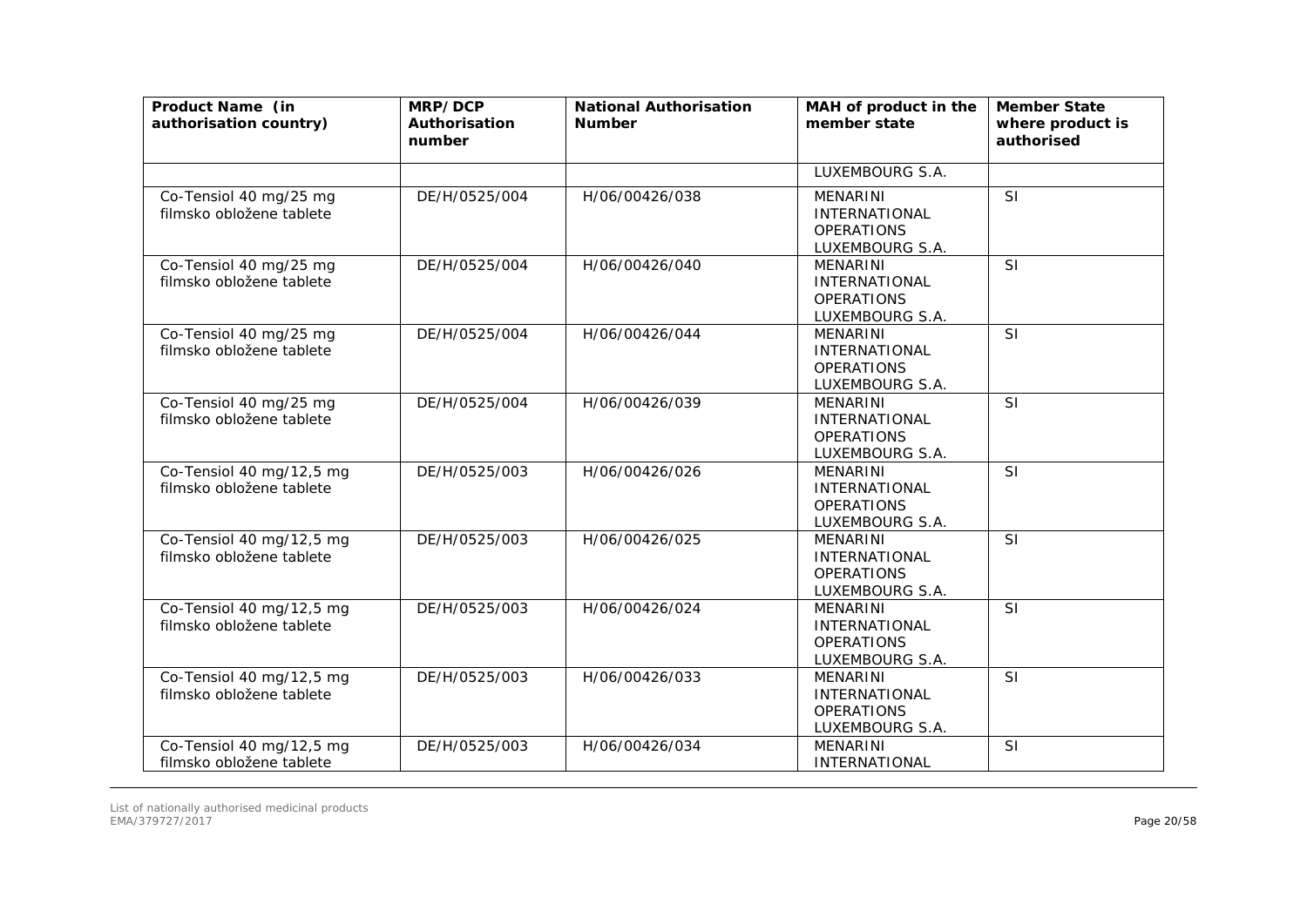| Product Name (in<br>authorisation country)           | MRP/DCP<br>Authorisation<br>number | <b>National Authorisation</b><br><b>Number</b> | MAH of product in the<br>member state                                           | <b>Member State</b><br>where product is<br>authorised |
|------------------------------------------------------|------------------------------------|------------------------------------------------|---------------------------------------------------------------------------------|-------------------------------------------------------|
|                                                      |                                    |                                                | <b>OPERATIONS</b><br>LUXEMBOURG S.A.                                            |                                                       |
| Co-Tensiol 40 mg/12,5 mg<br>filmsko obložene tablete | DE/H/0525/003                      | H/06/00426/030                                 | <b>MENARINI</b><br><b>INTERNATIONAL</b><br><b>OPERATIONS</b><br>LUXEMBOURG S.A. | <b>SI</b>                                             |
| Co-Tensiol 40 mg/12,5 mg<br>filmsko obložene tablete | DE/H/0525/003                      | H/06/00426/027                                 | MENARINI<br><b>INTERNATIONAL</b><br><b>OPERATIONS</b><br>LUXEMBOURG S.A.        | SI                                                    |
| Co-Tensiol 40 mg/12,5 mg<br>filmsko obložene tablete | DE/H/0525/003                      | H/06/00426/028                                 | <b>MENARINI</b><br><b>INTERNATIONAL</b><br><b>OPERATIONS</b><br>LUXEMBOURG S.A. | SI                                                    |
| Co-Tensiol 40 mg/12,5 mg<br>filmsko obložene tablete | DE/H/0525/003                      | H/06/00426/031                                 | <b>MENARINI</b><br><b>INTERNATIONAL</b><br><b>OPERATIONS</b><br>LUXEMBOURG S.A. | SI                                                    |
| Co-Tensiol 40 mg/12,5 mg<br>filmsko obložene tablete | DE/H/0525/003                      | H/06/00426/029                                 | <b>MENARINI</b><br><b>INTERNATIONAL</b><br><b>OPERATIONS</b><br>LUXEMBOURG S.A. | <b>SI</b>                                             |
| Co-Tensiol 40 mg/12,5 mg<br>filmsko obložene tablete | DE/H/0525/003                      | H/06/00426/032                                 | <b>MENARINI</b><br><b>INTERNATIONAL</b><br><b>OPERATIONS</b><br>LUXEMBOURG S.A. | <b>SI</b>                                             |
| Mencord Plus 40 mg/12,5 mg<br>Filmtabletten          | DE/H/0525/003                      | 1-29039                                        | MENARINI<br><b>INTERNATIONAL</b><br><b>OPERATIONS</b><br>LUXEMBOURG S.A.        | AT                                                    |
| Mencord Plus 40 mg/25 mg<br>Filmtabletten            | DE/H/0525/004                      | 1-29040                                        | <b>MENARINI</b><br><b>INTERNATIONAL</b><br><b>OPERATIONS</b><br>LUXEMBOURG S.A. | AT                                                    |
| BELSAR PLUS 40 mg/25 mg                              | DE/H/0525/004                      | BE368706                                       | MENARINI                                                                        | <b>BE</b>                                             |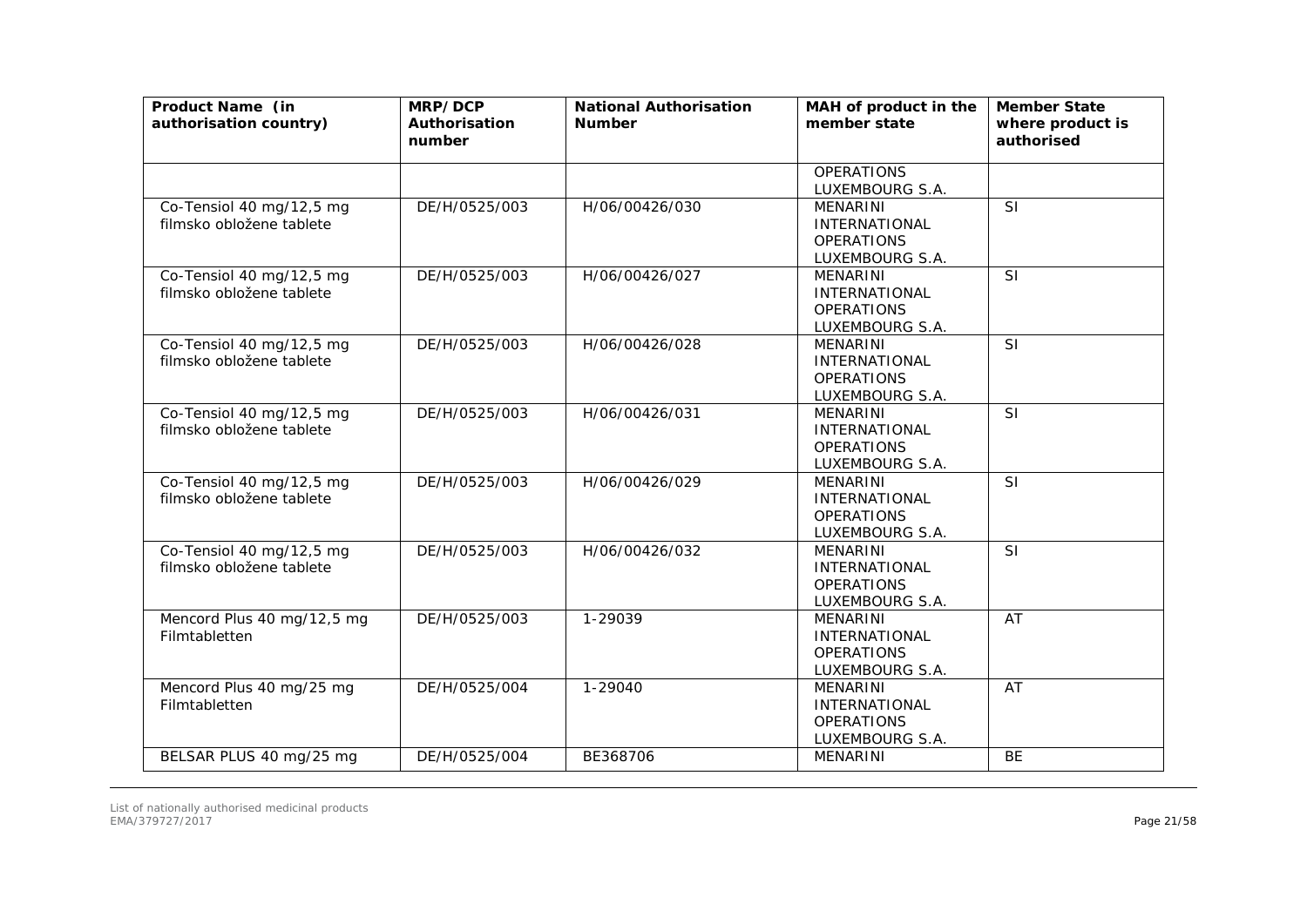| Product Name (in<br>authorisation country)                        | MRP/DCP<br>Authorisation<br>number | <b>National Authorisation</b><br><b>Number</b> | MAH of product in the<br>member state                                           | <b>Member State</b><br>where product is<br>authorised |
|-------------------------------------------------------------------|------------------------------------|------------------------------------------------|---------------------------------------------------------------------------------|-------------------------------------------------------|
| comprimés pelliculés                                              |                                    |                                                | <b>INTERNATIONAL</b><br><b>OPERATIONS</b><br>LUXEMBOURG S.A.                    |                                                       |
| Benetor Comp 40 mg/25 mg<br>kalvopäällysteiset tabletit           | DE/H/0525/004                      | 27138                                          | <b>MENARINI</b><br><b>INTERNATIONAL</b><br><b>OPERATIONS</b><br>LUXEMBOURG S.A. | FI.                                                   |
| Benetor Comp 40 mg/12,5 mg<br>kalvopäällysteiset tabletit         | DE/H/0525/003                      | 27137                                          | MENARINI<br><b>INTERNATIONAL</b><br><b>OPERATIONS</b><br>LUXEMBOURG S.A.        | F1                                                    |
| Mesar plus, 40 mg/25 mg<br>õhukese polümeerikattega<br>tabletid   | DE/H/0525/004                      | 670810                                         | <b>MENARINI</b><br><b>INTERNATIONAL</b><br><b>OPERATIONS</b><br>LUXEMBOURG S.A. | EE                                                    |
| Benetor Comp, filmovertrukne<br>tabletter                         | DE/H/0525/003                      | 44540                                          | <b>MENARINI</b><br><b>INTERNATIONAL</b><br><b>OPERATIONS</b><br>LUXEMBOURG S.A. | DK                                                    |
| Mesar plus, 40 mg/12,5 mg<br>õhukese polümeerikattega<br>tabletid | DE/H/0525/003                      | 670910                                         | <b>MENARINI</b><br><b>INTERNATIONAL</b><br><b>OPERATIONS</b><br>LUXEMBOURG S.A. | E                                                     |
| Benetor Comp, filmovertrukne<br>tabletter                         | DE/H/0525/004                      | 44541                                          | <b>MENARINI</b><br><b>INTERNATIONAL</b><br><b>OPERATIONS</b><br>LUXEMBOURG S.A. | <b>DK</b>                                             |
| BELSAR PLUS 40 mg/12,5 mg<br>comprimés pelliculés                 | DE/H/0525/003                      | BE368697                                       | <b>MENARINI</b><br><b>INTERNATIONAL</b><br><b>OPERATIONS</b><br>LUXEMBOURG S.A. | <b>BE</b>                                             |
| Sarten Plus H 40 mg/25 mg,<br>potahované tablety                  | DE/H/0525/004                      | 58/884/10-C                                    | <b>MENARINI</b><br><b>INTERNATIONAL</b><br><b>OPERATIONS</b><br>LUXEMBOURG S.A. | CZ                                                    |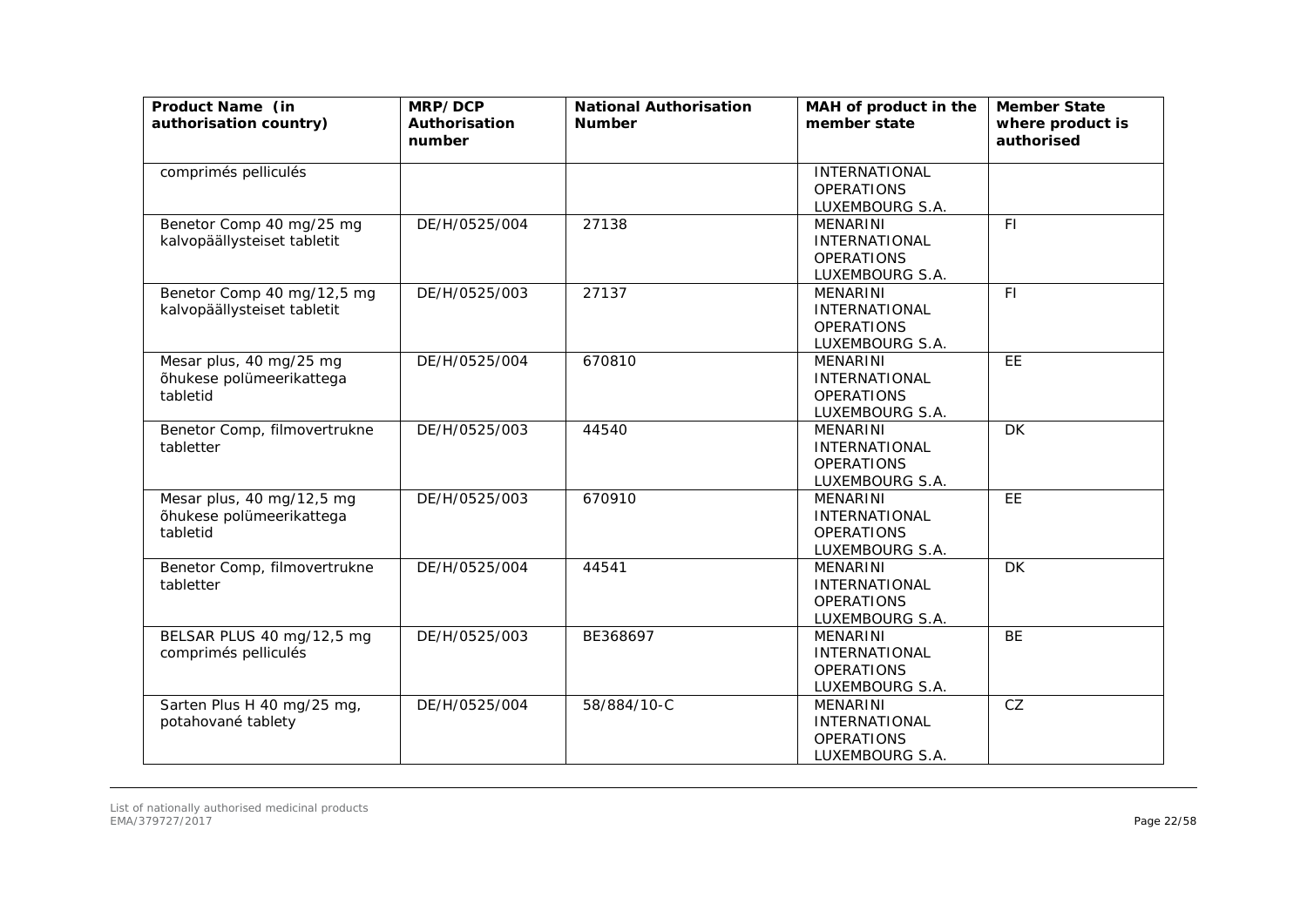| Product Name (in<br>authorisation country)         | MRP/DCP<br>Authorisation<br>number | <b>National Authorisation</b><br><b>Number</b> | MAH of product in the<br>member state                                           | <b>Member State</b><br>where product is<br>authorised |
|----------------------------------------------------|------------------------------------|------------------------------------------------|---------------------------------------------------------------------------------|-------------------------------------------------------|
| Sarten Plus H 40 mg/12,5 mg,<br>potahované tablety | DE/H/0525/003                      | 58/883/10-C                                    | MENARINI<br><b>INTERNATIONAL</b><br><b>OPERATIONS</b><br>LUXEMBOURG S.A.        | CZ                                                    |
| Laresin Plus 40 mg/12,5 mg<br>filmtabletta         | DE/H/0525/003                      | OGYI-T-20333/05                                | <b>BERLIN-CHEMIE AG</b>                                                         | HU                                                    |
| Laresin Plus 40 mg/12,5 mg<br>filmtabletta         | DE/H/0525/003                      | OGYI-T-20333/06                                | <b>BERLIN-CHEMIE AG</b>                                                         | HU                                                    |
| Laresin Plus 40 mg/25 mg<br>filmtabletta           | DE/H/0525/004                      | OGYI-T-20333/08                                | <b>BERLIN-CHEMIE AG</b>                                                         | HU                                                    |
| Laresin Plus 40 mg/25 mg<br>filmtabletta           | DE/H/0525/004                      | OGYI-T-20333/07                                | <b>BERLIN-CHEMIE AG</b>                                                         | <b>HU</b>                                             |
| Benetor Comp 40 mg/25 mg<br>filmuhúðaðar töflur    | DE/H/0525/004                      | IS/1/09/051/02                                 | <b>MENARINI</b><br><b>INTERNATIONAL</b><br><b>OPERATIONS</b><br>LUXEMBOURG S.A. | $\overline{1S}$                                       |
| Benetor Comp 40 mg/12,5 mg<br>filmuhúðaðar töflur  | DE/H/0525/003                      | IS/1/09/051/01                                 | <b>MENARINI</b><br><b>INTERNATIONAL</b><br><b>OPERATIONS</b><br>LUXEMBOURG S.A. | <b>IS</b>                                             |
| ALTEISDUO 40 mg/12,5 mg,<br>comprimé pelliculé     | DE/H/0525/003                      | 34009 576 792 4 8                              | <b>MENARINI</b><br><b>INTERNATIONAL</b><br><b>OPERATIONS</b><br>LUXEMBOURG S.A. | <b>FR</b>                                             |
| ALTEISDUO 40 mg/12,5 mg,<br>comprimé pelliculé     | DE/H/0525/003                      | 34009 350 238 6 5                              | <b>MENARINI</b><br><b>INTERNATIONAL</b><br><b>OPERATIONS</b><br>LUXEMBOURG S.A. | <b>FR</b>                                             |
| ALTEISDUO 40 mg/25 mg,<br>comprimé pelliculé       | DE/H/0525/004                      | 34009 576 793 0 9                              | MENARINI<br><b>INTERNATIONAL</b><br><b>OPERATIONS</b><br>LUXEMBOURG S.A.        | <b>FR</b>                                             |
| ALTEISDUO 40 mg/25 mg,<br>comprimé pelliculé       | DE/H/0525/004                      | 34009 350 242 3 7                              | <b>MENARINI</b><br><b>INTERNATIONAL</b><br><b>OPERATIONS</b>                    | <b>FR</b>                                             |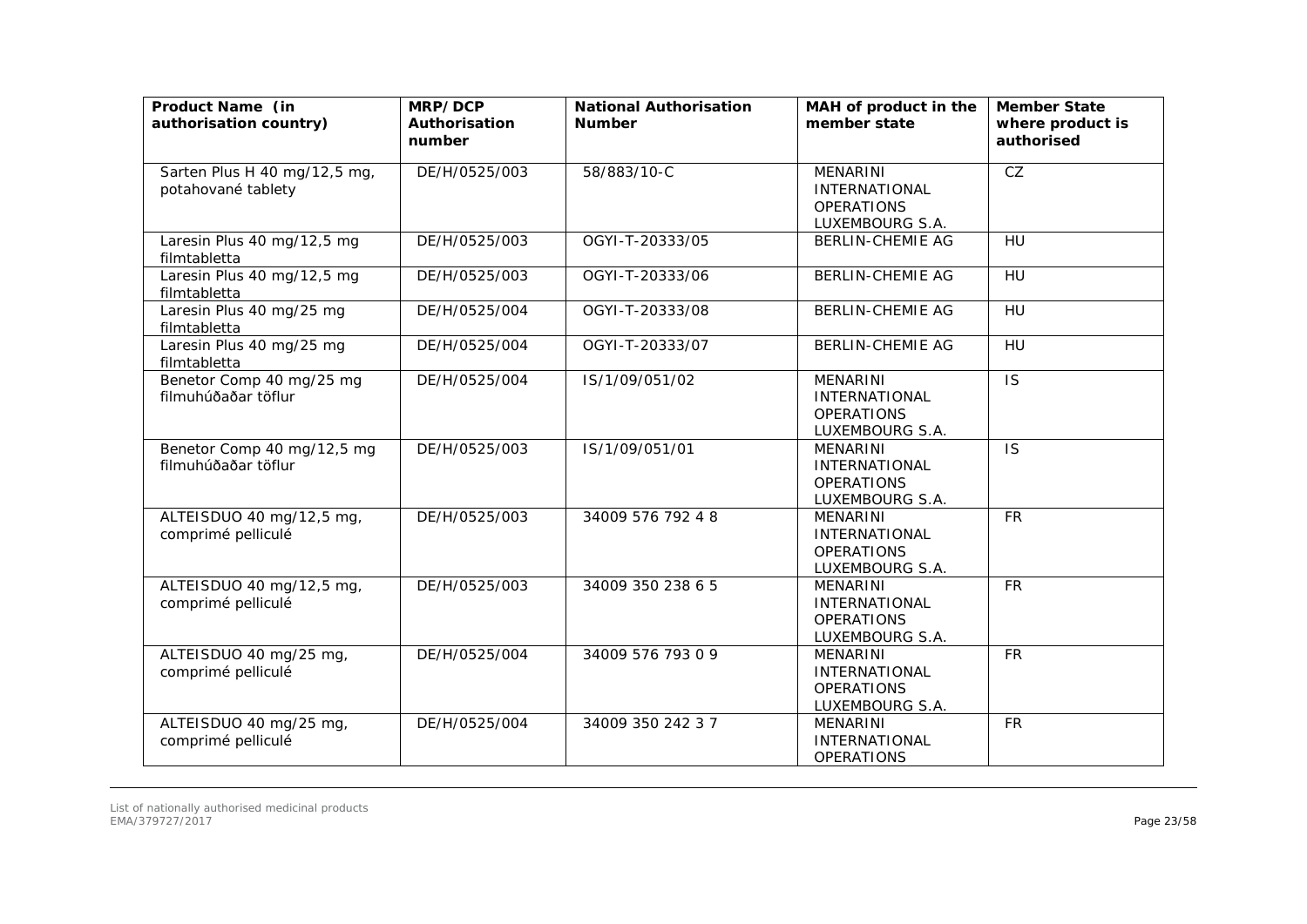| Product Name (in<br>authorisation country)                            | MRP/DCP<br>Authorisation<br>number | <b>National Authorisation</b><br><b>Number</b> | MAH of product in the<br>member state                                           | <b>Member State</b><br>where product is<br>authorised |
|-----------------------------------------------------------------------|------------------------------------|------------------------------------------------|---------------------------------------------------------------------------------|-------------------------------------------------------|
|                                                                       |                                    |                                                | LUXEMBOURG S.A.                                                                 |                                                       |
| ALTEISDUO 40 mg/12,5 mg,<br>comprimé pelliculé                        | DE/H/0525/003                      | 34009 350 239 26                               | <b>MENARINI</b><br><b>INTERNATIONAL</b><br><b>OPERATIONS</b><br>LUXEMBOURG S.A. | <b>FR</b>                                             |
| Votum® plus 40 mg/25 mg<br>Filmtabletten                              | DE/H/0525/004                      | 58597.03.00                                    | <b>BERLIN-CHEMIE AG</b>                                                         | <b>DE</b>                                             |
| Votum® plus 40 mg/12,5 mg<br>Filmtabletten                            | DE/H/0525/003                      | 58597.02.00                                    | <b>BERLIN-CHEMIE AG</b>                                                         | DE                                                    |
| ALTEISDUO 40 mg/25 mg,<br>comprimé pelliculé                          | DE/H/0525/004                      | 34009 350 244 6 6                              | <b>MENARINI</b><br><b>INTERNATIONAL</b><br><b>OPERATIONS</b><br>LUXEMBOURG S.A. | <b>FR</b>                                             |
| Olartan-Plus® 40 mg/25 mg<br>επικαλυμμένο με λεπτό υμένιο<br>δισκίο   | DE/H/0525/004                      | 4747                                           | <b>MENARINI</b><br><b>INTERNATIONAL</b><br><b>OPERATIONS</b><br>LUXEMBOURG S.A. | <b>GR</b>                                             |
| Olartan-Plus® 40 mg/12,5 mg<br>επικαλυμμένο με λεπτό υμένιο<br>δισκίο | DE/H/0525/003                      | 4746                                           | <b>MENARINI</b><br><b>INTERNATIONAL</b><br><b>OPERATIONS</b><br>LUXEMBOURG S.A. | <b>GR</b>                                             |
| Mesar Plus 40 mg/12,5 mg<br>apvalkotās tabletes                       | DE/H/0525/003                      | 10-0145                                        | <b>MENARINI</b><br><b>INTERNATIONAL</b><br><b>OPERATIONS</b><br>LUXEMBOURG S.A. | LV                                                    |
| Mesar Plus 40 mg/25 mg<br>apvalkotās tabletes                         | DE/H/0525/004                      | 10-0146                                        | <b>MENARINI</b><br><b>INTERNATIONAL</b><br><b>OPERATIONS</b><br>LUXEMBOURG S.A. | LV                                                    |
| OLPREZIDE 40 mg/12,5 mg<br>compresse rivestite con film               | DE/H/0525/003                      | 037109319                                      | <b>MENARINI</b><br><b>INTERNATIONAL</b><br><b>OPERATIONS</b><br>LUXEMBOURG S.A. | IT                                                    |
| OLPREZIDE 40 mg/12,5 mg<br>compresse rivestite con film               | DE/H/0525/003                      | 037109295                                      | <b>MENARINI</b><br>INTERNATIONAL                                                | IT                                                    |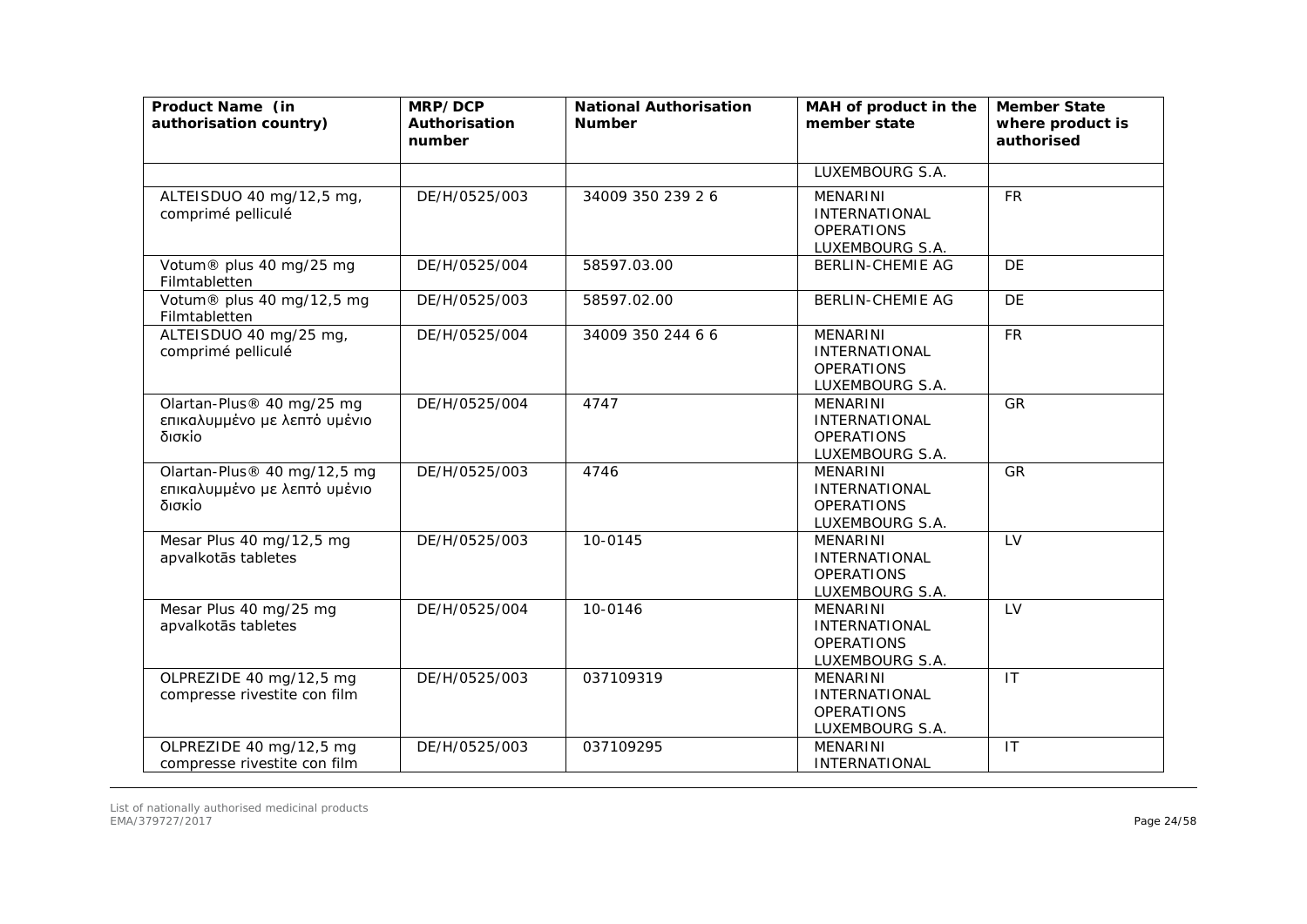| Product Name (in<br>authorisation country)              | MRP/DCP<br>Authorisation<br>number | <b>National Authorisation</b><br><b>Number</b> | MAH of product in the<br>member state                                           | <b>Member State</b><br>where product is<br>authorised |
|---------------------------------------------------------|------------------------------------|------------------------------------------------|---------------------------------------------------------------------------------|-------------------------------------------------------|
|                                                         |                                    |                                                | <b>OPERATIONS</b><br>LUXEMBOURG S.A.                                            |                                                       |
| OLPREZIDE 40 mg/25 mg<br>compresse rivestite con film   | DE/H/0525/004                      | 037109422                                      | <b>MENARINI</b><br><b>INTERNATIONAL</b><br><b>OPERATIONS</b><br>LUXEMBOURG S.A. | IT                                                    |
| OLPREZIDE 40 mg/25 mg<br>compresse rivestite con film   | DE/H/0525/004                      | 037109372                                      | <b>MENARINI</b><br><b>INTERNATIONAL</b><br><b>OPERATIONS</b><br>LUXEMBOURG S.A. | IT                                                    |
| OLPREZIDE 40 mg/25 mg<br>compresse rivestite con film   | DE/H/0525/004                      | 037109358                                      | <b>MENARINI</b><br><b>INTERNATIONAL</b><br><b>OPERATIONS</b><br>LUXEMBOURG S.A. | IT                                                    |
| OLPREZIDE 40 mg/12,5 mg<br>compresse rivestite con film | DE/H/0525/003                      | 037109232                                      | <b>MENARINI</b><br><b>INTERNATIONAL</b><br><b>OPERATIONS</b><br>LUXEMBOURG S.A. | $\mathsf{I}\mathsf{T}$                                |
| OLPREZIDE 40 mg/12,5 mg<br>compresse rivestite con film | DE/H/0525/003                      | 037109321                                      | <b>MENARINI</b><br>INTERNATIONAL<br><b>OPERATIONS</b><br>LUXEMBOURG S.A.        | $\mathsf{I}$                                          |
| OLPREZIDE 40 mg/12,5 mg<br>compresse rivestite con film | DE/H/0525/003                      | 037109271                                      | <b>MENARINI</b><br><b>INTERNATIONAL</b><br><b>OPERATIONS</b><br>LUXEMBOURG S.A. | $\mathsf{I}$                                          |
| OLPREZIDE 40 mg/25 mg<br>compresse rivestite con film   | DE/H/0525/004                      | 037109446                                      | <b>MENARINI</b><br><b>INTERNATIONAL</b><br><b>OPERATIONS</b><br>LUXEMBOURG S.A. | $\overline{\mathsf{I}\mathsf{T}}$                     |
| OLPREZIDE 40 mg/25 mg<br>compresse rivestite con film   | DE/H/0525/004                      | 037109461                                      | <b>MENARINI</b><br>INTERNATIONAL<br><b>OPERATIONS</b><br>LUXEMBOURG S.A.        | $\mathsf{I}$                                          |
| OLPREZIDE 40 mg/25 mg                                   | DE/H/0525/004                      | 037109360                                      | MENARINI                                                                        | $\mathsf{I}\mathsf{T}$                                |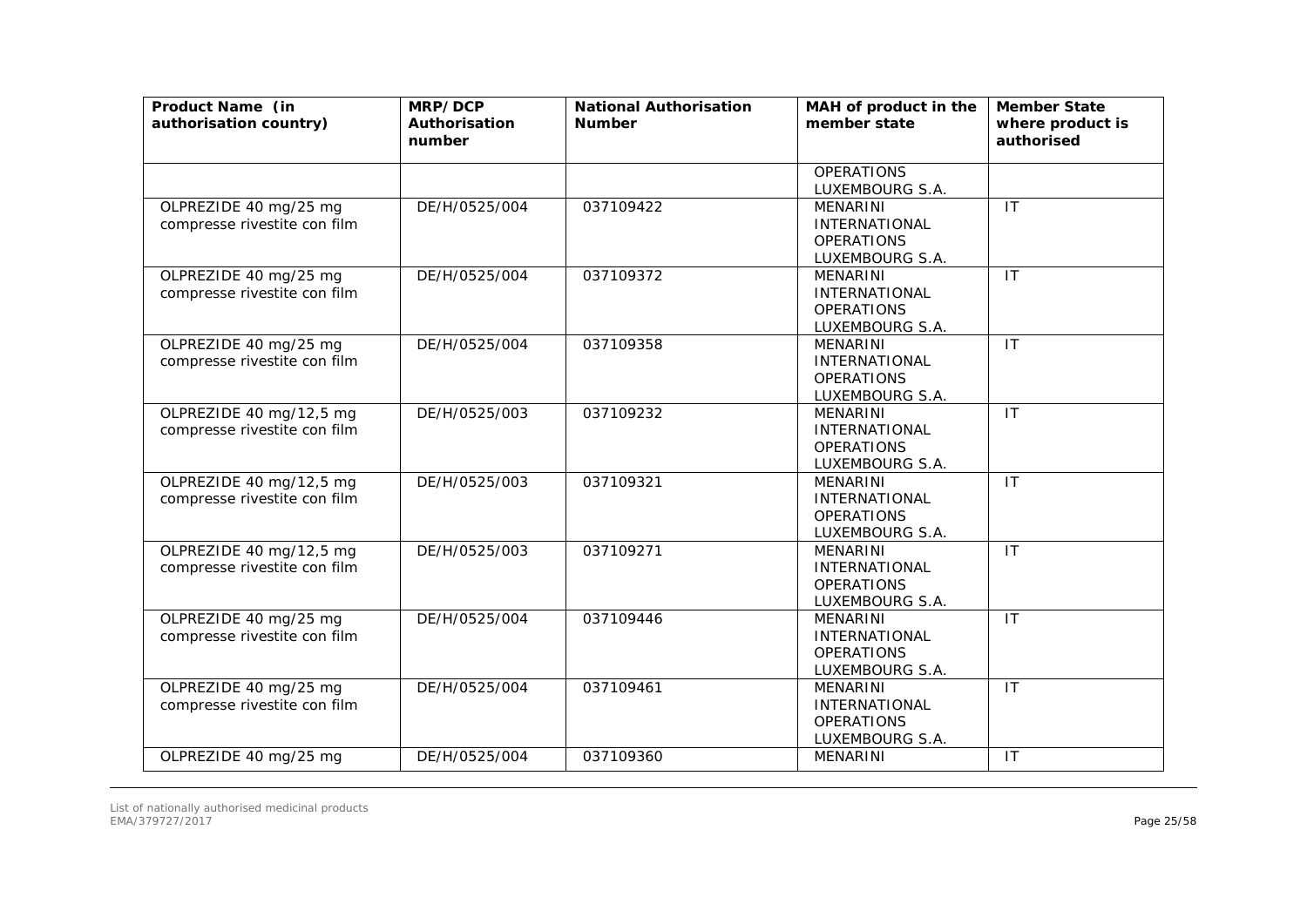| Product Name (in<br>authorisation country)            | MRP/DCP<br>Authorisation<br>number | <b>National Authorisation</b><br><b>Number</b> | MAH of product in the<br>member state                                           | <b>Member State</b><br>where product is<br>authorised |
|-------------------------------------------------------|------------------------------------|------------------------------------------------|---------------------------------------------------------------------------------|-------------------------------------------------------|
| compresse rivestite con film                          |                                    |                                                | <b>INTERNATIONAL</b><br><b>OPERATIONS</b><br>LUXEMBOURG S.A.                    |                                                       |
| OLPREZIDE 40 mg/25 mg<br>compresse rivestite con film | DE/H/0525/004                      | 037109459                                      | <b>MENARINI</b><br><b>INTERNATIONAL</b><br><b>OPERATIONS</b><br>LUXEMBOURG S.A. | $\mathsf{I}\mathsf{T}$                                |
| OLPREZIDE 40 mg/25 mg<br>compresse rivestite con film | DE/H/0525/004                      | 037109408                                      | MENARINI<br><b>INTERNATIONAL</b><br><b>OPERATIONS</b><br>LUXEMBOURG S.A.        | $\mathsf{I}$                                          |
| OLPREZIDE 40 mg/25 mg<br>compresse rivestite con film | DE/H/0525/004                      | 037109396                                      | <b>MENARINI</b><br><b>INTERNATIONAL</b><br><b>OPERATIONS</b><br>LUXEMBOURG S.A. | $\mathsf{I}$                                          |
| OLPREZIDE 40 mg/25 mg<br>compresse rivestite con film | DE/H/0525/004                      | 037109384                                      | <b>MENARINI</b><br><b>INTERNATIONAL</b><br><b>OPERATIONS</b><br>LUXEMBOURG S.A. | IT                                                    |
| OLPREZIDE 40 mg/25 mg<br>compresse rivestite con film | DE/H/0525/004                      | 037109434                                      | MENARINI<br><b>INTERNATIONAL</b><br><b>OPERATIONS</b><br>LUXEMBOURG S.A.        | $\mathsf{I}\mathsf{T}$                                |
| OLPREZIDE 40 mg/25 mg<br>compresse rivestite con film | DE/H/0525/004                      | 037109410                                      | <b>MENARINI</b><br><b>INTERNATIONAL</b><br><b>OPERATIONS</b><br>LUXEMBOURG S.A. | $\mathsf{I}$                                          |
| Omesar Plus 40 mg/25 mg<br>film-coated tablets        | DE/H/0525/004                      | PA 865/14/4                                    | <b>MENARINI</b><br><b>INTERNATIONAL</b><br><b>OPERATIONS</b><br>LUXEMBOURG S.A. | IE                                                    |
| Omesar Plus 40 mg/12.5 mg<br>film-coated tablets      | DE/H/0525/003                      | PA 865/14/3                                    | <b>MENARINI</b><br><b>INTERNATIONAL</b><br><b>OPERATIONS</b><br>LUXEMBOURG S.A. | $\overline{IE}$                                       |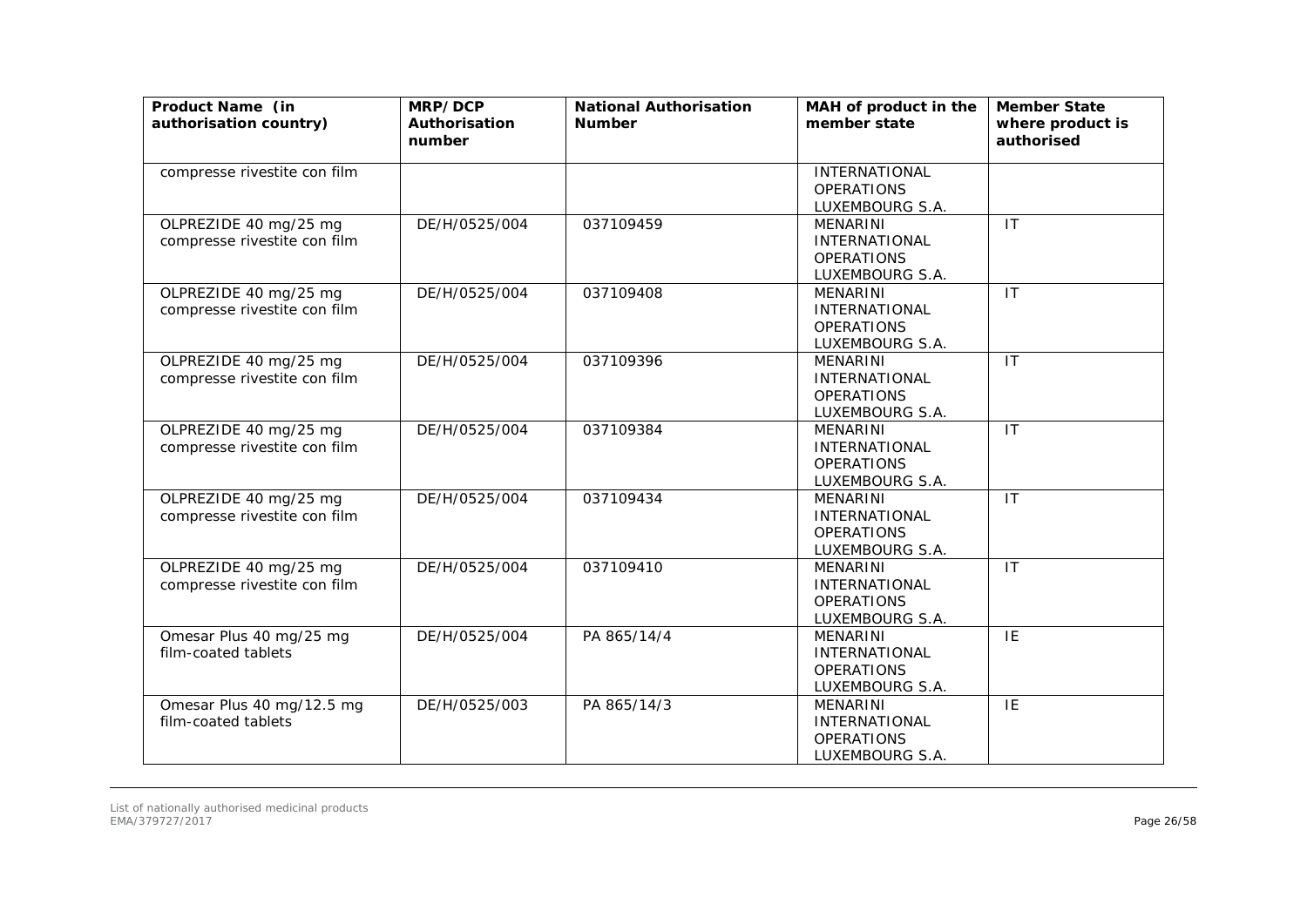| Product Name (in<br>authorisation country)              | MRP/DCP<br>Authorisation<br>number | <b>National Authorisation</b><br><b>Number</b> | MAH of product in the<br>member state                                           | <b>Member State</b><br>where product is<br>authorised |
|---------------------------------------------------------|------------------------------------|------------------------------------------------|---------------------------------------------------------------------------------|-------------------------------------------------------|
| OLPREZIDE 40 mg/12,5 mg<br>compresse rivestite con film | DE/H/0525/003                      | 037109307                                      | MENARINI<br><b>INTERNATIONAL</b><br><b>OPERATIONS</b><br>LUXEMBOURG S.A.        | IT                                                    |
| OLPREZIDE 40 mg/12,5 mg<br>compresse rivestite con film | DE/H/0525/003                      | 037109345                                      | MENARINI<br><b>INTERNATIONAL</b><br><b>OPERATIONS</b><br>LUXEMBOURG S.A.        | IT                                                    |
| OLPREZIDE 40 mg/12,5 mg<br>compresse rivestite con film | DE/H/0525/003                      | 037109244                                      | MENARINI<br><b>INTERNATIONAL</b><br><b>OPERATIONS</b><br>LUXEMBOURG S.A.        | $\overline{\mathsf{I}\mathsf{T}}$                     |
| OLPREZIDE 40 mg/12,5 mg<br>compresse rivestite con film | DE/H/0525/003                      | 037109257                                      | <b>MENARINI</b><br><b>INTERNATIONAL</b><br><b>OPERATIONS</b><br>LUXEMBOURG S.A. | IT                                                    |
| OLPREZIDE 40 mg/12,5 mg<br>compresse rivestite con film | DE/H/0525/003                      | 037109333                                      | <b>MENARINI</b><br><b>INTERNATIONAL</b><br><b>OPERATIONS</b><br>LUXEMBOURG S.A. | IT                                                    |
| OLPREZIDE 40 mg/12,5 mg<br>compresse rivestite con film | DE/H/0525/003                      | 037109269                                      | MENARINI<br><b>INTERNATIONAL</b><br><b>OPERATIONS</b><br>LUXEMBOURG S.A.        | $\mathsf{I}\mathsf{T}$                                |
| OLPREZIDE 40 mg/12,5 mg<br>compresse rivestite con film | DE/H/0525/003                      | 037109283                                      | <b>MENARINI</b><br><b>INTERNATIONAL</b><br><b>OPERATIONS</b><br>LUXEMBOURG S.A. | IT                                                    |
| Mesar plus 40 mg/12,5 mg<br>plėvele dengtos tabletės    | DE/H/0525/003                      | LT/1/05/0436/019                               | MENARINI<br><b>INTERNATIONAL</b><br><b>OPERATIONS</b><br>LUXEMBOURG S.A.        | <b>LT</b>                                             |
| Mesar plus 40 mg/12,5 mg<br>plėvele dengtos tabletės    | DE/H/0525/003                      | LT/1/05/0436/018                               | <b>MENARINI</b><br><b>INTERNATIONAL</b><br><b>OPERATIONS</b>                    | <b>LT</b>                                             |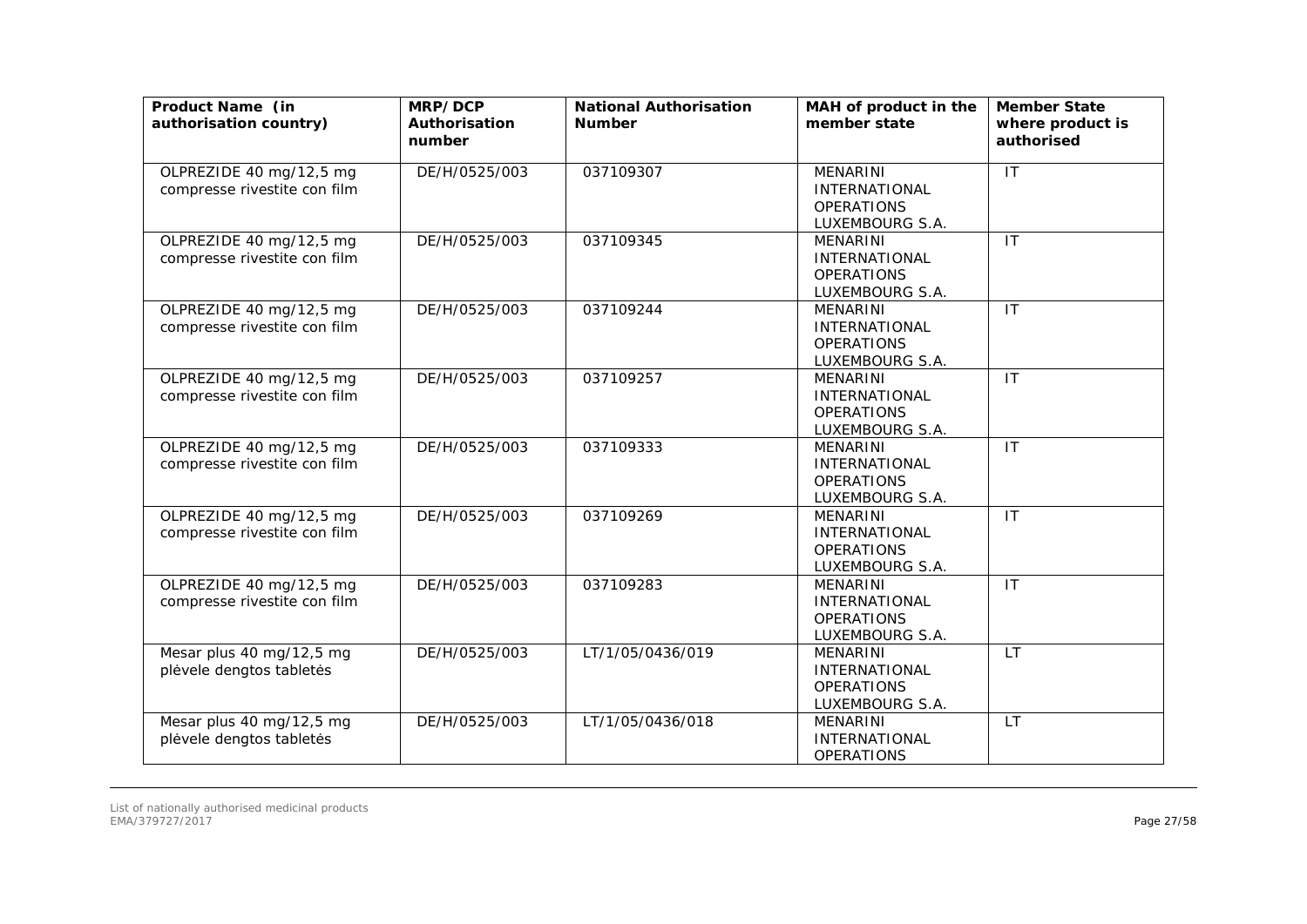| Product Name (in<br>authorisation country)           | MRP/DCP<br>Authorisation<br>number | <b>National Authorisation</b><br><b>Number</b> | MAH of product in the<br>member state                                           | <b>Member State</b><br>where product is<br>authorised |
|------------------------------------------------------|------------------------------------|------------------------------------------------|---------------------------------------------------------------------------------|-------------------------------------------------------|
|                                                      |                                    |                                                | LUXEMBOURG S.A.                                                                 |                                                       |
| Mesar plus 40 mg/12,5 mg<br>plėvele dengtos tabletės | DE/H/0525/003                      | LT/1/05/0436/016                               | <b>MENARINI</b><br><b>INTERNATIONAL</b><br><b>OPERATIONS</b><br>LUXEMBOURG S.A. | <b>LT</b>                                             |
| Mesar plus 40 mg/12,5 mg<br>plėvele dengtos tabletės | DE/H/0525/003                      | LT/1/05/0436/009                               | <b>MENARINI</b><br><b>INTERNATIONAL</b><br><b>OPERATIONS</b><br>LUXEMBOURG S.A. | <b>LT</b>                                             |
| Mesar plus 40 mg/12,5 mg<br>plėvele dengtos tabletės | DE/H/0525/003                      | LT/1/05/0436/017                               | <b>MENARINI</b><br>INTERNATIONAL<br><b>OPERATIONS</b><br>LUXEMBOURG S.A.        | <b>LT</b>                                             |
| Mesar plus 40 mg/12,5 mg<br>plėvele dengtos tabletės | DE/H/0525/003                      | LT/1/05/0436/015                               | <b>MENARINI</b><br><b>INTERNATIONAL</b><br><b>OPERATIONS</b><br>LUXEMBOURG S.A. | <b>LT</b>                                             |
| Mesar plus 40 mg/12,5 mg<br>plėvele dengtos tabletės | DE/H/0525/003                      | LT/1/05/0436/010                               | <b>MENARINI</b><br><b>INTERNATIONAL</b><br><b>OPERATIONS</b><br>LUXEMBOURG S.A. | <b>LT</b>                                             |
| BELSAR PLUS 40 mg/12,5 mg<br>comprimés pelliculés    | DE/H/0525/003                      | 0951/10080007                                  | <b>MENARINI</b><br><b>INTERNATIONAL</b><br><b>OPERATIONS</b><br>LUXEMBOURG S.A. | LU                                                    |
| Mesar plus 40 mg/25 mg<br>plėvele dengtos tabletės   | DE/H/0525/004                      | LT/1/05/0436/029                               | <b>MENARINI</b><br><b>INTERNATIONAL</b><br><b>OPERATIONS</b><br>LUXEMBOURG S.A. | <b>LT</b>                                             |
| Mesar plus 40 mg/25 mg<br>plėvele dengtos tabletės   | DE/H/0525/004                      | LT/1/05/0436/030                               | <b>MENARINI</b><br><b>INTERNATIONAL</b><br><b>OPERATIONS</b><br>LUXEMBOURG S.A. | <b>LT</b>                                             |
| Mesar plus 40 mg/25 mg<br>plėvele dengtos tabletės   | DE/H/0525/004                      | LT/1/05/0436/028                               | <b>MENARINI</b><br><b>INTERNATIONAL</b>                                         | <b>LT</b>                                             |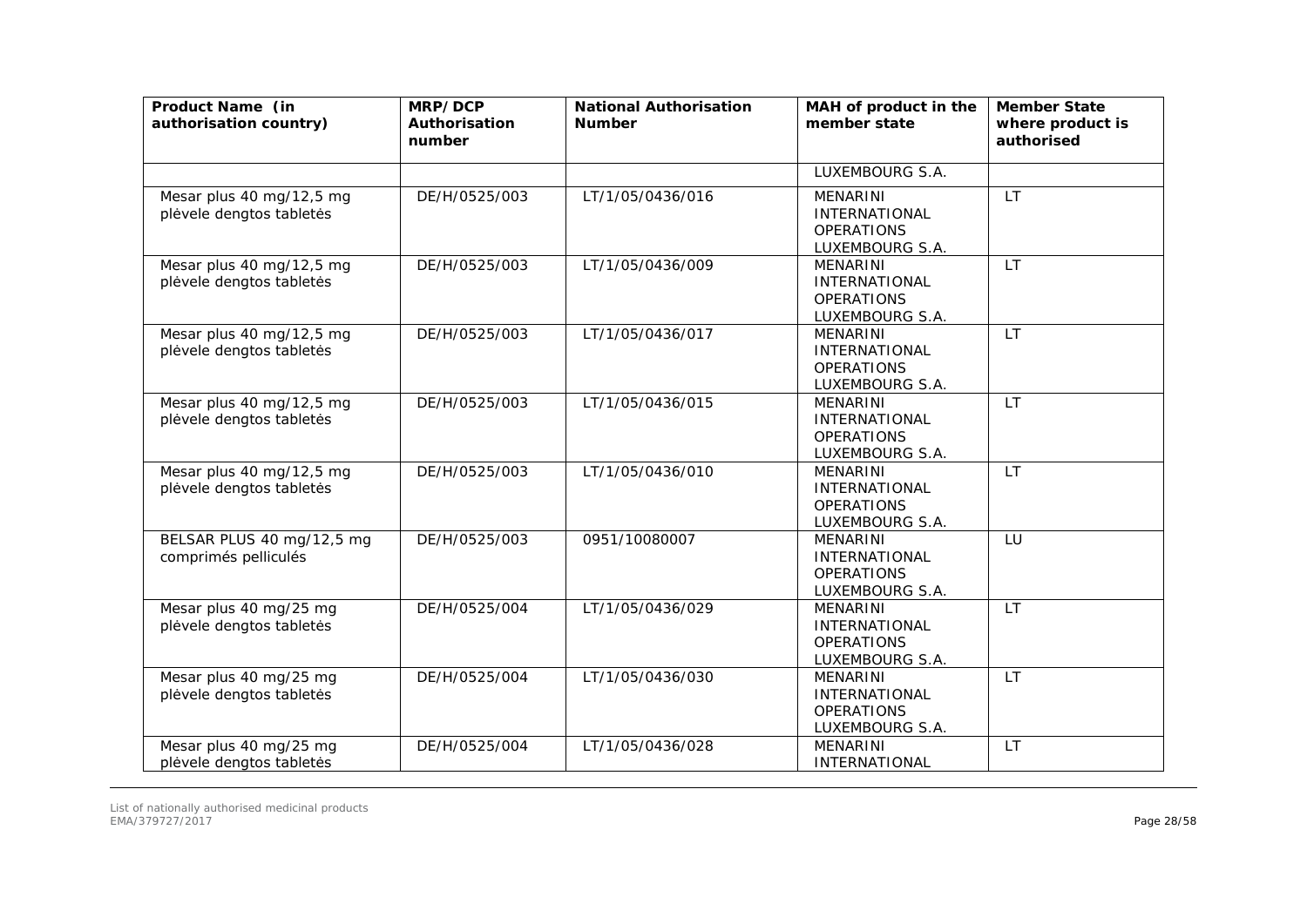| Product Name (in<br>authorisation country)             | MRP/DCP<br>Authorisation<br>number | <b>National Authorisation</b><br><b>Number</b> | MAH of product in the<br>member state                                           | <b>Member State</b><br>where product is<br>authorised |
|--------------------------------------------------------|------------------------------------|------------------------------------------------|---------------------------------------------------------------------------------|-------------------------------------------------------|
|                                                        |                                    |                                                | <b>OPERATIONS</b><br>LUXEMBOURG S.A.                                            |                                                       |
| Mesar plus 40 mg/12,5 mg<br>plėvele dengtos tabletės   | DE/H/0525/003                      | LT/1/05/0436/020                               | <b>MENARINI</b><br>INTERNATIONAL<br><b>OPERATIONS</b><br>LUXEMBOURG S.A.        | <b>LT</b>                                             |
| Mesar plus 40 mg/12,5 mg<br>plėvele dengtos tabletės   | DE/H/0525/003                      | LT/1/05/0436/013                               | <b>MENARINI</b><br><b>INTERNATIONAL</b><br><b>OPERATIONS</b><br>LUXEMBOURG S.A. | <b>LT</b>                                             |
| Mesar plus 40 mg/12,5 mg<br>plėvele dengtos tabletės   | DE/H/0525/003                      | LT/1/05/0436/012                               | <b>MENARINI</b><br><b>INTERNATIONAL</b><br><b>OPERATIONS</b><br>LUXEMBOURG S.A. | <b>LT</b>                                             |
| Omesar Plus 40 mg/25 mg<br>film-coated tablets         | DE/H/0525/004                      | MA204/00307                                    | <b>MENARINI</b><br>INTERNATIONAL<br><b>OPERATIONS</b><br>LUXEMBOURG S.A.        | <b>MT</b>                                             |
| BELSAR PLUS 40 mg/25 mg<br>comprimés pelliculés        | DE/H/0525/004                      | 0951/10080008                                  | <b>MENARINI</b><br><b>INTERNATIONAL</b><br><b>OPERATIONS</b><br>LUXEMBOURG S.A. | LU                                                    |
| Mesar plus 40 mg/12,5 mg<br>plėvele dengtos tabletės   | DE/H/0525/003                      | LT/1/05/0436/014                               | <b>MENARINI</b><br><b>INTERNATIONAL</b><br><b>OPERATIONS</b><br>LUXEMBOURG S.A. | <b>LT</b>                                             |
| Mesar plus 40 mg/12,5 mg<br>plėvele dengtos tabletės   | DE/H/0525/003                      | LT/1/05/0436/011                               | <b>MENARINI</b><br><b>INTERNATIONAL</b><br><b>OPERATIONS</b><br>LUXEMBOURG S.A. | <b>LT</b>                                             |
| Benetor Comp 40 mg/12,5 mg<br>tabletter, filmdrasjerte | DE/H/0525/003                      | 08-6467                                        | <b>MENARINI</b><br><b>INTERNATIONAL</b><br><b>OPERATIONS</b><br>LUXEMBOURG S.A. | <b>NO</b>                                             |
| Mesar plus 40 mg/25 mg                                 | DE/H/0525/004                      | LT/1/05/0436/021                               | MENARINI                                                                        | LT.                                                   |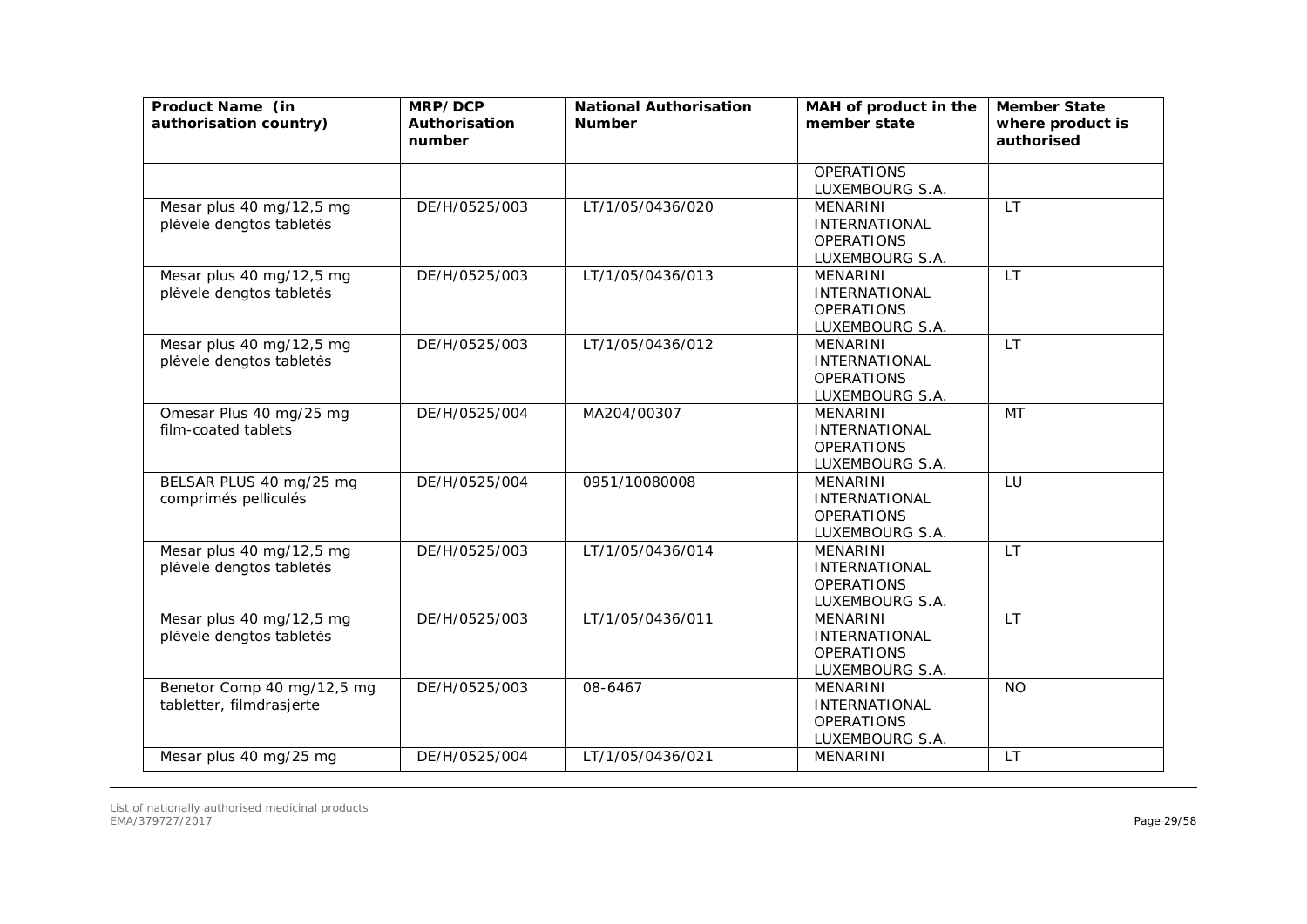| Product Name (in<br>authorisation country)                            | MRP/DCP<br>Authorisation<br>number | <b>National Authorisation</b><br><b>Number</b> | MAH of product in the<br>member state                                           | <b>Member State</b><br>where product is<br>authorised |
|-----------------------------------------------------------------------|------------------------------------|------------------------------------------------|---------------------------------------------------------------------------------|-------------------------------------------------------|
| plėvele dengtos tabletės                                              |                                    |                                                | <b>INTERNATIONAL</b><br><b>OPERATIONS</b><br>LUXEMBOURG S.A.                    |                                                       |
| Benetor Comp 40 mg/25 mg<br>tabletter, filmdrasjerte                  | DE/H/0525/004                      | 08-6468                                        | <b>MENARINI</b><br><b>INTERNATIONAL</b><br><b>OPERATIONS</b><br>LUXEMBOURG S.A. | <b>NO</b>                                             |
| Omesar Plus 40 mg/12.5 mg<br>film-coated tablets                      | DE/H/0525/003                      | MA204/00306                                    | MENARINI<br><b>INTERNATIONAL</b><br><b>OPERATIONS</b><br>LUXEMBOURG S.A.        | MT                                                    |
| Olsar Plus 40 mg + 12,5 mg,<br>comprimidos revestidos por<br>película | DE/H/0525/003                      | 5350160                                        | <b>MENARINI</b><br><b>INTERNATIONAL</b><br><b>OPERATIONS</b><br>LUXEMBOURG S.A. | PT                                                    |
| Olsar Plus 40 mg + 12,5 mg,<br>comprimidos revestidos por<br>película | DE/H/0525/003                      | 5350178                                        | <b>MENARINI</b><br><b>INTERNATIONAL</b><br><b>OPERATIONS</b><br>LUXEMBOURG S.A. | PT                                                    |
| Olsar Plus 40 mg + 25 mg,<br>comprimidos revestidos por<br>película   | DE/H/0525/004                      | 5350210                                        | <b>MENARINI</b><br><b>INTERNATIONAL</b><br><b>OPERATIONS</b><br>LUXEMBOURG S.A. | PT                                                    |
| Olsar Plus 40 mg + 25 mg,<br>comprimidos revestidos por<br>película   | DE/H/0525/004                      | 5350202                                        | <b>MENARINI</b><br><b>INTERNATIONAL</b><br><b>OPERATIONS</b><br>LUXEMBOURG S.A. | PT                                                    |
| Mesar plus 40 mg/25 mg<br>plėvele dengtos tabletės                    | DE/H/0525/004                      | LT/1/05/0436/024                               | <b>MENARINI</b><br><b>INTERNATIONAL</b><br><b>OPERATIONS</b><br>LUXEMBOURG S.A. | <b>LT</b>                                             |
| Mesar plus 40 mg/25 mg<br>plėvele dengtos tabletės                    | DE/H/0525/004                      | LT/1/05/0436/025                               | <b>MENARINI</b><br><b>INTERNATIONAL</b><br><b>OPERATIONS</b><br>LUXEMBOURG S.A. | <b>LT</b>                                             |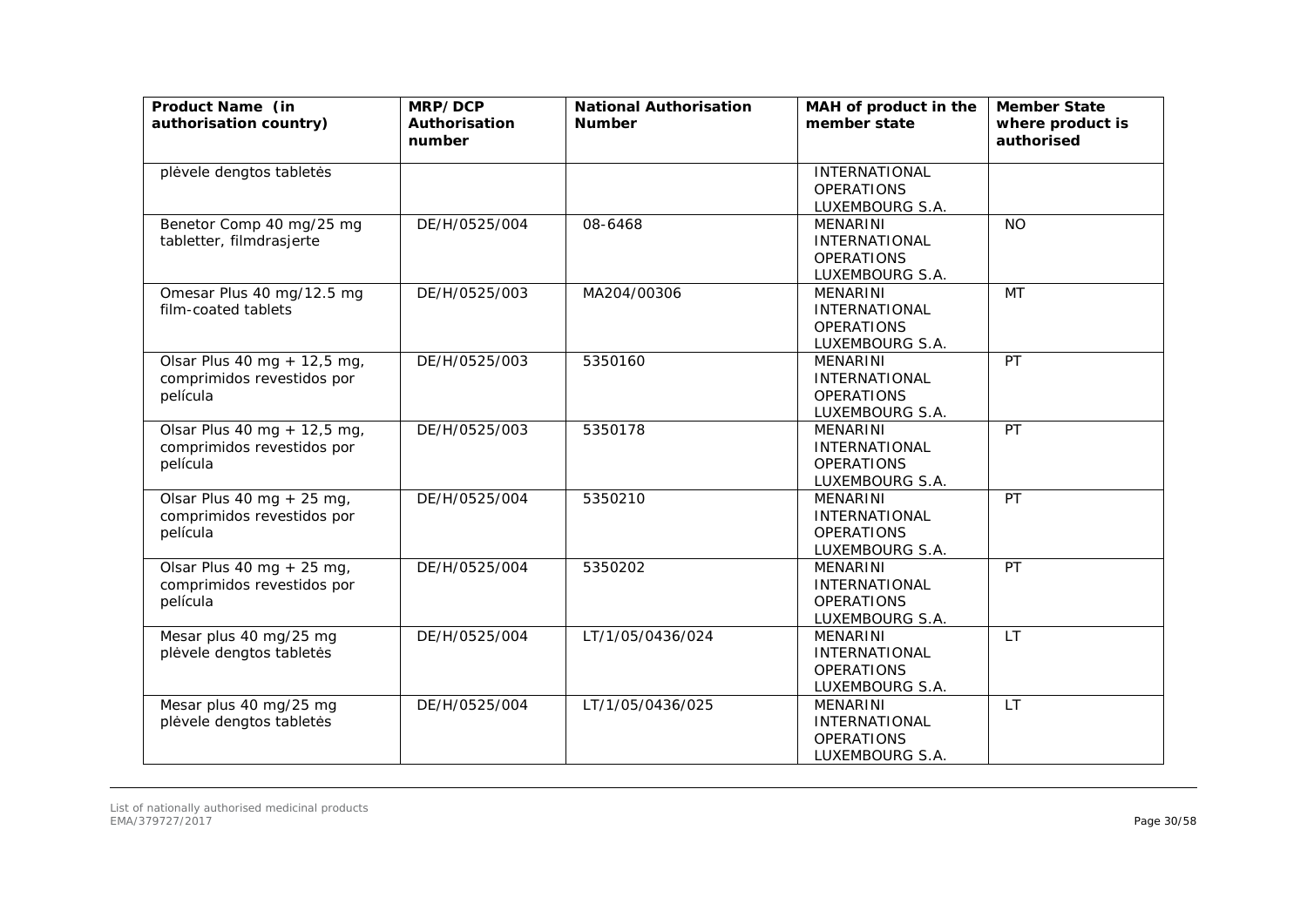| Product Name (in<br>authorisation country)                        | MRP/DCP<br>Authorisation<br>number | <b>National Authorisation</b><br><b>Number</b> | MAH of product in the<br>member state                                           | <b>Member State</b><br>where product is<br>authorised |
|-------------------------------------------------------------------|------------------------------------|------------------------------------------------|---------------------------------------------------------------------------------|-------------------------------------------------------|
| Mesar plus 40 mg/25 mg<br>plėvele dengtos tabletės                | DE/H/0525/004                      | LT/1/05/0436/032                               | MENARINI<br><b>INTERNATIONAL</b><br><b>OPERATIONS</b><br>LUXEMBOURG S.A.        | <b>LT</b>                                             |
| Mesar plus 40 mg/25 mg<br>plėvele dengtos tabletės                | DE/H/0525/004                      | LT/1/05/0436/027                               | <b>MENARINI</b><br><b>INTERNATIONAL</b><br><b>OPERATIONS</b><br>LUXEMBOURG S.A. | <b>LT</b>                                             |
| Mesar plus 40 mg/25 mg<br>plėvele dengtos tabletės                | DE/H/0525/004                      | LT/1/05/0436/031                               | <b>MENARINI</b><br><b>INTERNATIONAL</b><br><b>OPERATIONS</b><br>LUXEMBOURG S.A. | <b>LT</b>                                             |
| Mesar plus 40 mg/25 mg<br>plėvele dengtos tabletės                | DE/H/0525/004                      | LT/1/05/0436/022                               | <b>MENARINI</b><br><b>INTERNATIONAL</b><br><b>OPERATIONS</b><br>LUXEMBOURG S.A. | <b>LT</b>                                             |
| Mesar plus 40 mg/25 mg<br>plėvele dengtos tabletės                | DE/H/0525/004                      | LT/1/05/0436/026                               | <b>MENARINI</b><br><b>INTERNATIONAL</b><br><b>OPERATIONS</b><br>LUXEMBOURG S.A. | <b>LT</b>                                             |
| Mesar plus 40 mg/25 mg<br>plėvele dengtos tabletės                | DE/H/0525/004                      | LT/1/05/0436/023                               | <b>MENARINI</b><br><b>INTERNATIONAL</b><br><b>OPERATIONS</b><br>LUXEMBOURG S.A. | LT                                                    |
| Ixia Plus 40 mg /25 mg<br>comprimidos recubiertos con<br>película | DE/H/0525/004                      | 72.698                                         | <b>MENARINI</b><br><b>INTERNATIONAL</b><br><b>OPERATIONS</b><br>LUXEMBOURG S.A. | ES                                                    |
| Tenzar Plus 40 mg/12,5 mg<br>filmom obalené tablety               | DE/H/0525/003                      | 58/0653/10-S                                   | <b>MENARINI</b><br><b>INTERNATIONAL</b><br><b>OPERATIONS</b><br>LUXEMBOURG S.A. | <b>SK</b>                                             |
| Co-Tensiol 40 mg/25 mg<br>filmsko obložene tablete                | DE/H/0525/004                      | H/06/00426/035                                 | <b>MENARINI</b><br><b>INTERNATIONAL</b><br><b>OPERATIONS</b>                    | SI                                                    |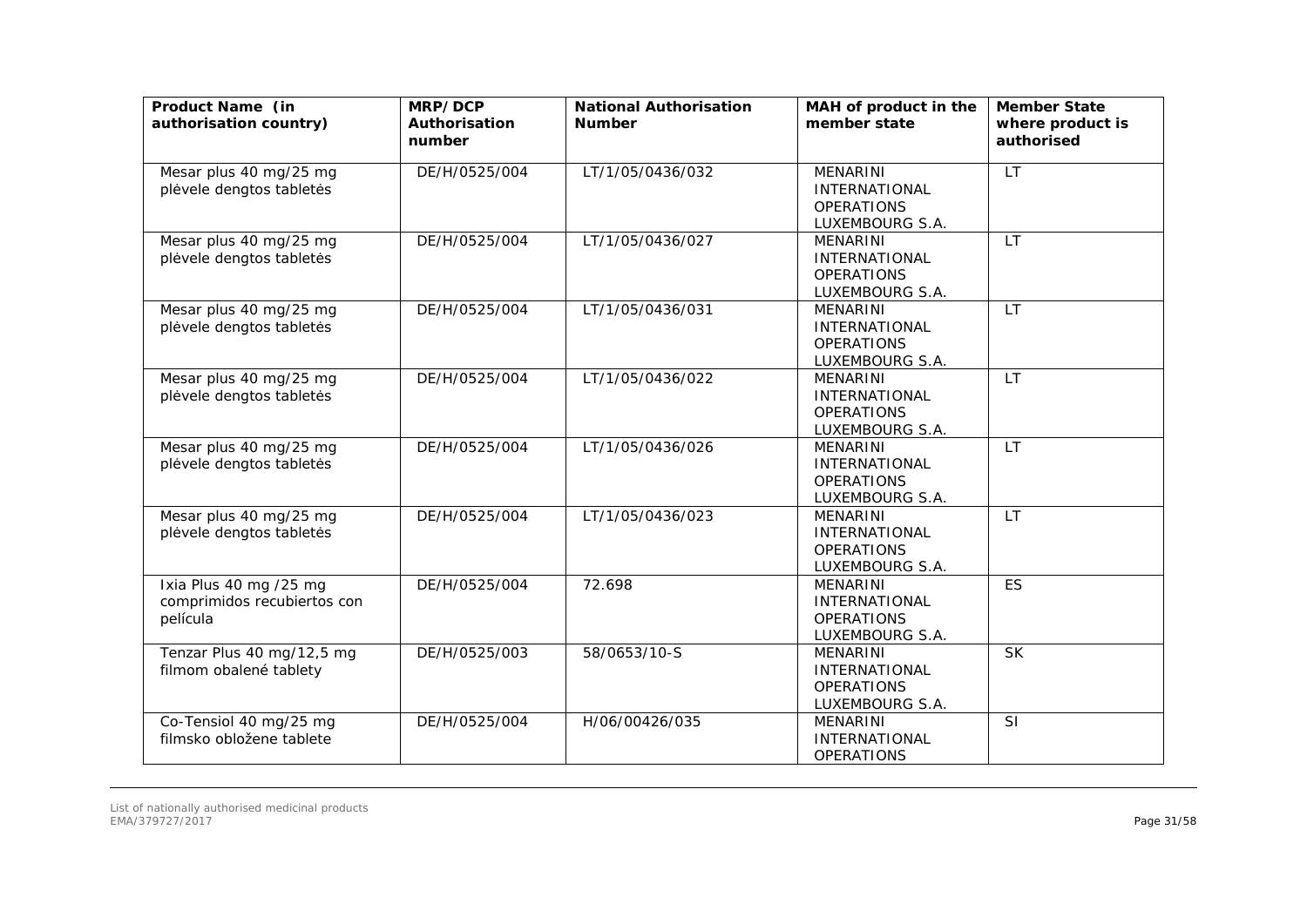| Product Name (in<br>authorisation country)                           | MRP/DCP<br>Authorisation<br>number | <b>National Authorisation</b><br><b>Number</b> | MAH of product in the<br>member state                                           | <b>Member State</b><br>where product is<br>authorised |
|----------------------------------------------------------------------|------------------------------------|------------------------------------------------|---------------------------------------------------------------------------------|-------------------------------------------------------|
|                                                                      |                                    |                                                | LUXEMBOURG S.A.                                                                 |                                                       |
| Ixia Plus 40 mg /12,5 mg<br>comprimidos recubiertos con<br>película  | DE/H/0525/003                      | 72.696                                         | <b>MENARINI</b><br><b>INTERNATIONAL</b><br><b>OPERATIONS</b><br>LUXEMBOURG S.A. | <b>ES</b>                                             |
| Co-Tensiol 40 mg/12,5 mg<br>filmsko obložene tablete                 | DE/H/0525/003                      | H/06/00426/023                                 | <b>MENARINI</b><br><b>INTERNATIONAL</b><br><b>OPERATIONS</b><br>LUXEMBOURG S.A. | SI                                                    |
| Tenzar Plus 40 mg/25 mg<br>filmom obalené tablety                    | DE/H/0525/004                      | 58/0654/10-S                                   | <b>MENARINI</b><br><b>INTERNATIONAL</b><br><b>OPERATIONS</b><br>LUXEMBOURG S.A. | <b>SK</b>                                             |
| Olartan-Plus® 40 mg/25 mg<br>επικαλυμμένο με λεπτό υμένιο<br>δισκίο  | DE/H/0525/004                      | 21786                                          | <b>MENARINI</b><br><b>INTERNATIONAL</b><br><b>OPERATIONS</b><br>LUXEMBOURG S.A. | <b>CY</b>                                             |
| Olartan-Plus® 40 mg/12,5 mg<br>επικαλυμμένο με λεπτό υμένιο<br>δισκί | DE/H/0525/003                      | 21785                                          | <b>MENARINI</b><br><b>INTERNATIONAL</b><br><b>OPERATIONS</b><br>LUXEMBOURG S.A. | <b>CY</b>                                             |
| Olmesartan HCT Daiichi<br>Sankyo 20 mg/12,5 mg<br>Filmtabletten      | DE/H/4604/001                      | 96199.00.00                                    | <b>DAIICHI SANKYO</b><br><b>EUROPE GMBH</b>                                     | DE                                                    |
| Olmesartan HCT Daiichi<br>Sankyo 20 mg/25 mg<br>Filmtabletten        | DE/H/4604/002                      | 96200.00.00                                    | DAIICHI SANKYO<br><b>EUROPE GMBH</b>                                            | <b>DE</b>                                             |
| Olmesartan HCT Daiichi<br>Sankyo 40 mg/12,5 mg<br>Filmtabletten      | DE/H/4604/003                      | 96201.00.00                                    | DAIICHI SANKYO<br><b>EUROPE GMBH</b>                                            | DE                                                    |
| Olmesartan HCT Daiichi<br>Sankyo 40 mg/25 mg<br>Filmtabletten        | DE/H/4604/004                      | 96202.00.00                                    | <b>DAIICHI SANKYO</b><br><b>EUROPE GMBH</b>                                     | DE                                                    |
| OLMETEC PLUS 20 mg/12,5 mg<br>comprimés pelliculés                   | DE/H/0523/001                      | BE 282746                                      | <b>DAIICHI SANKYO</b><br><b>BELGIUM S.A</b>                                     | <b>BE</b>                                             |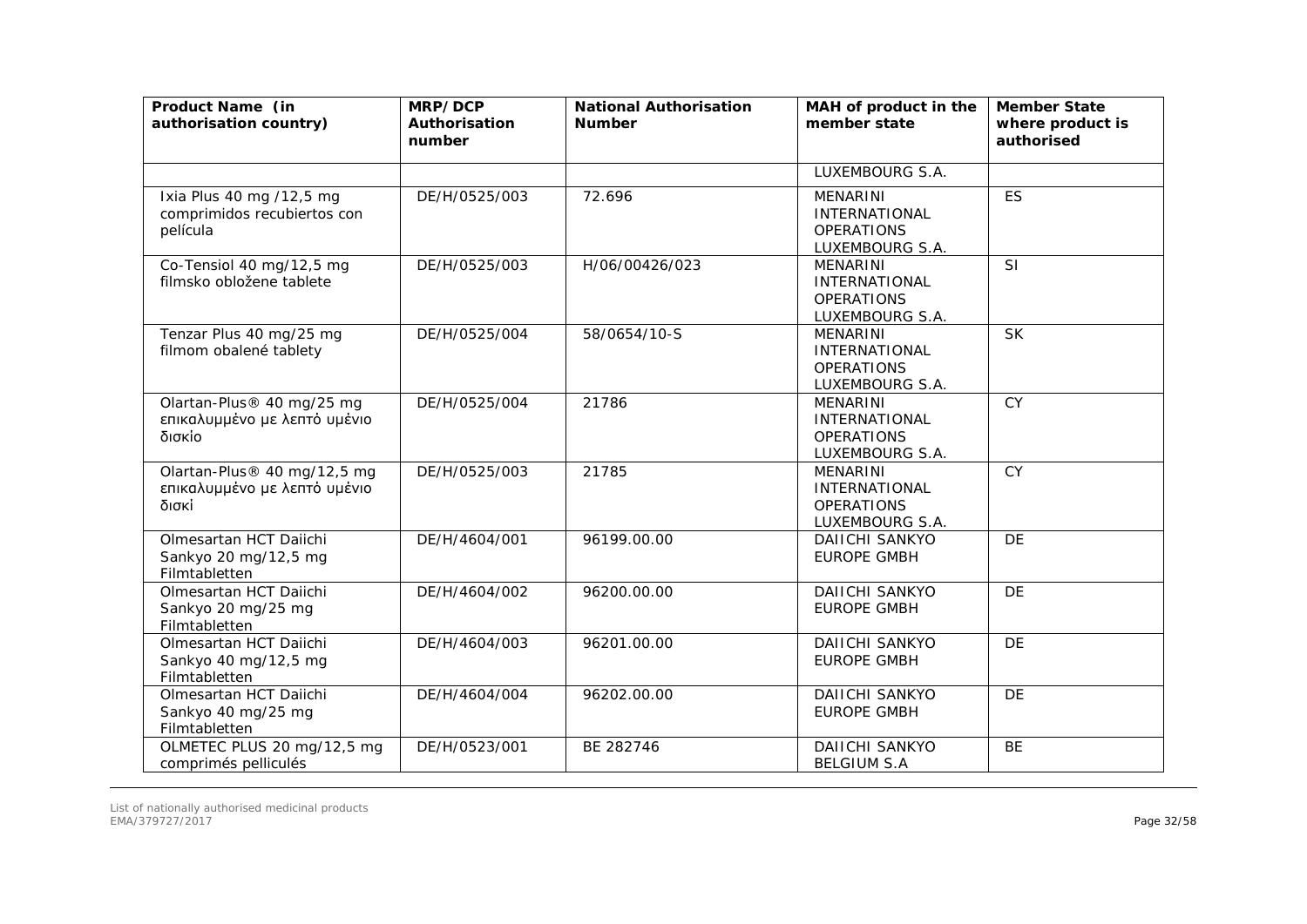| Product Name (in<br>authorisation country)                 | MRP/DCP<br>Authorisation<br>number | <b>National Authorisation</b><br><b>Number</b> | MAH of product in the<br>member state        | <b>Member State</b><br>where product is<br>authorised |
|------------------------------------------------------------|------------------------------------|------------------------------------------------|----------------------------------------------|-------------------------------------------------------|
| OLMETEC PLUS 20 mg/25 mg<br>comprimés pelliculés           | DE/H/0523/002                      | BE 282764                                      | <b>DAIICHI SANKYO</b><br><b>BELGIUM S.A</b>  | BE                                                    |
| Olmetec Plus 20 mg/12,5 mg<br>Filmtabletten                | DE/H/0523/001                      | 1-26158                                        | <b>DAIICHI SANKYO</b><br><b>AUSTRIA GMBH</b> | AT                                                    |
| Olmetec Plus 20 mg/25 mg<br>Filmtabletten                  | DE/H/0523/002                      | 1-26159                                        | <b>DAIICHI SANKYO</b><br><b>AUSTRIA GMBH</b> | AT                                                    |
| OLMETEC PLUS 20mg/12,5mg<br>filmomhulde tabletten          | DE/H/0523/001                      | BE 282746                                      | <b>DAIICHI SANKYO</b><br><b>BELGIUM S.A</b>  | <b>BE</b>                                             |
| OLMETEC PLUS 20mg/25mg<br>filmomhulde tabletten            | DE/H/0523/002                      | BE 282764                                      | <b>DAIICHI SANKYO</b><br><b>BELGIUM S.A</b>  | <b>BE</b>                                             |
| Olmetec Plus 20 mg/12,5 mg<br>tabletti, kalvopäällysteinen | DE/H/0523/001                      | 21332                                          | <b>DAIICHI SANKYO</b><br><b>EUROPE GMBH</b>  | F1                                                    |
| Olmetec Plus 20 mg/25 mg<br>tabletti, kalvopäällysteinen   | DE/H/0523/002                      | 21333                                          | <b>DAIICHI SANKYO</b><br><b>EUROPE GMBH</b>  | FI                                                    |
| Olmetec Plus 20 mg/12,5 mg<br>filmuhúðaðar töflur          | DE/H/0523/001                      | IS/1/05/047/01                                 | DAIICHI SANKYO<br><b>EUROPE GMBH</b>         | <b>IS</b>                                             |
| Olmetec Plus 20 mg/25 mg<br>filmuhúðaðar töflur            | DE/H/0523/002                      | IS/1/05/047/02                                 | DAIICHI SANKYO<br><b>EUROPE GMBH</b>         | <b>IS</b>                                             |
| Benetor Plus 20 mg /12.5 mg<br>film-coated tablets         | DE/H/0523/001                      | PA1595/2/1                                     | DAIICHI SANKYO<br><b>IRELAND LIMITED</b>     | IE                                                    |
| Benetor Plus 20 mg /25 mg<br>film-coated tablets           | DE/H/0523/002                      | PA1595/2/2                                     | DAIICHI SANKYO<br><b>IRELAND LIMITED</b>     | IE                                                    |
| OLMEGAN 20 mg/12,5 mg<br>compresse rivestite con film      | DE/H/0523/001                      | 037110018                                      | <b>DAIICHI SANKYO</b><br><b>ITALIA S.P.A</b> | IT                                                    |
| OLMEGAN 20 mg/12,5 mg<br>compresse rivestite con film      | DE/H/0523/001                      | 037110020                                      | <b>DAIICHI SANKYO</b><br><b>ITALIA S.P.A</b> | $\mathsf{I}\mathsf{T}$                                |
| OLMEGAN 20 mg/12,5 mg<br>compresse rivestite con film      | DE/H/0523/001                      | 037110032                                      | DAIICHI SANKYO<br><b>ITALIA S.P.A</b>        | IT                                                    |
| OLMEGAN 20 mg/12,5 mg<br>compresse rivestite con film      | DE/H/0523/001                      | 037110044                                      | <b>DAIICHI SANKYO</b><br><b>ITALIA S.P.A</b> | IT                                                    |
| OLMEGAN 20 mg/12,5 mg<br>compresse rivestite con film      | DE/H/0523/001                      | 037110119                                      | DAIICHI SANKYO<br><b>ITALIA S.P.A</b>        | IT                                                    |
| OLMEGAN 20 mg/12,5 mg<br>compresse rivestite con film      | DE/H/0523/001                      | 037110057                                      | DAIICHI SANKYO<br><b>ITALIA S.P.A</b>        | IT                                                    |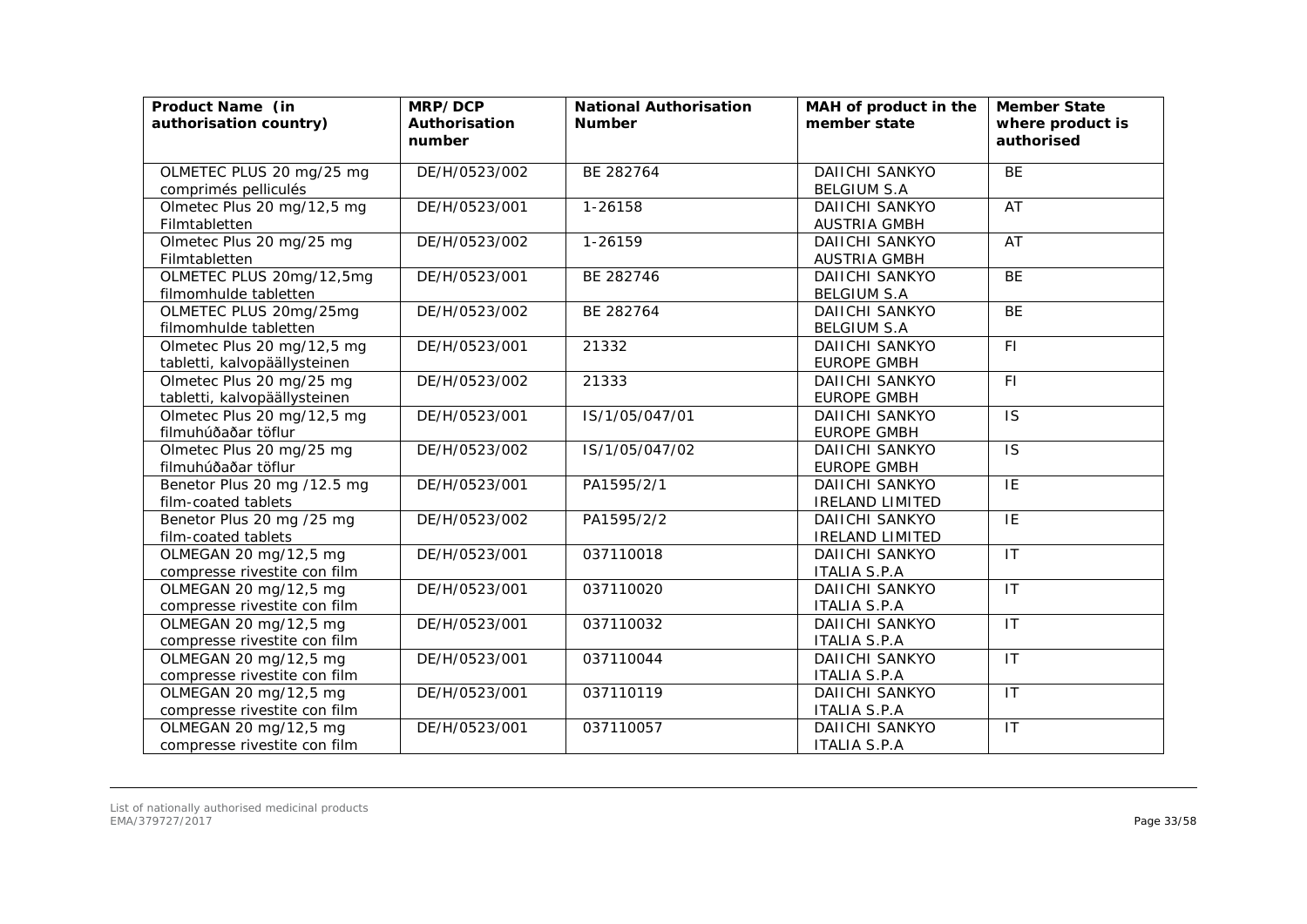| Product Name (in<br>authorisation country) | MRP/DCP<br>Authorisation<br>number | <b>National Authorisation</b><br><b>Number</b> | MAH of product in the<br>member state | <b>Member State</b><br>where product is<br>authorised |
|--------------------------------------------|------------------------------------|------------------------------------------------|---------------------------------------|-------------------------------------------------------|
| OLMEGAN 20 mg/12,5 mg                      | DE/H/0523/001                      | 037110069                                      | DAIICHI SANKYO                        | $\overline{1}$                                        |
| compresse rivestite con film               |                                    |                                                | <b>ITALIA S.P.A</b>                   |                                                       |
| OLMEGAN 20 mg/12,5 mg                      | DE/H/0523/001                      | 037110071                                      | <b>DAIICHI SANKYO</b>                 | IT                                                    |
| compresse rivestite con film               |                                    |                                                | <b>ITALIA S.P.A</b>                   |                                                       |
| OLMEGAN 20 mg/12,5 mg                      | DE/H/0523/001                      | 037110083                                      | <b>DAIICHI SANKYO</b>                 | $\overline{1}$                                        |
| compresse rivestite con film               |                                    |                                                | <b>ITALIA S.P.A</b>                   |                                                       |
| OLMEGAN 20 mg/12,5 mg                      | DE/H/0523/001                      | 037110095                                      | <b>DAIICHI SANKYO</b>                 | IT                                                    |
| compresse rivestite con film               |                                    |                                                | <b>ITALIA S.P.A</b>                   |                                                       |
| OLMEGAN 20 mg/12,5 mg                      | DE/H/0523/001                      | 037110107                                      | <b>DAIICHI SANKYO</b>                 | IT                                                    |
| compresse rivestite con film               |                                    |                                                | <b>ITALIA S.P.A</b>                   |                                                       |
| OLMEGAN 20 mg/25 mg                        | DE/H/0523/002                      | 037110121                                      | <b>DAIICHI SANKYO</b>                 | IT                                                    |
| compresse rivestite con film               |                                    |                                                | <b>ITALIA S.P.A</b>                   |                                                       |
| OLMEGAN 20 mg/25 mg                        | DE/H/0523/002                      | 037110133                                      | <b>DAIICHI SANKYO</b>                 | $\mathsf{I}\mathsf{T}$                                |
| compresse rivestite con film               |                                    |                                                | <b>ITALIA S.P.A</b>                   |                                                       |
| OLMEGAN 20 mg/25 mg                        | DE/H/0523/002                      | 037110145                                      | <b>DAIICHI SANKYO</b>                 | $\mathsf{I}\mathsf{T}$                                |
| compresse rivestite con film               |                                    |                                                | <b>ITALIA S.P.A</b>                   |                                                       |
| OLMEGAN 20 mg/25 mg                        | DE/H/0523/002                      | 037110158                                      | <b>DAIICHI SANKYO</b>                 | IT                                                    |
| compresse rivestite con film               |                                    |                                                | <b>ITALIA S.P.A</b>                   |                                                       |
| OLMEGAN 20 mg/25 mg                        | DE/H/0523/002                      | 037110160                                      | DAIICHI SANKYO                        | $\mathsf{I}\mathsf{T}$                                |
| compresse rivestite con film               |                                    |                                                | <b>ITALIA S.P.A</b>                   |                                                       |
| OLMEGAN 20 mg/25 mg                        | DE/H/0523/002                      | 037110172                                      | <b>DAIICHI SANKYO</b>                 | IT                                                    |
| compresse rivestite con film               |                                    |                                                | <b>ITALIA S.P.A</b>                   |                                                       |
| OLMEGAN 20 mg/25 mg                        | DE/H/0523/002                      | 037110184                                      | <b>DAIICHI SANKYO</b>                 | IT                                                    |
| compresse rivestite con film               |                                    |                                                | <b>ITALIA S.P.A</b>                   |                                                       |
| OLMEGAN 20 mg/25 mg                        | DE/H/0523/002                      | 037110196                                      | <b>DAIICHI SANKYO</b>                 | $\mathsf{I}\mathsf{T}$                                |
| compresse rivestite con film               |                                    |                                                | <b>ITALIA S.P.A</b>                   |                                                       |
| OLMEGAN 20 mg/25 mg                        | DE/H/0523/002                      | 037110208                                      | DAIICHI SANKYO                        | IT                                                    |
| compresse rivestite con film               |                                    |                                                | <b>ITALIA S.P.A</b>                   |                                                       |
| OLMEGAN 20 mg/25 mg                        | DE/H/0523/002                      | 037110210                                      | <b>DAIICHI SANKYO</b>                 | IT                                                    |
| compresse rivestite con film               |                                    |                                                | <b>ITALIA S.P.A</b>                   |                                                       |
| OLMEGAN 20 mg/25 mg                        | DE/H/0523/002                      | 037110222                                      | DAIICHI SANKYO                        | IT                                                    |
| compresse rivestite con film               |                                    |                                                | <b>ITALIA S.P.A</b>                   |                                                       |
| Olmetec Comp 20 mg/12,5 mg                 | DE/H/0523/001                      | 05-3517                                        | DAIICHI SANKYO<br><b>EUROPE GMBH</b>  | <b>NO</b>                                             |
| tabletter, filmdrasjerte                   |                                    |                                                |                                       |                                                       |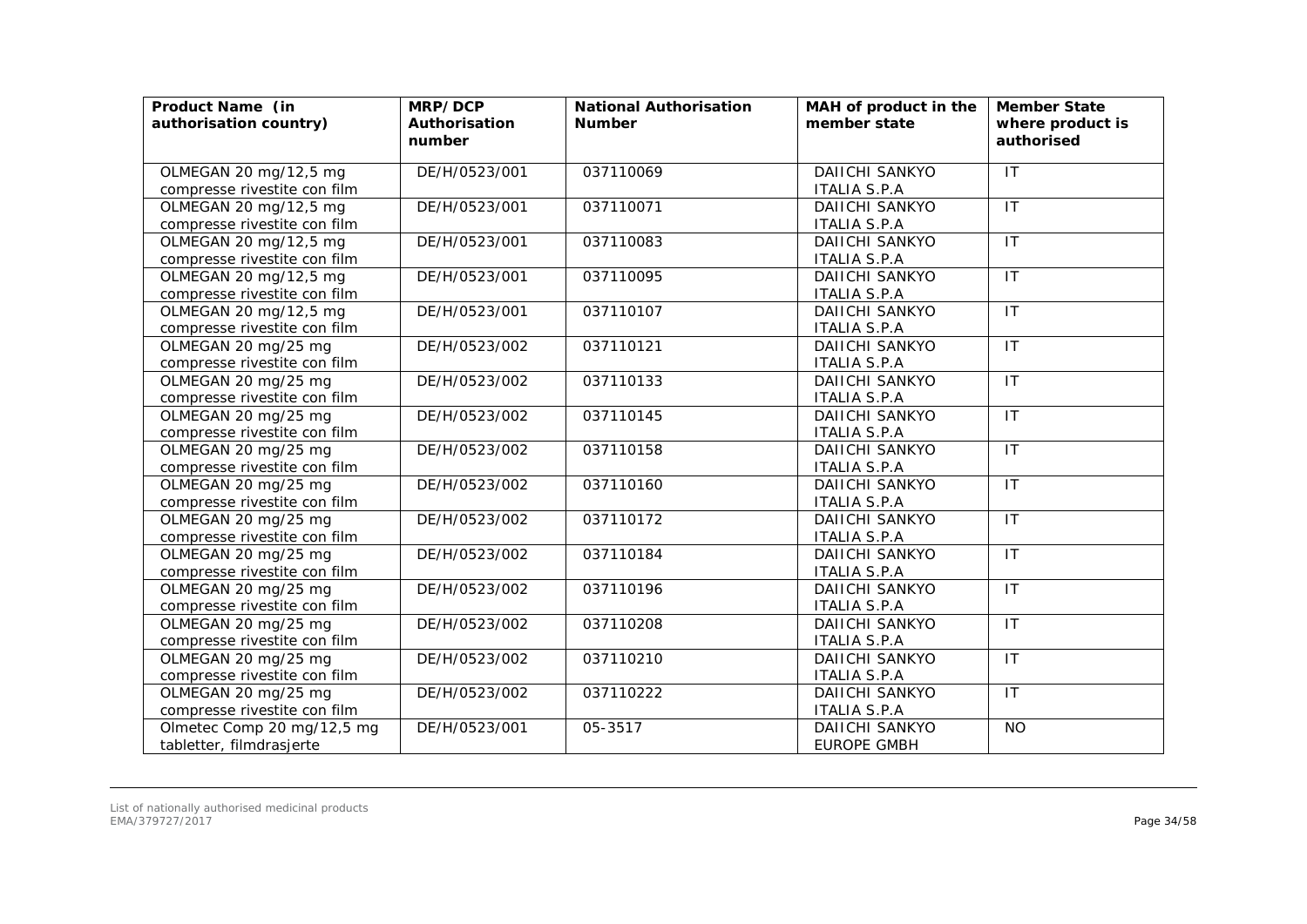| Product Name (in<br>authorisation country)                           | MRP/DCP<br>Authorisation<br>number | <b>National Authorisation</b><br><b>Number</b> | MAH of product in the<br>member state       | <b>Member State</b><br>where product is<br>authorised |
|----------------------------------------------------------------------|------------------------------------|------------------------------------------------|---------------------------------------------|-------------------------------------------------------|
| Olmetec Comp 20 mg/25 mg<br>tabletter, filmdrasjerte                 | DE/H/0523/002                      | 05-3518                                        | DAIICHI SANKYO<br><b>EUROPE GMBH</b>        | <b>NO</b>                                             |
| CoOLMETEC 20 mg/25 mg,<br>comprimé pelliculé                         | DE/H/0523/002                      | 372 213-6                                      | <b>DAIICHI SANKYO</b><br><b>FRANCE SAS</b>  | <b>FR</b>                                             |
| CoOLMETEC 20 mg/25 mg,<br>comprimé pelliculé                         | DE/H/0523/002                      | 372 214-2                                      | <b>DAIICHI SANKYO</b><br><b>FRANCE SAS</b>  | <b>FR</b>                                             |
| CoOLMETEC 20 mg/25 mg,<br>comprimé pelliculé                         | DE/H/0523/002                      | 567 669-9                                      | <b>DAIICHI SANKYO</b><br><b>FRANCE SAS</b>  | <b>FR</b>                                             |
| CoOLMETEC 20 mg/12,5 mg,<br>comprimé pelliculé                       | DE/H/0523/001                      | 372 210-7                                      | <b>DAIICHI SANKYO</b><br><b>FRANCE SAS</b>  | <b>FR</b>                                             |
| CoOLMETEC 20 mg/12,5 mg,<br>comprimé pelliculé                       | DE/H/0523/001                      | 372 211-3                                      | <b>DAIICHI SANKYO</b><br><b>FRANCE SAS</b>  | <b>FR</b>                                             |
| CoOLMETEC 20 mg/12,5 mg,<br>comprimé pelliculé                       | DE/H/0523/001                      | 567 668-2                                      | DAIICHI SANKYO<br><b>FRANCE SAS</b>         | <b>FR</b>                                             |
| OLMETEC PLUS 20 mg/12,5 mg<br>comprimés pelliculés                   | DE/H/0523/001                      | 1413/06020005                                  | DAIICHI SANKYO<br><b>BELGIUM S.A</b>        | LU                                                    |
| OLMETEC PLUS 20 mg/25 mg<br>comprimés pelliculés                     | DE/H/0523/002                      | 1413/06020004                                  | <b>DAIICHI SANKYO</b><br><b>BELGIUM S.A</b> | LU                                                    |
| Olmetec Plus 20 mg+12,5 mg<br>comprimidos revestidos por<br>película | DE/H/0523/001                      | 5910989                                        | DAIICHI SANKYO<br>PORTUGAL, LDA             | PT                                                    |
| Olmetec Plus 20 mg+12,5 mg<br>comprimidos revestidos por<br>película | DE/H/0523/001                      | 5911086                                        | <b>DAIICHI SANKYO</b><br>PORTUGAL, LDA      | PT                                                    |
| Olmetec Plus 20 mg+12,5 mg<br>comprimidos revestidos por<br>película | DE/H/0523/001                      | 5911185                                        | DAIICHI SANKYO<br>PORTUGAL, LDA             | PT                                                    |
| Olmetec Plus 20 mg+12,5 mg<br>comprimidos revestidos por<br>película | DE/H/0523/001                      | 5911284                                        | <b>DAIICHI SANKYO</b><br>PORTUGAL, LDA      | PT                                                    |
| Olmetec Plus 20 mg+25 mg<br>comprimidos revestidos por<br>película   | DE/H/0523/002                      | 5911383                                        | <b>DAIICHI SANKYO</b><br>PORTUGAL, LDA      | PT                                                    |
| Olmetec Plus 20 mg + 25 mg<br>comprimidos revestidos por             | DE/H/0523/002                      | 5911482                                        | DAIICHI SANKYO<br>PORTUGAL, LDA             | PT                                                    |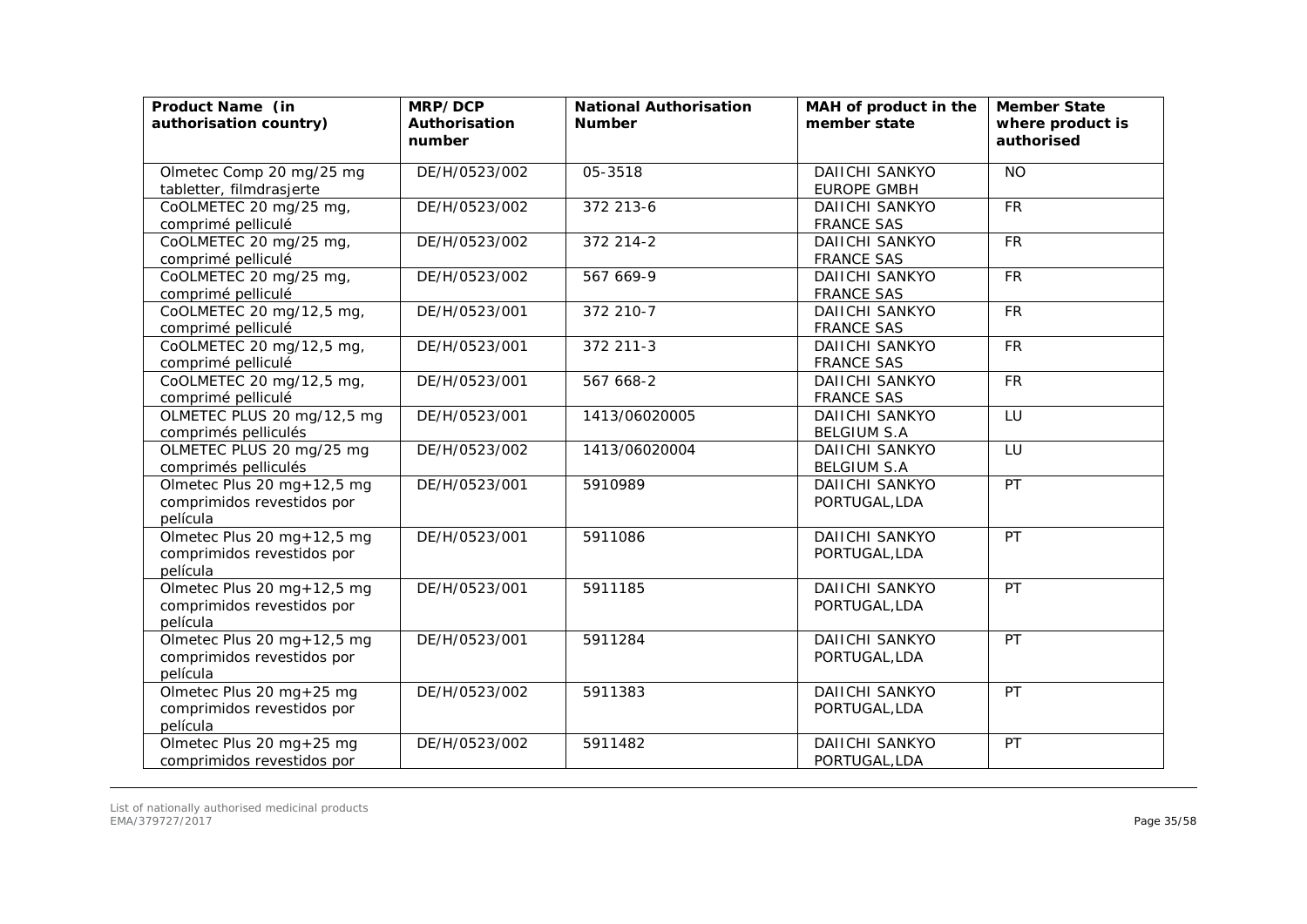| Product Name (in<br>authorisation country)                            | MRP/DCP<br>Authorisation<br>number | <b>National Authorisation</b><br><b>Number</b> | MAH of product in the<br>member state       | <b>Member State</b><br>where product is<br>authorised |
|-----------------------------------------------------------------------|------------------------------------|------------------------------------------------|---------------------------------------------|-------------------------------------------------------|
| película                                                              |                                    |                                                |                                             |                                                       |
| Olmetec Plus 20 mg+25 mg<br>comprimidos revestidos por<br>película    | DE/H/0523/002                      | 5911581                                        | <b>DAIICHI SANKYO</b><br>PORTUGAL, LDA      | PT                                                    |
| Olmetec Plus 20 mg+25 mg<br>comprimidos revestidos por<br>película    | DE/H/0523/002                      | 5911680                                        | DAIICHI SANKYO<br>PORTUGAL, LDA             | PT                                                    |
| Olmetec Plus 20 mg/12,5 mg<br>Filmtabletten                           | DE/H/0523/001                      | 58589.00.00                                    | <b>DAIICHI SANKYO</b><br><b>EUROPE GMBH</b> | DE                                                    |
| Olmetec Plus 20 mg/25 mg<br>Filmtabletten                             | DE/H/0523/002                      | 58589.01.00                                    | <b>DAIICHI SANKYO</b><br><b>EUROPE GMBH</b> | DE                                                    |
| Olmetec Plus 20 mg /12.5 mg<br>film-coated tablets                    | DE/H/0523/001                      | PL 08265/0022                                  | DAIICHI SANKYO UK<br><b>LTD</b>             | <b>UK</b>                                             |
| Olmetec Plus 20 mg /25 mg<br>film-coated tablets                      | DE/H/0523/002                      | PL 08265/0023                                  | DAIICHI SANKYO UK<br><b>LTD</b>             | <b>UK</b>                                             |
| Olmetec Plus 20 mg/12,5 mg<br>comprimidos recubiertos con<br>película | DE/H/0523/001                      | 67.672                                         | <b>DAIICHI SANKYO</b><br>ESPAÑA, S.A.       | <b>ES</b>                                             |
| Olmetec Plus 20 mg/25 mg<br>comprimidos recubiertos con<br>película   | DE/H/0523/002                      | 67.679                                         | DAIICHI SANKYO<br>ESPAÑA, S.A.              | <b>ES</b>                                             |
| Olmetec HCTZ 20/12,5,<br>filmomhulde tabletten 20 mg /<br>$12,5$ mg   | DE/H/0523/001                      | RVG 32740                                      | DAIICHI SANKYO<br>NEDERLAND B.V.            | NL                                                    |
| Olmetec HCTZ 20/25,<br>filmomhulde tabletten 20 mg /<br>25 mg         | DE/H/0523/002                      | RVG 32741                                      | <b>DAIICHI SANKYO</b><br>NEDERLAND B.V.     | <b>NL</b>                                             |
| Olmetec Plus, filmovertrukne<br>tabletter 20 mg/12,5 mg               | DE/H/0523/001                      | 38146                                          | <b>DAIICHI SANKYO</b><br><b>EUROPE GMBH</b> | <b>DK</b>                                             |
| Olmetec Plus, filmovertrukne<br>tabletter 20 mg/25 mg                 | DE/H/0523/002                      | 38147                                          | <b>DAIICHI SANKYO</b><br><b>EUROPE GMBH</b> | <b>DK</b>                                             |
| OLMETEC PLUS® 20 mg/25 mg<br>επικαλυμμένο με λεπτό υμένιο<br>δισκίο   | DE/H/0523/002                      | 20163/27-3-2006                                | PFIZER HELLAS, A.E.                         | GR                                                    |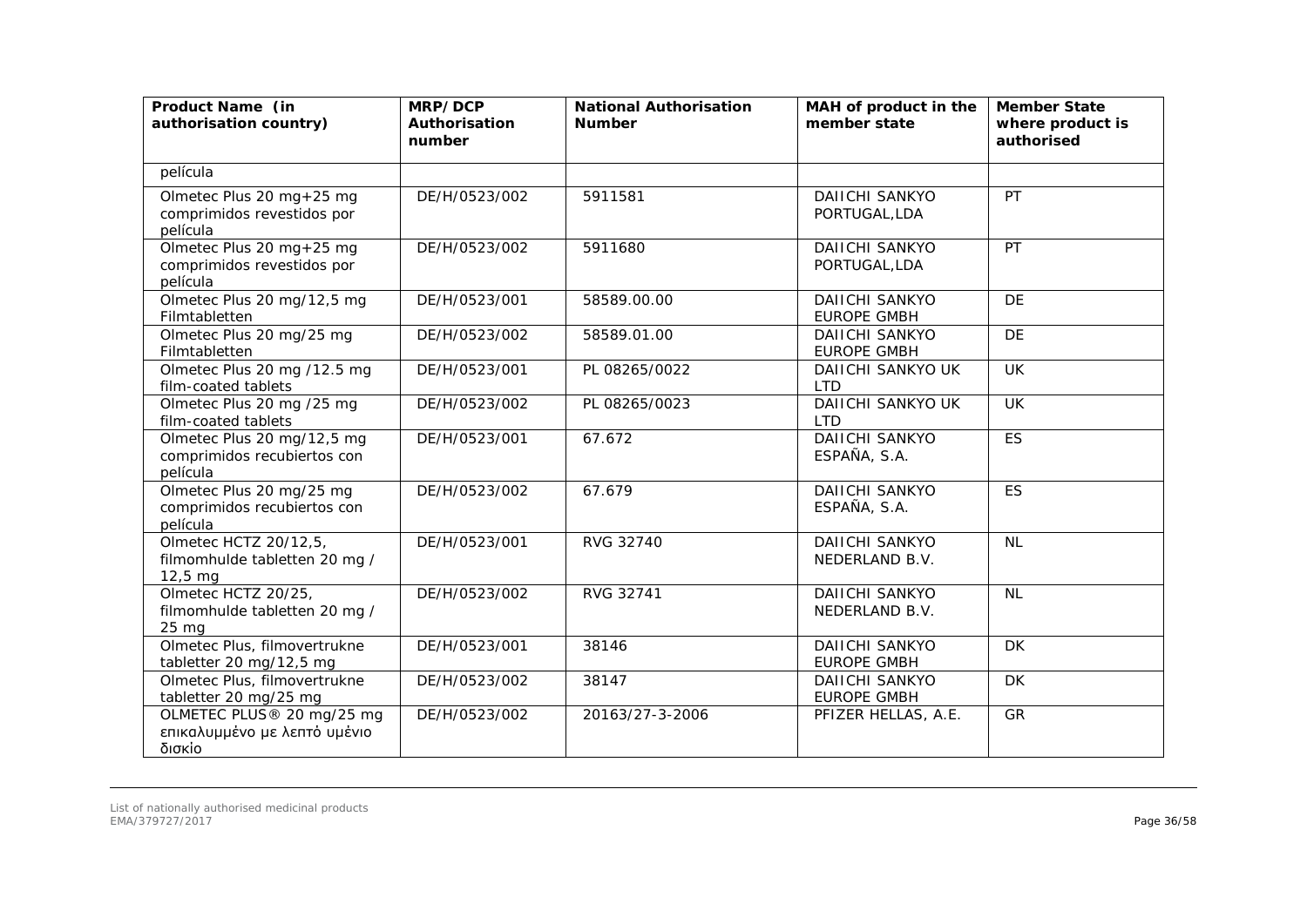| Product Name (in<br>authorisation country)                            | MRP/DCP<br>Authorisation<br>number | <b>National Authorisation</b><br><b>Number</b> | MAH of product in the<br>member state                                           | <b>Member State</b><br>where product is<br>authorised |
|-----------------------------------------------------------------------|------------------------------------|------------------------------------------------|---------------------------------------------------------------------------------|-------------------------------------------------------|
| OLMETEC PLUS® 20 mg/12,5<br>mg επικαλυμμένο με λεπτό<br>υμένιο δισκίο | DE/H/0523/001                      | 20162/27-3-2006                                | PFIZER HELLAS, A.E.                                                             | GR                                                    |
| PLAUNAZIDE 40 mg/12,5 mg<br>compresse rivestite con film              | DE/H/0524/003                      | 037108230                                      | <b>MENARINI</b><br><b>INTERNATIONAL</b><br><b>OPERATIONS</b><br>LUXEMBOURG S.A. | IT                                                    |
| PLAUNAZIDE 40 mg/12,5 mg<br>compresse rivestite con film              | DE/H/0524/003                      | 037108255                                      | <b>MENARINI</b><br><b>INTERNATIONAL</b><br><b>OPERATIONS</b><br>LUXEMBOURG S.A. | IT                                                    |
| PLAUNAZIDE 40 mg/12,5 mg<br>compresse rivestite con film              | DE/H/0524/003                      | 037108305                                      | <b>MENARINI</b><br><b>INTERNATIONAL</b><br><b>OPERATIONS</b><br>LUXEMBOURG S.A. | IT                                                    |
| PLAUNAZIDE 40 mg/25 mg<br>compresse rivestite con film                | DE/H/0524/004                      | 037108382                                      | <b>MENARINI</b><br><b>INTERNATIONAL</b><br><b>OPERATIONS</b><br>LUXEMBOURG S.A. | IT                                                    |
| PLAUNAZIDE 40 mg/25 mg<br>compresse rivestite con film                | DE/H/0524/004                      | 037108457                                      | <b>MENARINI</b><br><b>INTERNATIONAL</b><br><b>OPERATIONS</b><br>LUXEMBOURG S.A. | $\overline{1}$                                        |
| PLAUNAZIDE 40 mg/12,5 mg<br>compresse rivestite con film              | DE/H/0524/003                      | 037108343                                      | <b>MENARINI</b><br>INTERNATIONAL<br><b>OPERATIONS</b><br>LUXEMBOURG S.A.        | $\mathsf{I}\mathsf{T}$                                |
| PLAUNAZIDE 40 mg/12,5 mg<br>compresse rivestite con film              | DE/H/0524/003                      | 037108331                                      | <b>MENARINI</b><br><b>INTERNATIONAL</b><br><b>OPERATIONS</b><br>LUXEMBOURG S.A. | IT                                                    |
| PLAUNAZIDE 40 mg/25 mg<br>compresse rivestite con film                | DE/H/0524/004                      | 037108394                                      | <b>MENARINI</b><br><b>INTERNATIONAL</b><br><b>OPERATIONS</b><br>LUXEMBOURG S.A. | $\mathsf{I}\mathsf{T}$                                |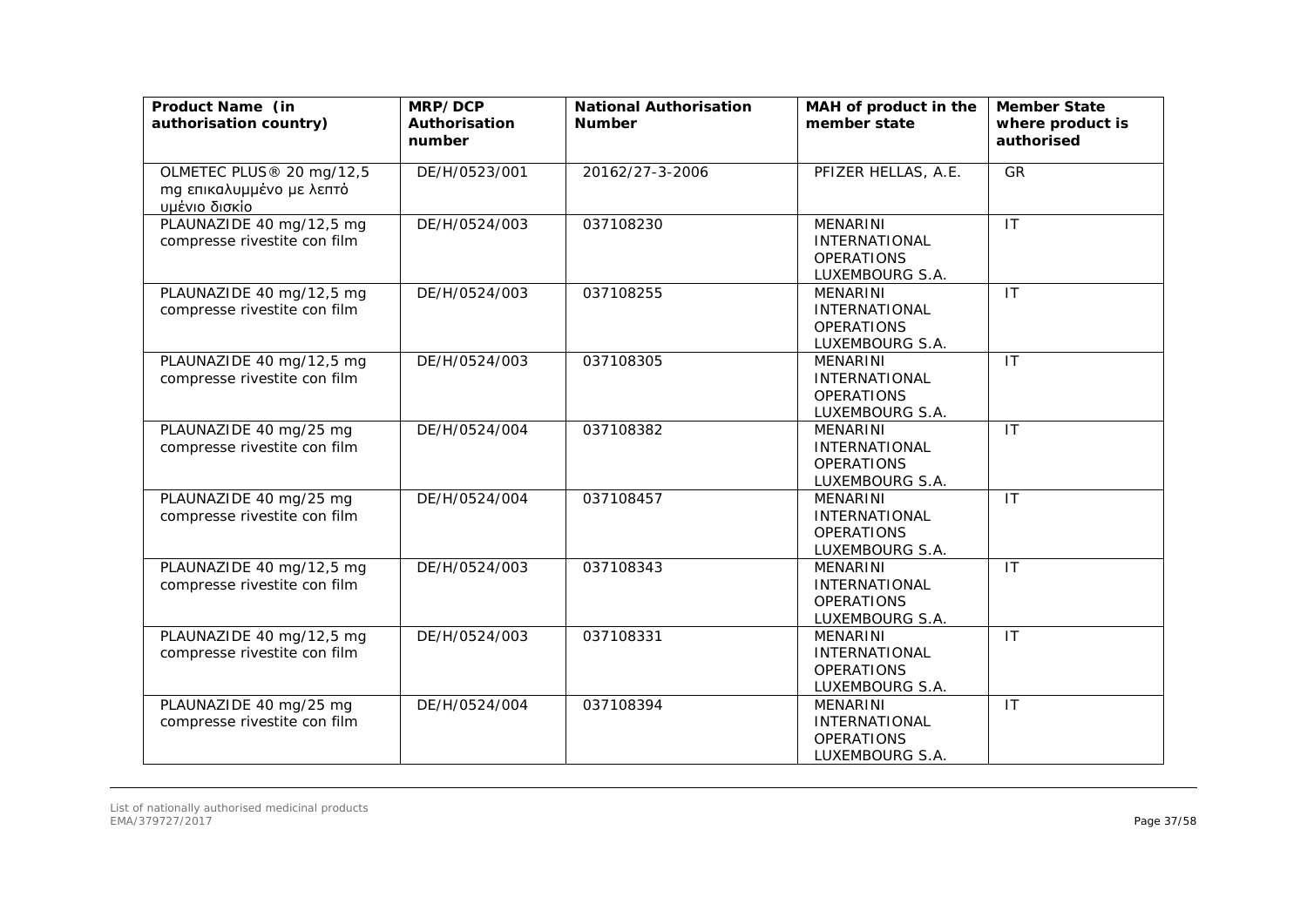| Product Name (in<br>authorisation country)               | MRP/DCP<br>Authorisation<br>number | <b>National Authorisation</b><br><b>Number</b> | MAH of product in the<br>member state                                           | <b>Member State</b><br>where product is<br>authorised |
|----------------------------------------------------------|------------------------------------|------------------------------------------------|---------------------------------------------------------------------------------|-------------------------------------------------------|
| PLAUNAZIDE 40 mg/25 mg<br>compresse rivestite con film   | DE/H/0524/004                      | 037108406                                      | <b>MENARINI</b><br><b>INTERNATIONAL</b><br><b>OPERATIONS</b><br>LUXEMBOURG S.A. | $\overline{\mathsf{I}\mathsf{T}}$                     |
| PLAUNAZIDE 40 mg/12,5 mg<br>compresse rivestite con film | DE/H/0524/003                      | 037108281                                      | <b>MENARINI</b><br><b>INTERNATIONAL</b><br><b>OPERATIONS</b><br>LUXEMBOURG S.A. | IT                                                    |
| PLAUNAZIDE 40 mg/12,5 mg<br>compresse rivestite con film | DE/H/0524/003                      | 037108293                                      | <b>MENARINI</b><br><b>INTERNATIONAL</b><br><b>OPERATIONS</b><br>LUXEMBOURG S.A. | IT                                                    |
| PLAUNAZIDE 40 mg/25 mg<br>compresse rivestite con film   | DE/H/0524/004                      | 037108356                                      | <b>MENARINI</b><br><b>INTERNATIONAL</b><br><b>OPERATIONS</b><br>LUXEMBOURG S.A. | $\mathsf{I}\mathsf{T}$                                |
| PLAUNAZIDE 40 mg/25 mg<br>compresse rivestite con film   | DE/H/0524/004                      | 037108420                                      | <b>MENARINI</b><br>INTERNATIONAL<br><b>OPERATIONS</b><br>LUXEMBOURG S.A.        | $\mathsf{I}\mathsf{T}$                                |
| PLAUNAZIDE 40 mg/25 mg<br>compresse rivestite con film   | DE/H/0524/004                      | 037108370                                      | <b>MENARINI</b><br><b>INTERNATIONAL</b><br><b>OPERATIONS</b><br>LUXEMBOURG S.A. | $\overline{11}$                                       |
| PLAUNAZIDE 40 mg/25 mg<br>compresse rivestite con film   | DE/H/0524/004                      | 037108368                                      | <b>MENARINI</b><br><b>INTERNATIONAL</b><br><b>OPERATIONS</b><br>LUXEMBOURG S.A. | $\overline{\mathsf{I}\mathsf{T}}$                     |
| PLAUNAZIDE 40 mg/25 mg<br>compresse rivestite con film   | DE/H/0524/004                      | 037108469                                      | <b>MENARINI</b><br><b>INTERNATIONAL</b><br><b>OPERATIONS</b><br>LUXEMBOURG S.A. | $\mathsf{I}\mathsf{T}$                                |
| PLAUNAZIDE 40 mg/25 mg<br>compresse rivestite con film   | DE/H/0524/004                      | 037108432                                      | <b>MENARINI</b><br><b>INTERNATIONAL</b><br><b>OPERATIONS</b>                    | $\mathsf{I}\mathsf{T}$                                |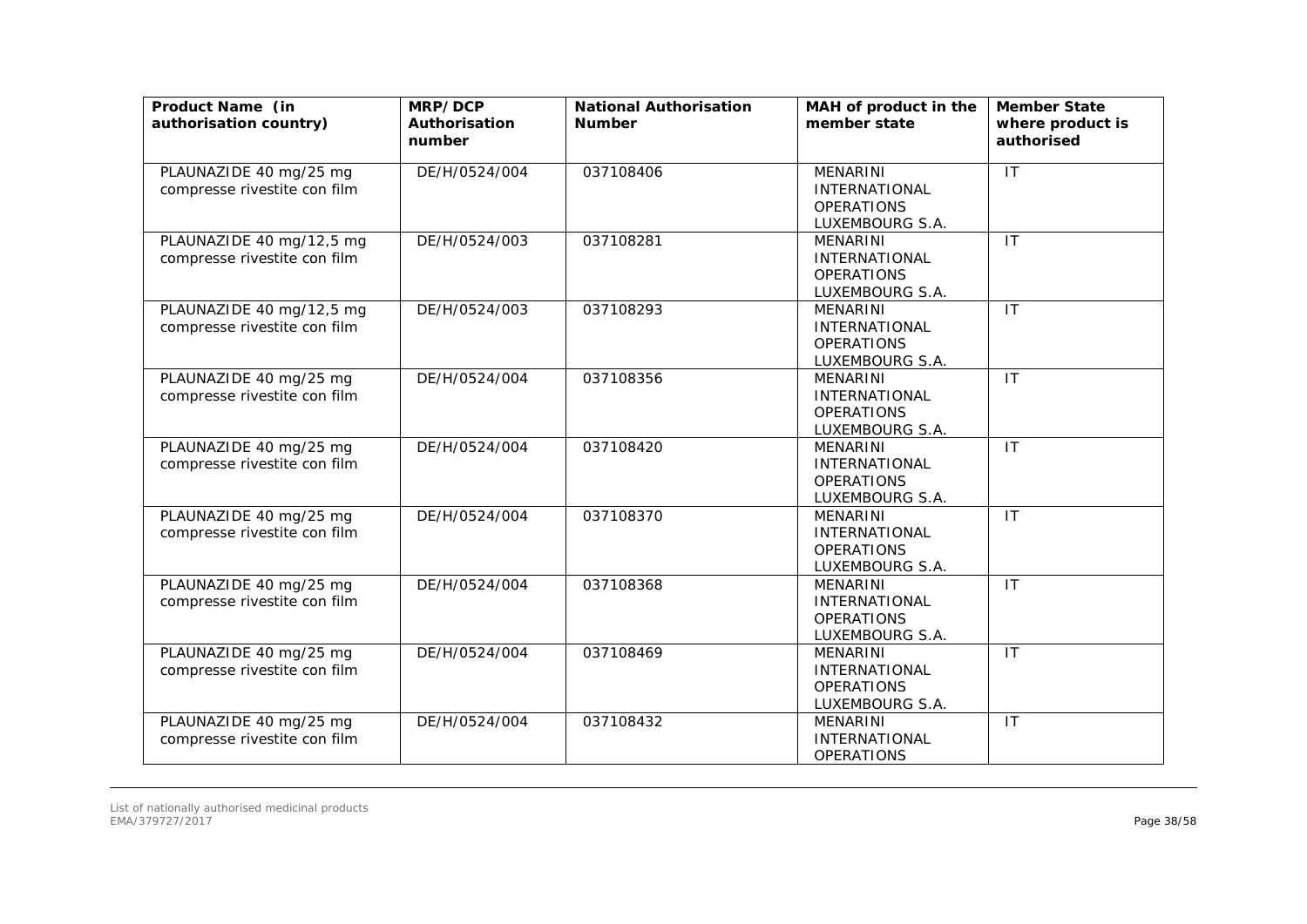| Product Name (in<br>authorisation country)               | MRP/DCP<br>Authorisation<br>number | <b>National Authorisation</b><br><b>Number</b> | MAH of product in the<br>member state                                           | <b>Member State</b><br>where product is<br>authorised |
|----------------------------------------------------------|------------------------------------|------------------------------------------------|---------------------------------------------------------------------------------|-------------------------------------------------------|
|                                                          |                                    |                                                | LUXEMBOURG S.A.                                                                 |                                                       |
| PLAUNAZIDE 40 mg/12,5 mg<br>compresse rivestite con film | DE/H/0524/003                      | 037108329                                      | <b>MENARINI</b><br><b>INTERNATIONAL</b><br><b>OPERATIONS</b><br>LUXEMBOURG S.A. | IT                                                    |
| PLAUNAZIDE 40 mg/25 mg<br>compresse rivestite con film   | DE/H/0524/004                      | 037108444                                      | <b>MENARINI</b><br><b>INTERNATIONAL</b><br><b>OPERATIONS</b><br>LUXEMBOURG S.A. | IT                                                    |
| PLAUNAZIDE 40 mg/25 mg<br>compresse rivestite con film   | DE/H/0524/004                      | 037108418                                      | <b>MENARINI</b><br><b>INTERNATIONAL</b><br><b>OPERATIONS</b><br>LUXEMBOURG S.A. | IT                                                    |
| PLAUNAZIDE 40 mg/12,5 mg<br>compresse rivestite con film | DE/H/0524/003                      | 037108242                                      | <b>MENARINI</b><br><b>INTERNATIONAL</b><br><b>OPERATIONS</b><br>LUXEMBOURG S.A. | $\mathsf{I}\mathsf{T}$                                |
| PLAUNAZIDE 40 mg/12,5 mg<br>compresse rivestite con film | DE/H/0524/003                      | 037108317                                      | <b>MENARINI</b><br><b>INTERNATIONAL</b><br><b>OPERATIONS</b><br>LUXEMBOURG S.A. | IT                                                    |
| PLAUNAZIDE 40 mg/12,5 mg<br>compresse rivestite con film | DE/H/0524/003                      | 037108279                                      | <b>MENARINI</b><br><b>INTERNATIONAL</b><br><b>OPERATIONS</b><br>LUXEMBOURG S.A. | $\mathsf{I}\mathsf{T}$                                |
| PLAUNAZIDE 40 mg/12,5 mg<br>compresse rivestite con film | DE/H/0524/003                      | 037108267                                      | <b>MENARINI</b><br>INTERNATIONAL<br><b>OPERATIONS</b><br>LUXEMBOURG S.A.        | $\mathsf{I}$                                          |
| Olmes Plus 40 mg/12,5 mg<br>Filmtabletten                | DE/H/0524/003                      | 58593.02.00                                    | <b>DAIICHI SANKYO</b><br><b>EUROPE GMBH</b>                                     | <b>DE</b>                                             |
| Olmes Plus 40 mg/25 mg<br>Filmtabletten                  | DE/H/0524/004                      | 58593.03.00                                    | <b>DAIICHI SANKYO</b><br><b>EUROPE GMBH</b>                                     | DE                                                    |
| PLAUNAZIDE 40 mg/12,5 mg<br>compresse rivestite con film | DE/H/0524/003                      | 037108230                                      | <b>MENARINI</b><br>INTERNATIONAL                                                | $\mathsf{I}$                                          |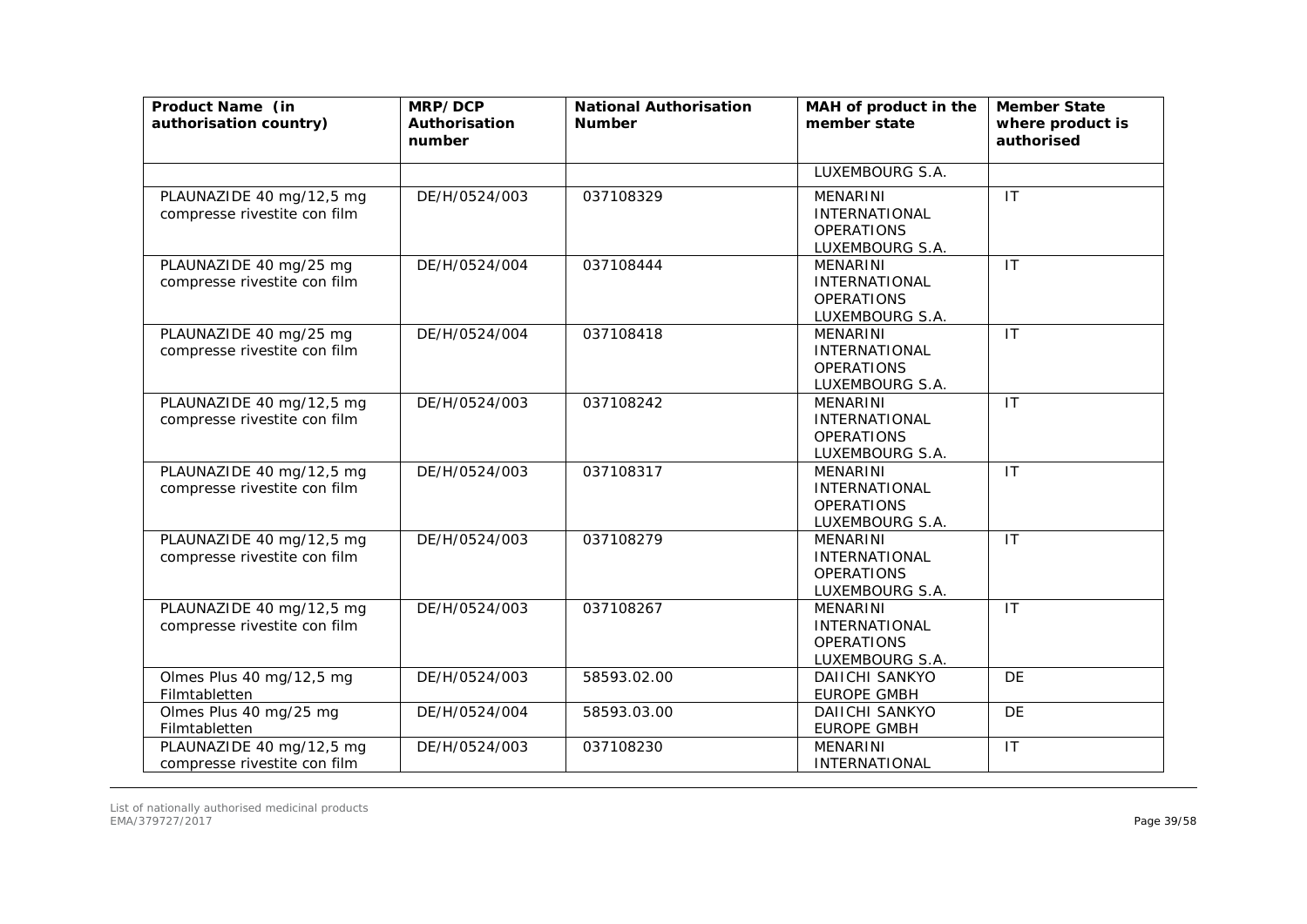| Product Name (in<br>authorisation country)               | MRP/DCP<br>Authorisation<br>number | <b>National Authorisation</b><br><b>Number</b> | MAH of product in the<br>member state                                           | <b>Member State</b><br>where product is<br>authorised |
|----------------------------------------------------------|------------------------------------|------------------------------------------------|---------------------------------------------------------------------------------|-------------------------------------------------------|
|                                                          |                                    |                                                | <b>OPERATIONS</b><br>LUXEMBOURG S.A.                                            |                                                       |
| PLAUNAZIDE 40 mg/12,5 mg<br>compresse rivestite con film | DE/H/0524/003                      | 037108255                                      | <b>MENARINI</b><br><b>INTERNATIONAL</b><br><b>OPERATIONS</b><br>LUXEMBOURG S.A. | $\mathsf{I}\mathsf{T}$                                |
| PLAUNAZIDE 40 mg/12,5 mg<br>compresse rivestite con film | DE/H/0524/003                      | 037108305                                      | <b>MENARINI</b><br><b>INTERNATIONAL</b><br><b>OPERATIONS</b><br>LUXEMBOURG S.A. | IT                                                    |
| PLAUNAZIDE 40 mg/25 mg<br>compresse rivestite con film   | DE/H/0524/004                      | 037108382                                      | <b>MENARINI</b><br><b>INTERNATIONAL</b><br><b>OPERATIONS</b><br>LUXEMBOURG S.A. | IT                                                    |
| PLAUNAZIDE 40 mg/25 mg<br>compresse rivestite con film   | DE/H/0524/004                      | 037108457                                      | <b>MENARINI</b><br><b>INTERNATIONAL</b><br><b>OPERATIONS</b><br>LUXEMBOURG S.A. | $\mathsf{I}\mathsf{T}$                                |
| PLAUNAZIDE 40 mg/12,5 mg<br>compresse rivestite con film | DE/H/0524/003                      | 037108343                                      | <b>MENARINI</b><br><b>INTERNATIONAL</b><br><b>OPERATIONS</b><br>LUXEMBOURG S.A. | $\mathsf{I}\mathsf{T}$                                |
| PLAUNAZIDE 40 mg/12,5 mg<br>compresse rivestite con film | DE/H/0524/003                      | 037108331                                      | <b>MENARINI</b><br><b>INTERNATIONAL</b><br><b>OPERATIONS</b><br>LUXEMBOURG S.A. | IT                                                    |
| PLAUNAZIDE 40 mg/25 mg<br>compresse rivestite con film   | DE/H/0524/004                      | 037108394                                      | <b>MENARINI</b><br><b>INTERNATIONAL</b><br><b>OPERATIONS</b><br>LUXEMBOURG S.A. | IT                                                    |
| PLAUNAZIDE 40 mg/25 mg<br>compresse rivestite con film   | DE/H/0524/004                      | 037108406                                      | <b>MENARINI</b><br><b>INTERNATIONAL</b><br><b>OPERATIONS</b><br>LUXEMBOURG S.A. | IT                                                    |
| PLAUNAZIDE 40 mg/12,5 mg                                 | DE/H/0524/003                      | 037108281                                      | MENARINI                                                                        | IT                                                    |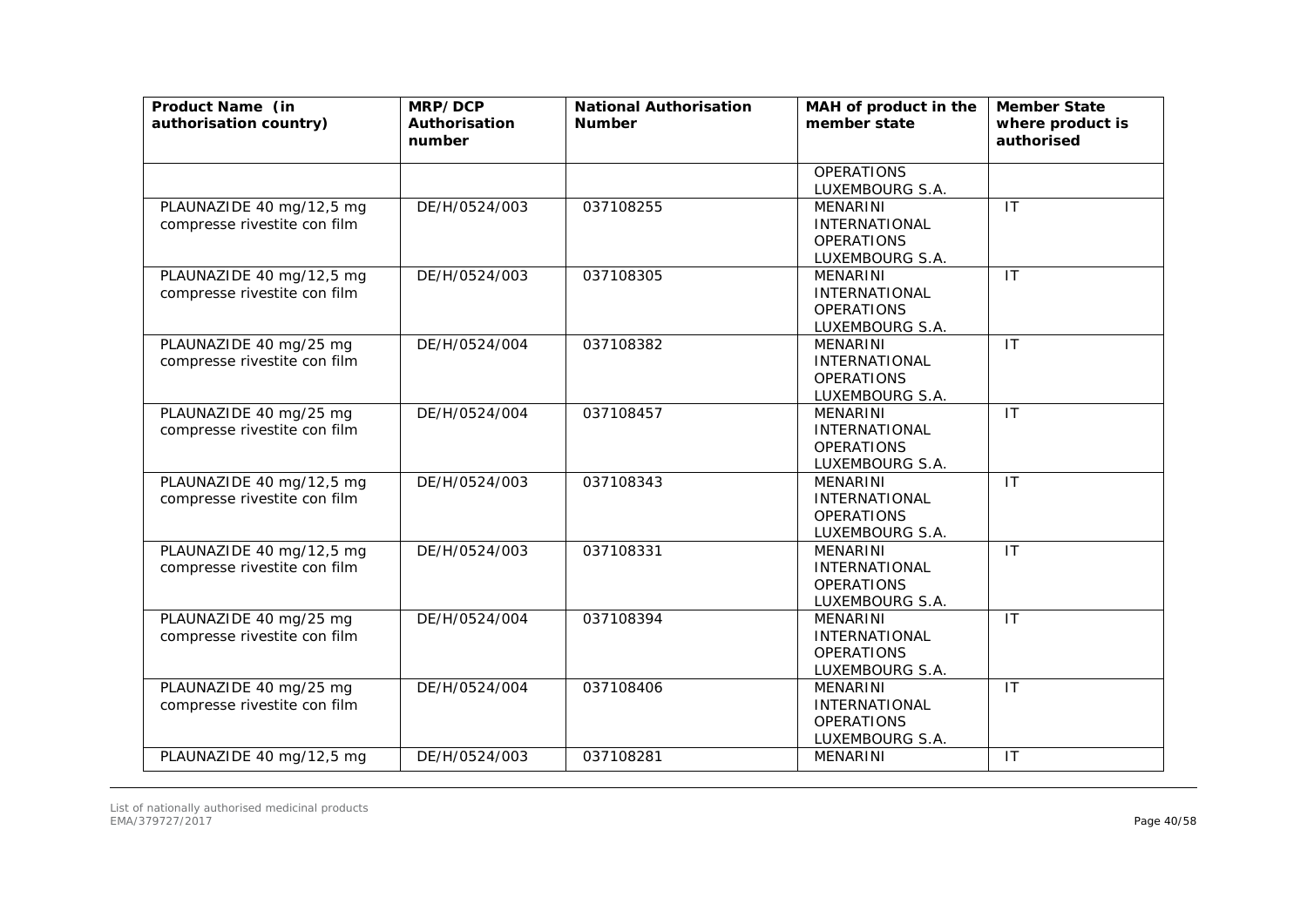| Product Name (in<br>authorisation country)               | MRP/DCP<br>Authorisation<br>number | <b>National Authorisation</b><br><b>Number</b> | MAH of product in the<br>member state                                           | <b>Member State</b><br>where product is<br>authorised |
|----------------------------------------------------------|------------------------------------|------------------------------------------------|---------------------------------------------------------------------------------|-------------------------------------------------------|
| compresse rivestite con film                             |                                    |                                                | <b>INTERNATIONAL</b><br><b>OPERATIONS</b><br>LUXEMBOURG S.A.                    |                                                       |
| PLAUNAZIDE 40 mg/12,5 mg<br>compresse rivestite con film | DE/H/0524/003                      | 037108293                                      | <b>MENARINI</b><br><b>INTERNATIONAL</b><br><b>OPERATIONS</b><br>LUXEMBOURG S.A. | $\mathsf{I}\mathsf{T}$                                |
| PLAUNAZIDE 40 mg/25 mg<br>compresse rivestite con film   | DE/H/0524/004                      | 037108356                                      | MENARINI<br><b>INTERNATIONAL</b><br><b>OPERATIONS</b><br>LUXEMBOURG S.A.        | $\mathsf{I}\mathsf{T}$                                |
| PLAUNAZIDE 40 mg/25 mg<br>compresse rivestite con film   | DE/H/0524/004                      | 037108420                                      | <b>MENARINI</b><br><b>INTERNATIONAL</b><br><b>OPERATIONS</b><br>LUXEMBOURG S.A. | $\mathsf{I}$                                          |
| PLAUNAZIDE 40 mg/25 mg<br>compresse rivestite con film   | DE/H/0524/004                      | 037108370                                      | <b>MENARINI</b><br><b>INTERNATIONAL</b><br><b>OPERATIONS</b><br>LUXEMBOURG S.A. | $\mathsf{I}$                                          |
| PLAUNAZIDE 40 mg/25 mg<br>compresse rivestite con film   | DE/H/0524/004                      | 037108368                                      | <b>MENARINI</b><br><b>INTERNATIONAL</b><br><b>OPERATIONS</b><br>LUXEMBOURG S.A. | $\mathsf{I}\mathsf{T}$                                |
| PLAUNAZIDE 40 mg/25 mg<br>compresse rivestite con film   | DE/H/0524/004                      | 037108469                                      | <b>MENARINI</b><br><b>INTERNATIONAL</b><br><b>OPERATIONS</b><br>LUXEMBOURG S.A. | $\mathsf{I}\mathsf{T}$                                |
| PLAUNAZIDE 40 mg/25 mg<br>compresse rivestite con film   | DE/H/0524/004                      | 037108432                                      | <b>MENARINI</b><br><b>INTERNATIONAL</b><br><b>OPERATIONS</b><br>LUXEMBOURG S.A. | $\mathsf{I}$                                          |
| PLAUNAZIDE 40 mg/12,5 mg<br>compresse rivestite con film | DE/H/0524/003                      | 037108329                                      | <b>MENARINI</b><br><b>INTERNATIONAL</b><br><b>OPERATIONS</b><br>LUXEMBOURG S.A. | $\mathsf{I}$                                          |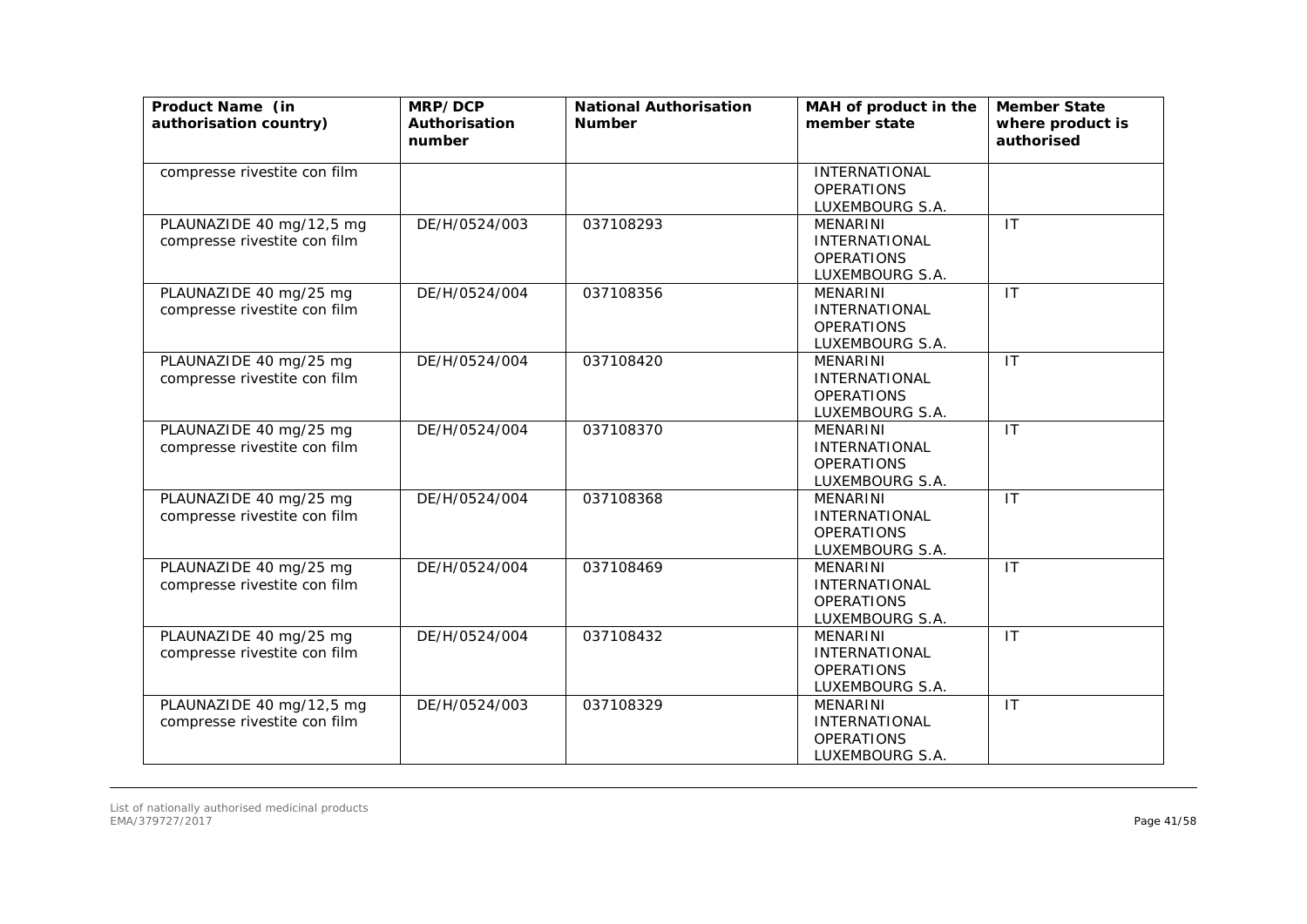| Product Name (in<br>authorisation country)                             | MRP/DCP<br>Authorisation<br>number | <b>National Authorisation</b><br><b>Number</b> | MAH of product in the<br>member state                                           | <b>Member State</b><br>where product is<br>authorised |
|------------------------------------------------------------------------|------------------------------------|------------------------------------------------|---------------------------------------------------------------------------------|-------------------------------------------------------|
| PLAUNAZIDE 40 mg/25 mg<br>compresse rivestite con film                 | DE/H/0524/004                      | 037108444                                      | <b>MENARINI</b><br><b>INTERNATIONAL</b><br><b>OPERATIONS</b><br>LUXEMBOURG S.A. | IT                                                    |
| PLAUNAZIDE 40 mg/25 mg<br>compresse rivestite con film                 | DE/H/0524/004                      | 037108418                                      | MENARINI<br><b>INTERNATIONAL</b><br><b>OPERATIONS</b><br>LUXEMBOURG S.A.        | $\overline{\mathsf{I}}$                               |
| PLAUNAZIDE 40 mg/12,5 mg<br>compresse rivestite con film               | DE/H/0524/003                      | 037108242                                      | <b>MENARINI</b><br><b>INTERNATIONAL</b><br><b>OPERATIONS</b><br>LUXEMBOURG S.A. | $\mathsf{I}$                                          |
| PLAUNAZIDE 40 mg/12,5 mg<br>compresse rivestite con film               | DE/H/0524/003                      | 037108317                                      | <b>MENARINI</b><br><b>INTERNATIONAL</b><br><b>OPERATIONS</b><br>LUXEMBOURG S.A. | $\mathsf{I}$                                          |
| PLAUNAZIDE 40 mg/12,5 mg<br>compresse rivestite con film               | DE/H/0524/003                      | 037108279                                      | <b>MENARINI</b><br><b>INTERNATIONAL</b><br><b>OPERATIONS</b><br>LUXEMBOURG S.A. | $\mathsf{I}$                                          |
| PLAUNAZIDE 40 mg/12,5 mg<br>compresse rivestite con film               | DE/H/0524/003                      | 037108267                                      | <b>MENARINI</b><br><b>INTERNATIONAL</b><br><b>OPERATIONS</b><br>LUXEMBOURG S.A. | IT                                                    |
| Openvas Plus 40 mg /25 mg<br>comprimidos recubiertos con<br>película   | DE/H/0524/004                      | 72694                                          | PFIZER, S.L.                                                                    | <b>ES</b>                                             |
| Openvas Plus 40 mg /12,5 mg<br>comprimidos recubiertos con<br>película | DE/H/0524/003                      | 72693                                          | PFIZER, S.L.                                                                    | <b>ES</b>                                             |
| Benetor Comp 20 mg/12,5 mg<br>filmdragerade tabletter                  | DE/H/0525/001                      | 21334                                          | <b>MENARINI</b><br><b>INTERNATIONAL</b><br><b>OPERATIONS</b><br>LUXEMBOURG S.A. | FI.                                                   |
| BELSAR Plus 20mg/12,5mg                                                | DE/H/0525/001                      | BE282782                                       | MENARINI                                                                        | <b>BE</b>                                             |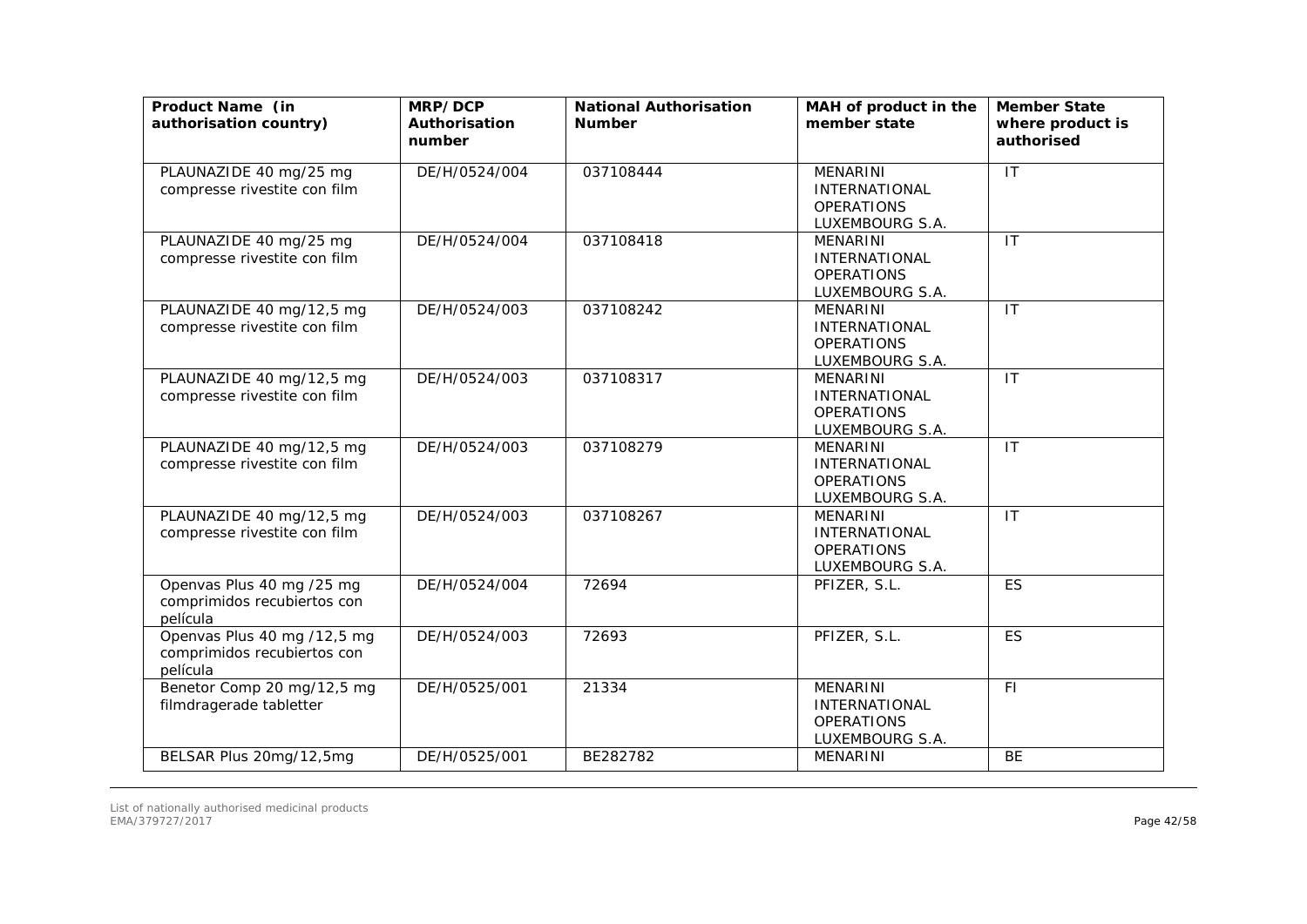| Product Name (in<br>authorisation country)                            | MRP/DCP<br>Authorisation<br>number | <b>National Authorisation</b><br><b>Number</b> | MAH of product in the<br>member state                                           | <b>Member State</b><br>where product is<br>authorised |
|-----------------------------------------------------------------------|------------------------------------|------------------------------------------------|---------------------------------------------------------------------------------|-------------------------------------------------------|
| filmomhulde tabletten                                                 |                                    |                                                | INTERNATIONAL<br><b>OPERATIONS</b><br>LUXEMBOURG S.A.                           |                                                       |
| Belsar Plus 20 mg/12,5 mg<br>Filmtabletten                            | DE/H/0525/001                      | BE282782                                       | <b>MENARINI</b><br><b>INTERNATIONAL</b><br><b>OPERATIONS</b><br>LUXEMBOURG S.A. | <b>BE</b>                                             |
| Olartan-Plus® 20 mg/12,5 mg<br>επικαλυμμένο με λεπτό υμένιο<br>δισκία | DE/H/0525/001                      | 4744                                           | MENARINI<br><b>INTERNATIONAL</b><br><b>OPERATIONS</b><br>LUXEMBOURG S.A.        | GR                                                    |
| Co-Tensiol 20 mg/12,5 mg<br>filmsko obložene tablete                  | DE/H/0525/001                      | H/06/00426/010                                 | <b>MENARINI</b><br><b>INTERNATIONAL</b><br><b>OPERATIONS</b><br>LUXEMBOURG S.A. | <b>SI</b>                                             |
| Co-Tensiol 20 mg/12,5 mg<br>filmsko obložene tablete                  | DE/H/0525/001                      | H/06/00426/009                                 | <b>MENARINI</b><br><b>INTERNATIONAL</b><br><b>OPERATIONS</b><br>LUXEMBOURG S.A. | <b>SI</b>                                             |
| Co-Tensiol 20 mg/12,5 mg<br>filmsko obložene tablete                  | DE/H/0525/001                      | H/06/00426/003                                 | <b>MENARINI</b><br><b>INTERNATIONAL</b><br><b>OPERATIONS</b><br>LUXEMBOURG S.A. | SI                                                    |
| Co-Tensiol 20 mg/12,5 mg<br>filmsko obložene tablete                  | DE/H/0525/001                      | H/06/00426/006                                 | <b>MENARINI</b><br>INTERNATIONAL<br><b>OPERATIONS</b><br>LUXEMBOURG S.A.        | SI                                                    |
| Co-Tensiol 20 mg/12,5 mg<br>filmsko obložene tablete                  | DE/H/0525/001                      | H/06/00426/007                                 | <b>MENARINI</b><br><b>INTERNATIONAL</b><br><b>OPERATIONS</b><br>LUXEMBOURG S.A. | SI                                                    |
| Co-Tensiol 20 mg/12,5 mg<br>filmsko obložene tablete                  | DE/H/0525/001                      | H/06/00426/005                                 | <b>MENARINI</b><br><b>INTERNATIONAL</b><br><b>OPERATIONS</b><br>LUXEMBOURG S.A. | SI                                                    |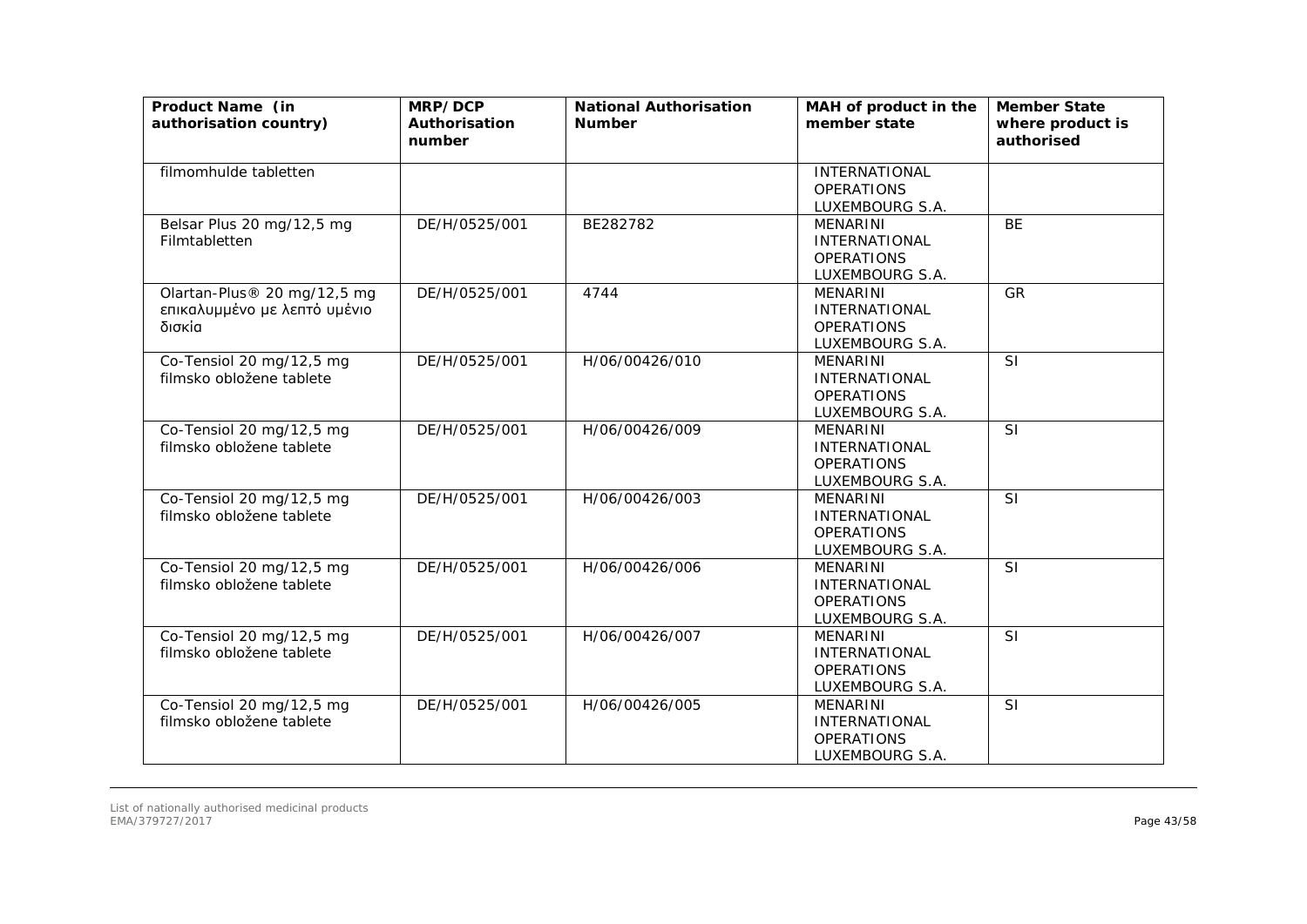| Product Name (in<br>authorisation country)                           | MRP/DCP<br>Authorisation<br>number | <b>National Authorisation</b><br><b>Number</b> | MAH of product in the<br>member state                                           | <b>Member State</b><br>where product is<br>authorised |
|----------------------------------------------------------------------|------------------------------------|------------------------------------------------|---------------------------------------------------------------------------------|-------------------------------------------------------|
| Co-Tensiol 20 mg/12,5 mg<br>filmsko obložene tablete                 | DE/H/0525/001                      | H/06/00426/011                                 | MENARINI<br><b>INTERNATIONAL</b><br><b>OPERATIONS</b><br>LUXEMBOURG S.A.        | SI                                                    |
| Co-Tensiol 20 mg/12,5 mg<br>filmsko obložene tablete                 | DE/H/0525/001                      | H/06/00426/004                                 | MENARINI<br><b>INTERNATIONAL</b><br><b>OPERATIONS</b><br>LUXEMBOURG S.A.        | SI                                                    |
| Co-Tensiol 20 mg/12,5 mg<br>filmsko obložene tablete                 | DE/H/0525/001                      | H/06/00426/008                                 | <b>MENARINI</b><br><b>INTERNATIONAL</b><br><b>OPERATIONS</b><br>LUXEMBOURG S.A. | <b>SI</b>                                             |
| Olmes Plus 20 mg/12,5 mg<br>Filmtabletten                            | DE/H/0524/001                      | 58593.00.00                                    | DAIICHI SANKYO<br><b>EUROPE GMBH</b>                                            | <b>DE</b>                                             |
| Olmes Plus 20 mg/25 mg<br>Filmtabletten                              | DE/H/0524/002                      | 58593.01.00                                    | <b>DAIICHI SANKYO</b><br><b>EUROPE GMBH</b>                                     | <b>DE</b>                                             |
| Mencord® Plus 20 mg/12,5 mg<br>Filmtabletten                         | DE/H/0525/001                      | 1-26160                                        | <b>MENARINI</b><br><b>INTERNATIONAL</b><br><b>OPERATIONS</b><br>LUXEMBOURG S.A. | AT                                                    |
| BELSAR PLUS 20 mg/12,5 mg<br>comprimés pelliculés                    | DE/H/0525/001                      | BE282782                                       | <b>MENARINI</b><br><b>INTERNATIONAL</b><br><b>OPERATIONS</b><br>LUXEMBOURG S.A. | <b>BE</b>                                             |
| Mesar plus, 20 mg/12,5 mg<br>õhukese polümeerikattega<br>tabletid    | DE/H/0525/001                      | 501105                                         | <b>MENARINI</b><br><b>INTERNATIONAL</b><br><b>OPERATIONS</b><br>LUXEMBOURG S.A. | EE                                                    |
| Benetor Comp, filmovertrukne<br>tabletter                            | DE/H/0525/001                      | 38151                                          | <b>MENARINI</b><br><b>INTERNATIONAL</b><br><b>OPERATIONS</b><br>LUXEMBOURG S.A. | <b>DK</b>                                             |
| Olartan-Plus® 20 mg/12,5 mg<br>επικαλυμμένο με λεπτό υμένιο<br>δισκί | DE/H/0525/001                      | 20333                                          | <b>MENARINI</b><br><b>INTERNATIONAL</b><br><b>OPERATIONS</b>                    | <b>CY</b>                                             |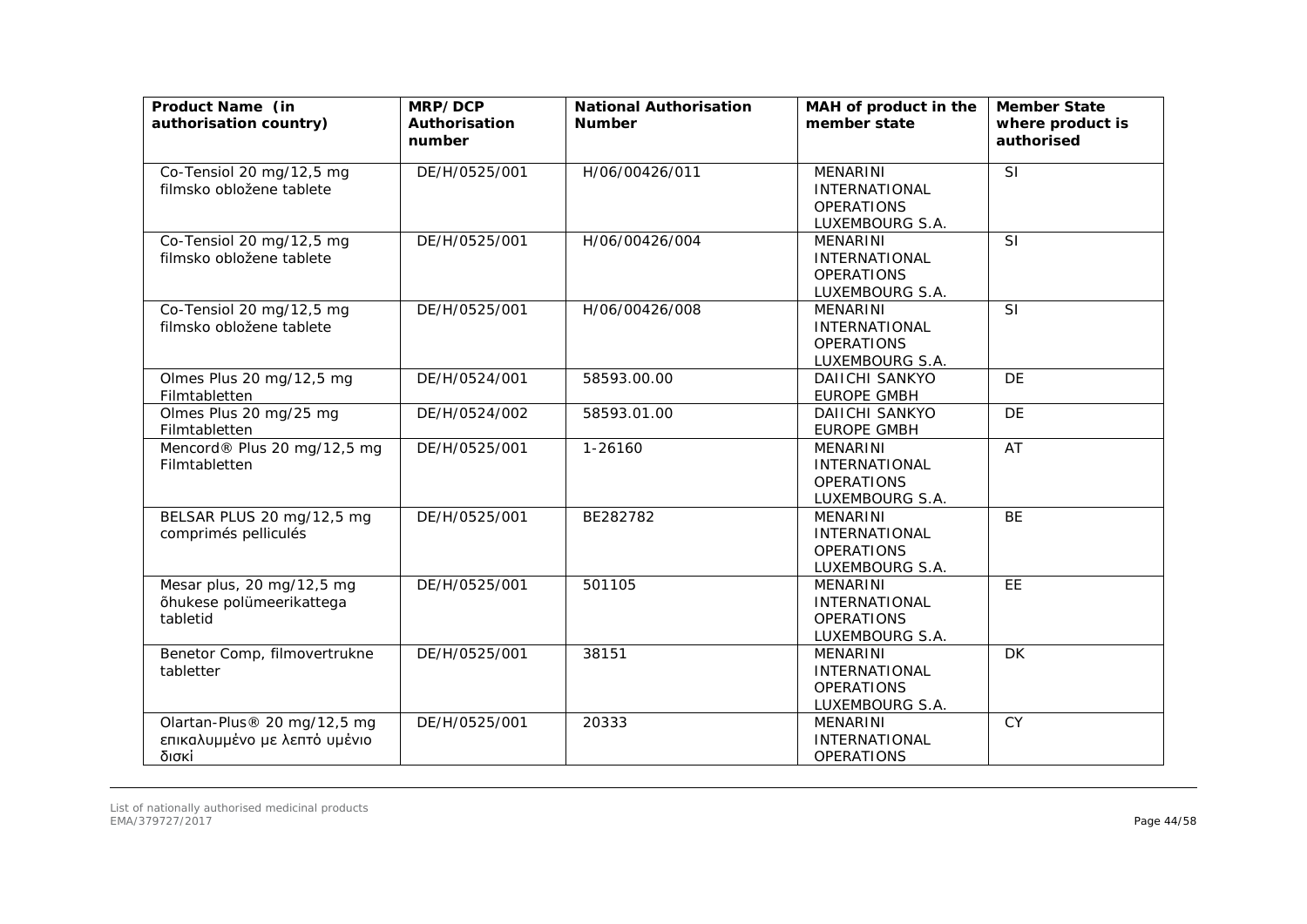| Product Name (in<br>authorisation country)                | MRP/DCP<br>Authorisation<br>number | <b>National Authorisation</b><br><b>Number</b> | MAH of product in the<br>member state                                           | <b>Member State</b><br>where product is<br>authorised |
|-----------------------------------------------------------|------------------------------------|------------------------------------------------|---------------------------------------------------------------------------------|-------------------------------------------------------|
|                                                           |                                    |                                                | LUXEMBOURG S.A.                                                                 |                                                       |
| Sarten Plus H 20/12,5 mg<br>potahované tablety            | DE/H/0525/001                      | 58/458/05-C                                    | <b>MENARINI</b><br><b>INTERNATIONAL</b><br><b>OPERATIONS</b><br>LUXEMBOURG S.A. | CZ                                                    |
| Benetor Comp 20 mg/12,5 mg<br>kalvopäällysteiset tabletit | DE/H/0525/001                      | 21334                                          | <b>MENARINI</b><br><b>INTERNATIONAL</b><br><b>OPERATIONS</b><br>LUXEMBOURG S.A. | <b>FI</b>                                             |
| Laresin Plus 20 mg/12,5 mg<br>filmtabletta                | DE/H/0525/001                      | OGYI-T-20333/02                                | <b>BERLIN-CHEMIE AG</b>                                                         | HU                                                    |
| Laresin Plus 20 mg/12,5 mg<br>filmtabletta                | DE/H/0525/001                      | OGYI-T-20333/01                                | <b>BERLIN-CHEMIE AG</b>                                                         | HU                                                    |
| Benetor Comp 20 mg/12,5 mg<br>filmuhúðaðar töflur         | DE/H/0525/001                      | IS/1/05/048/01                                 | <b>MENARINI</b><br><b>INTERNATIONAL</b><br><b>OPERATIONS</b><br>LUXEMBOURG S.A. | <b>IS</b>                                             |
| ALTEISDUO 20 mg/12,5 mg,<br>comprimé pelliculé            | DE/H/0525/001                      | 34009 372 219 4 8                              | <b>MENARINI</b><br><b>INTERNATIONAL</b><br><b>OPERATIONS</b><br>LUXEMBOURG S.A. | <b>FR</b>                                             |
| Votum® plus 20 mg/12,5 mg<br>Filmtabletten                | DE/H/0525/001                      | 58597.00.00                                    | <b>BERLIN-CHEMIE AG</b>                                                         | <b>DE</b>                                             |
| ALTEISDUO 20 mg/12,5 mg,<br>comprimé pelliculé            | DE/H/0525/001                      | 34009 372 220 20                               | <b>MENARINI</b><br><b>INTERNATIONAL</b><br><b>OPERATIONS</b><br>LUXEMBOURG S.A. | <b>FR</b>                                             |
| ALTEISDUO 20 mg/12,5 mg,<br>comprimé pelliculé            | DE/H/0525/001                      | 34009 567 673 6 6                              | <b>MENARINI</b><br><b>INTERNATIONAL</b><br><b>OPERATIONS</b><br>LUXEMBOURG S.A. | <b>FR</b>                                             |
| Mesar Plus 20 mg/12,5 mg<br>apvalkotās tabletes           | DE/H/0525/001                      | 05-0631                                        | <b>MENARINI</b><br><b>INTERNATIONAL</b><br><b>OPERATIONS</b><br>LUXEMBOURG S.A. | LV                                                    |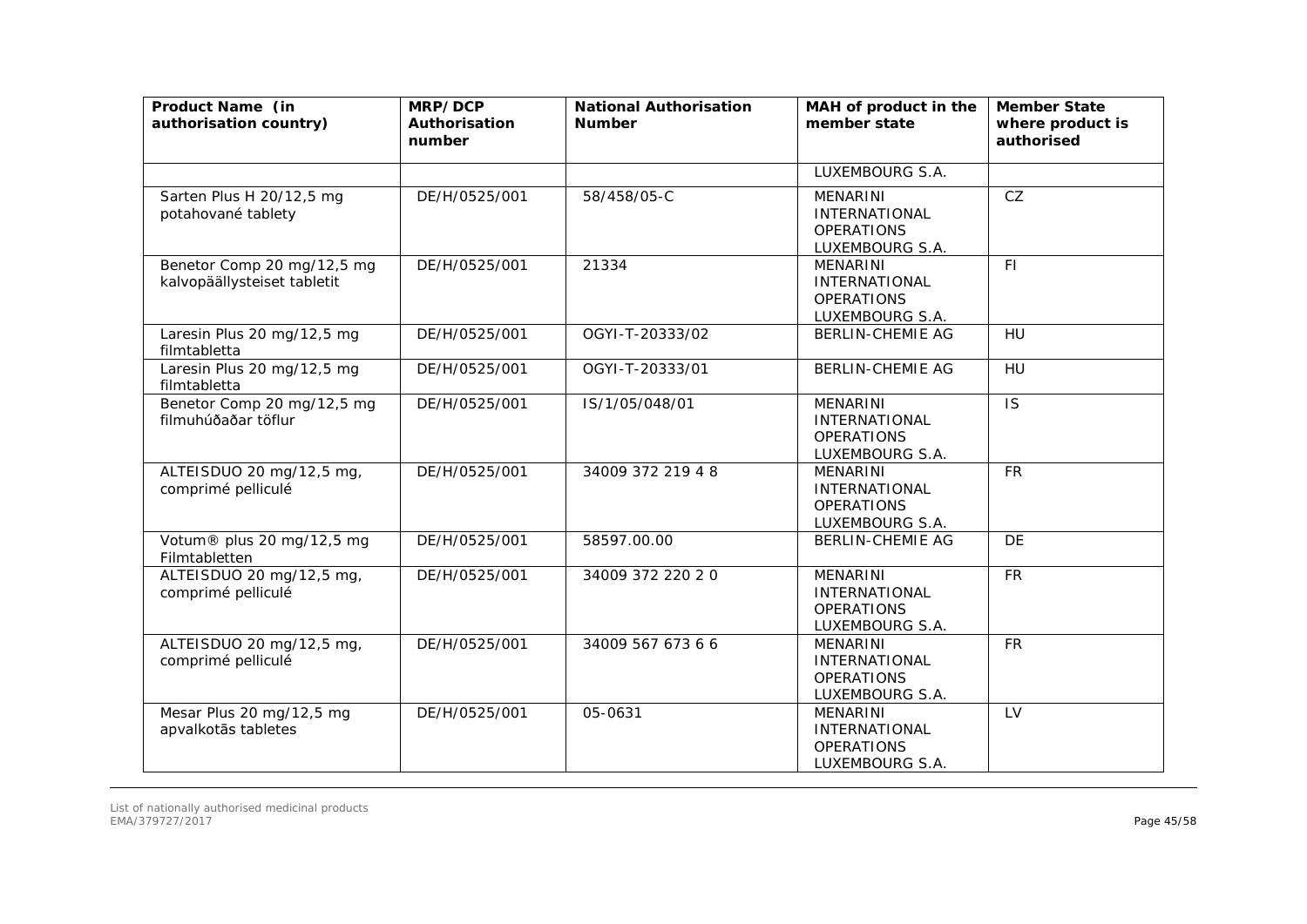| Product Name (in<br>authorisation country)               | MRP/DCP<br>Authorisation<br>number | <b>National Authorisation</b><br><b>Number</b> | MAH of product in the<br>member state                                           | <b>Member State</b><br>where product is<br>authorised |
|----------------------------------------------------------|------------------------------------|------------------------------------------------|---------------------------------------------------------------------------------|-------------------------------------------------------|
| PLAUNAZIDE 20 mg/25 mg<br>compresse rivestite con film   | DE/H/0524/002                      | 037108204                                      | MENARINI<br><b>INTERNATIONAL</b><br><b>OPERATIONS</b><br>LUXEMBOURG S.A.        | $\mathsf{I}\mathsf{T}$                                |
| PLAUNAZIDE 20 mg/25 mg<br>compresse rivestite con film   | DE/H/0524/002                      | 037108127                                      | <b>MENARINI</b><br><b>INTERNATIONAL</b><br><b>OPERATIONS</b><br>LUXEMBOURG S.A. | IT                                                    |
| OLPREZIDE 20 mg/12,5 mg<br>compresse rivestite con film  | DE/H/0525/001                      | 037109081                                      | <b>MENARINI</b><br><b>INTERNATIONAL</b><br><b>OPERATIONS</b><br>LUXEMBOURG S.A. | IT                                                    |
| OLPREZIDE 20 mg/12,5 mg<br>compresse rivestite con film  | DE/H/0525/001                      | 037109030                                      | MENARINI<br><b>INTERNATIONAL</b><br><b>OPERATIONS</b><br>LUXEMBOURG S.A.        | $\mathsf{I}\mathsf{T}$                                |
| OLPREZIDE 20 mg/12,5 mg<br>compresse rivestite con film  | DE/H/0525/001                      | 037109117                                      | <b>MENARINI</b><br><b>INTERNATIONAL</b><br><b>OPERATIONS</b><br>LUXEMBOURG S.A. | IT                                                    |
| PLAUNAZIDE 20 mg/12,5 mg<br>compresse rivestite con film | DE/H/0524/001                      | 037108103                                      | <b>MENARINI</b><br><b>INTERNATIONAL</b><br><b>OPERATIONS</b><br>LUXEMBOURG S.A. | $\overline{\mathsf{I}\mathsf{T}}$                     |
| PLAUNAZIDE 20 mg/12,5 mg<br>compresse rivestite con film | DE/H/0524/001                      | 037108014                                      | <b>MENARINI</b><br><b>INTERNATIONAL</b><br><b>OPERATIONS</b><br>LUXEMBOURG S.A. | IT                                                    |
| PLAUNAZIDE 20 mg/12,5 mg<br>compresse rivestite con film | DE/H/0524/001                      | 037108091                                      | <b>MENARINI</b><br><b>INTERNATIONAL</b><br><b>OPERATIONS</b><br>LUXEMBOURG S.A. | $\mathsf{I}\mathsf{T}$                                |
| PLAUNAZIDE 20 mg/12,5 mg<br>compresse rivestite con film | DE/H/0524/001                      | 037108038                                      | <b>MENARINI</b><br><b>INTERNATIONAL</b><br><b>OPERATIONS</b>                    | IT                                                    |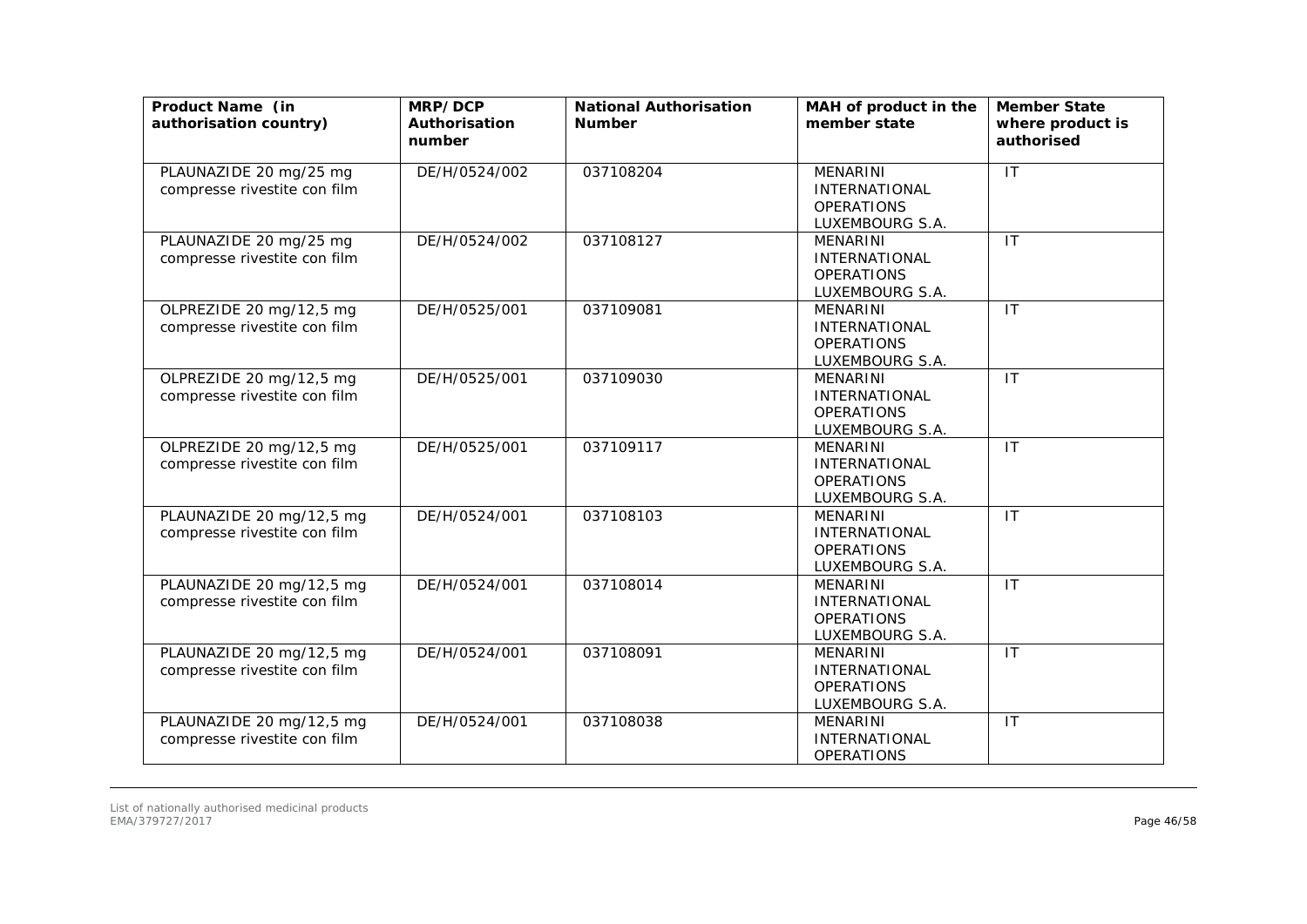| Product Name (in<br>authorisation country)               | MRP/DCP<br>Authorisation<br>number | <b>National Authorisation</b><br><b>Number</b> | MAH of product in the<br>member state                                           | <b>Member State</b><br>where product is<br>authorised |
|----------------------------------------------------------|------------------------------------|------------------------------------------------|---------------------------------------------------------------------------------|-------------------------------------------------------|
|                                                          |                                    |                                                | LUXEMBOURG S.A.                                                                 |                                                       |
| PLAUNAZIDE 20 mg/12,5 mg<br>compresse rivestite con film | DE/H/0524/001                      | 037108115                                      | <b>MENARINI</b><br><b>INTERNATIONAL</b><br><b>OPERATIONS</b><br>LUXEMBOURG S.A. | IT                                                    |
| PLAUNAZIDE 20 mg/12,5 mg<br>compresse rivestite con film | DE/H/0524/001                      | 037108077                                      | <b>MENARINI</b><br><b>INTERNATIONAL</b><br><b>OPERATIONS</b><br>LUXEMBOURG S.A. | IT                                                    |
| PLAUNAZIDE 20 mg/25 mg<br>compresse rivestite con film   | DE/H/0524/002                      | 037108141                                      | <b>MENARINI</b><br>INTERNATIONAL<br><b>OPERATIONS</b><br>LUXEMBOURG S.A.        | IT                                                    |
| PLAUNAZIDE 20 mg/25 mg<br>compresse rivestite con film   | DE/H/0524/002                      | 037108216                                      | <b>MENARINI</b><br><b>INTERNATIONAL</b><br><b>OPERATIONS</b><br>LUXEMBOURG S.A. | $\mathsf{I}\mathsf{T}$                                |
| PLAUNAZIDE 20 mg/25 mg<br>compresse rivestite con film   | DE/H/0524/002                      | 037108139                                      | <b>MENARINI</b><br><b>INTERNATIONAL</b><br><b>OPERATIONS</b><br>LUXEMBOURG S.A. | IT                                                    |
| PLAUNAZIDE 20 mg/25 mg<br>compresse rivestite con film   | DE/H/0524/002                      | 037108166                                      | <b>MENARINI</b><br><b>INTERNATIONAL</b><br><b>OPERATIONS</b><br>LUXEMBOURG S.A. | $\mathsf{I}\mathsf{T}$                                |
| PLAUNAZIDE 20 mg/25 mg<br>compresse rivestite con film   | DE/H/0524/002                      | 037108178                                      | <b>MENARINI</b><br><b>INTERNATIONAL</b><br><b>OPERATIONS</b><br>LUXEMBOURG S.A. | IT                                                    |
| PLAUNAZIDE 20 mg/25 mg<br>compresse rivestite con film   | DE/H/0524/002                      | 037108228                                      | <b>MENARINI</b><br><b>INTERNATIONAL</b><br><b>OPERATIONS</b><br>LUXEMBOURG S.A. | IT                                                    |
| PLAUNAZIDE 20 mg/25 mg<br>compresse rivestite con film   | DE/H/0524/002                      | 037108154                                      | <b>MENARINI</b><br><b>INTERNATIONAL</b>                                         | $\mathsf{I}\mathsf{T}$                                |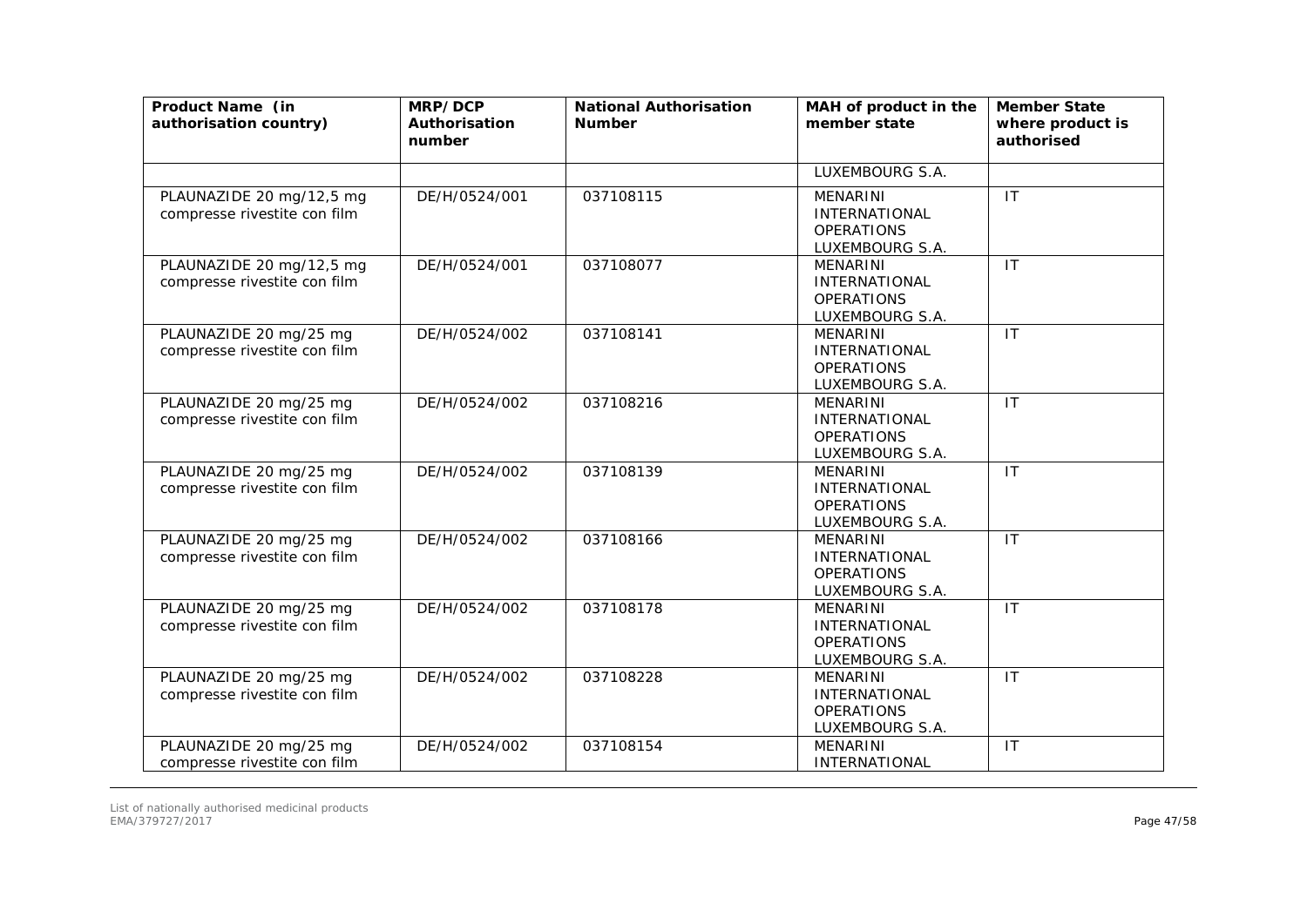| Product Name (in<br>authorisation country)               | MRP/DCP<br>Authorisation<br>number | <b>National Authorisation</b><br><b>Number</b> | MAH of product in the<br>member state                                           | <b>Member State</b><br>where product is<br>authorised |
|----------------------------------------------------------|------------------------------------|------------------------------------------------|---------------------------------------------------------------------------------|-------------------------------------------------------|
|                                                          |                                    |                                                | <b>OPERATIONS</b><br>LUXEMBOURG S.A.                                            |                                                       |
| PLAUNAZIDE 20 mg/25 mg<br>compresse rivestite con film   | DE/H/0524/002                      | 037108180                                      | <b>MENARINI</b><br><b>INTERNATIONAL</b><br><b>OPERATIONS</b><br>LUXEMBOURG S.A. | $\mathsf{I}\mathsf{T}$                                |
| OLPREZIDE 20 mg/12,5 mg<br>compresse rivestite con film  | DE/H/0525/001                      | 037109055                                      | <b>MENARINI</b><br><b>INTERNATIONAL</b><br><b>OPERATIONS</b><br>LUXEMBOURG S.A. | IT                                                    |
| OLPREZIDE 20 mg/12,5 mg<br>compresse rivestite con film  | DE/H/0525/001                      | 037109016                                      | <b>MENARINI</b><br><b>INTERNATIONAL</b><br><b>OPERATIONS</b><br>LUXEMBOURG S.A. | IT                                                    |
| Omesar Plus 20 mg /12.5 mg<br>film-coated tablets        | DE/H/0525/001                      | PA 865/14/1                                    | <b>MENARINI</b><br><b>INTERNATIONAL</b><br><b>OPERATIONS</b><br>LUXEMBOURG S.A. | IE                                                    |
| PLAUNAZIDE 20 mg/12,5 mg<br>compresse rivestite con film | DE/H/0524/001                      | 037108065                                      | <b>MENARINI</b><br><b>INTERNATIONAL</b><br><b>OPERATIONS</b><br>LUXEMBOURG S.A. | $\mathsf{I}$                                          |
| PLAUNAZIDE 20 mg/25 mg<br>compresse rivestite con film   | DE/H/0524/002                      | 037108192                                      | <b>MENARINI</b><br><b>INTERNATIONAL</b><br><b>OPERATIONS</b><br>LUXEMBOURG S.A. | IT                                                    |
| PLAUNAZIDE 20 mg/12,5 mg<br>compresse rivestite con film | DE/H/0524/001                      | 037108026                                      | <b>MENARINI</b><br><b>INTERNATIONAL</b><br><b>OPERATIONS</b><br>LUXEMBOURG S.A. | IT                                                    |
| PLAUNAZIDE 20 mg/12,5 mg<br>compresse rivestite con film | DE/H/0524/001                      | 037108089                                      | <b>MENARINI</b><br><b>INTERNATIONAL</b><br><b>OPERATIONS</b><br>LUXEMBOURG S.A. | $\mathsf{I}\mathsf{T}$                                |
| PLAUNAZIDE 20 mg/12,5 mg                                 | DE/H/0524/001                      | 037108040                                      | MENARINI                                                                        | IT                                                    |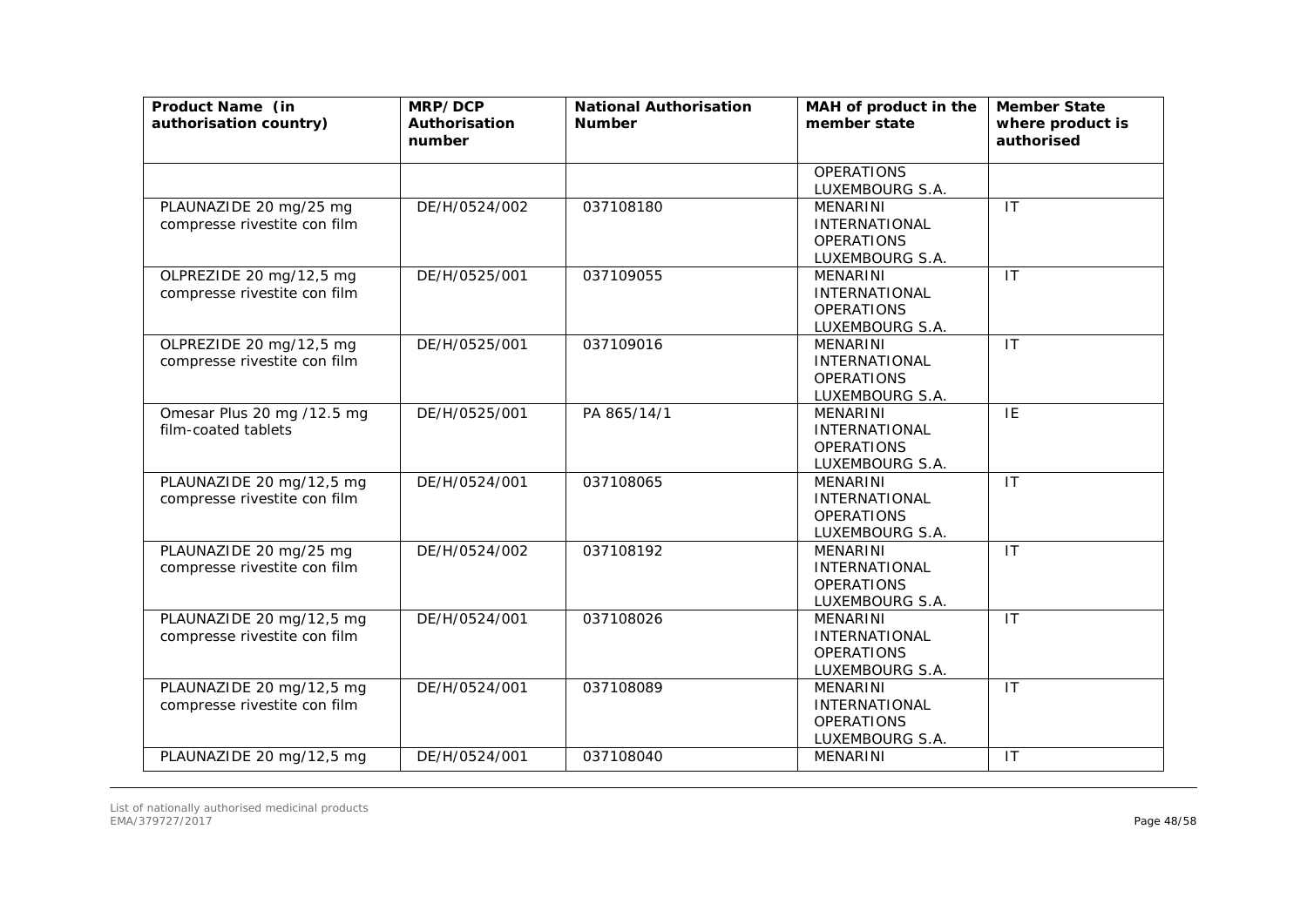| Product Name (in<br>authorisation country)               | MRP/DCP<br>Authorisation<br>number | <b>National Authorisation</b><br><b>Number</b> | MAH of product in the<br>member state                                           | <b>Member State</b><br>where product is<br>authorised |
|----------------------------------------------------------|------------------------------------|------------------------------------------------|---------------------------------------------------------------------------------|-------------------------------------------------------|
| compresse rivestite con film                             |                                    |                                                | INTERNATIONAL<br><b>OPERATIONS</b><br>LUXEMBOURG S.A.                           |                                                       |
| OLPREZIDE 20 mg/12,5 mg<br>compresse rivestite con film  | DE/H/0525/001                      | 037109079                                      | <b>MENARINI</b><br><b>INTERNATIONAL</b><br><b>OPERATIONS</b><br>LUXEMBOURG S.A. | IT                                                    |
| OLPREZIDE 20 mg/12,5 mg<br>compresse rivestite con film  | DE/H/0525/001                      | 037109042                                      | <b>MENARINI</b><br><b>INTERNATIONAL</b><br><b>OPERATIONS</b><br>LUXEMBOURG S.A. | $\overline{1}$                                        |
| OLPREZIDE 20 mg/12,5 mg<br>compresse rivestite con film  | DE/H/0525/001                      | 037109028                                      | <b>MENARINI</b><br><b>INTERNATIONAL</b><br><b>OPERATIONS</b><br>LUXEMBOURG S.A. | $\mathsf{I}$                                          |
| OLPREZIDE 20 mg/12,5 mg<br>compresse rivestite con film  | DE/H/0525/001                      | 037109093                                      | <b>MENARINI</b><br>INTERNATIONAL<br><b>OPERATIONS</b><br>LUXEMBOURG S.A.        | IT                                                    |
| OLPREZIDE 20 mg/12,5 mg<br>compresse rivestite con film  | DE/H/0525/001                      | 037109105                                      | <b>MENARINI</b><br><b>INTERNATIONAL</b><br><b>OPERATIONS</b><br>LUXEMBOURG S.A. | IT                                                    |
| OLPREZIDE 20 mg/12,5 mg<br>compresse rivestite con film  | DE/H/0525/001                      | 037109067                                      | <b>MENARINI</b><br>INTERNATIONAL<br><b>OPERATIONS</b><br>LUXEMBOURG S.A.        | IT                                                    |
| PLAUNAZIDE 20 mg/12,5 mg<br>compresse rivestite con film | DE/H/0524/001                      | 037108053                                      | <b>MENARINI</b><br><b>INTERNATIONAL</b><br><b>OPERATIONS</b><br>LUXEMBOURG S.A. | IT                                                    |
| Mesar plus 20 mg/12,5 mg<br>plėvele dengtos tabletės     | DE/H/0525/001                      | LT/1/05/0436/037                               | <b>MENARINI</b><br><b>INTERNATIONAL</b><br><b>OPERATIONS</b><br>LUXEMBOURG S.A. | LT                                                    |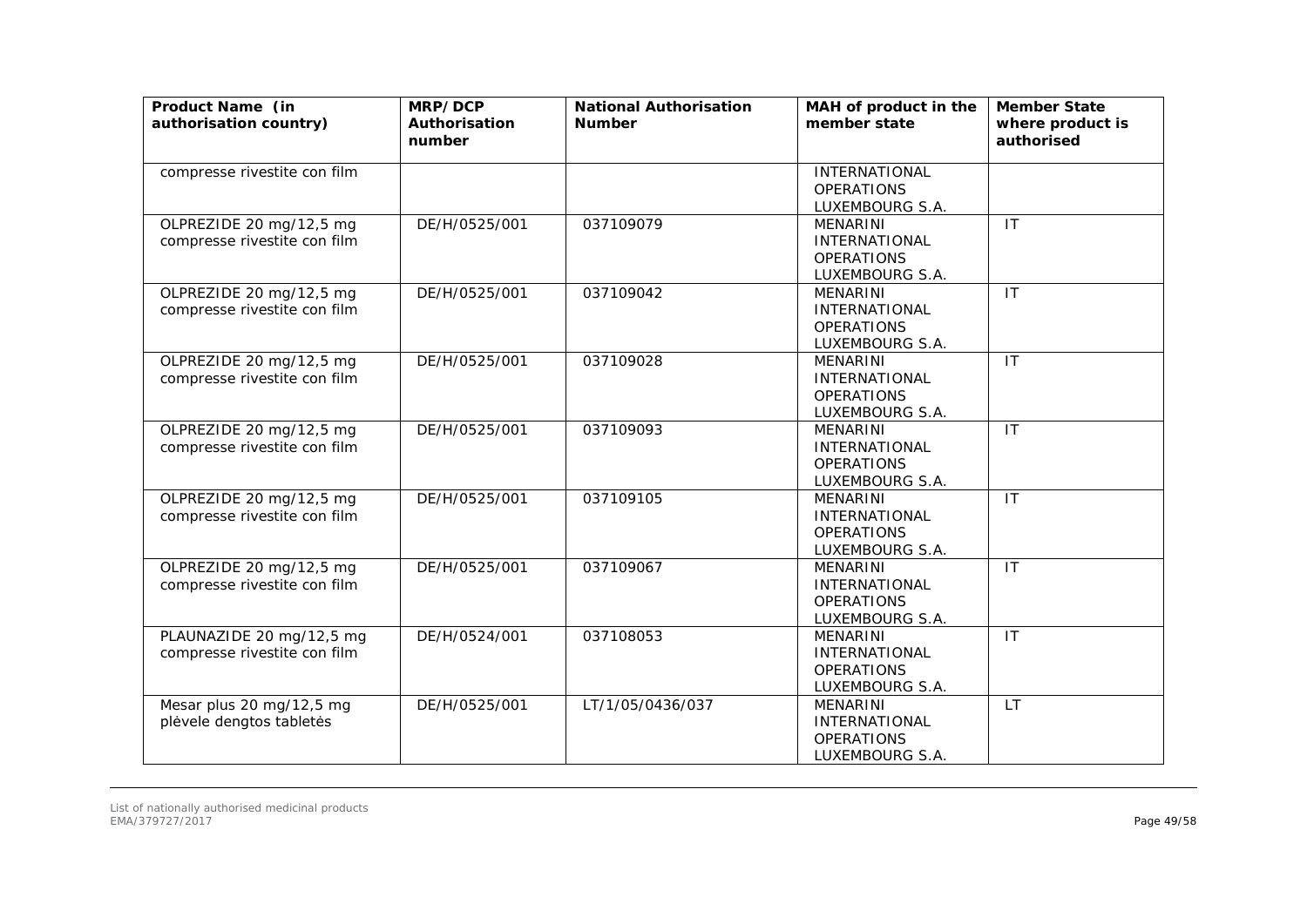| Product Name (in<br>authorisation country)             | MRP/DCP<br>Authorisation<br>number | <b>National Authorisation</b><br><b>Number</b> | MAH of product in the<br>member state                                           | <b>Member State</b><br>where product is<br>authorised |
|--------------------------------------------------------|------------------------------------|------------------------------------------------|---------------------------------------------------------------------------------|-------------------------------------------------------|
| Mesar plus 20 mg/12,5 mg<br>plėvele dengtos tabletės   | DE/H/0525/001                      | LT/1/05/0436/002                               | MENARINI<br><b>INTERNATIONAL</b><br><b>OPERATIONS</b><br>LUXEMBOURG S.A.        | <b>LT</b>                                             |
| Mesar plus 20 mg/12,5 mg<br>plėvele dengtos tabletės   | DE/H/0525/001                      | LT/1/05/0436/001                               | <b>MENARINI</b><br><b>INTERNATIONAL</b><br><b>OPERATIONS</b><br>LUXEMBOURG S.A. | <b>LT</b>                                             |
| Mesar plus 20 mg/12,5 mg<br>plėvele dengtos tabletės   | DE/H/0525/001                      | LT/1/05/0436/036                               | MENARINI<br><b>INTERNATIONAL</b><br><b>OPERATIONS</b><br>LUXEMBOURG S.A.        | LT                                                    |
| Mesar plus 20 mg/12,5 mg<br>plėvele dengtos tabletės   | DE/H/0525/001                      | LT/1/05/0436/004                               | <b>MENARINI</b><br><b>INTERNATIONAL</b><br><b>OPERATIONS</b><br>LUXEMBOURG S.A. | <b>LT</b>                                             |
| Mesar plus 20 mg/12,5 mg<br>plėvele dengtos tabletės   | DE/H/0525/001                      | LT/1/05/0436/003                               | <b>MENARINI</b><br><b>INTERNATIONAL</b><br><b>OPERATIONS</b><br>LUXEMBOURG S.A. | <b>LT</b>                                             |
| Benetor Comp 20 mg/12,5 mg<br>tabletter, filmdrasjerte | DE/H/0525/001                      | 05-3515                                        | <b>MENARINI</b><br><b>INTERNATIONAL</b><br><b>OPERATIONS</b><br>LUXEMBOURG S.A. | <b>NO</b>                                             |
| Mesar plus 20 mg/12,5 mg<br>plėvele dengtos tabletės   | DE/H/0525/001                      | LT/1/05/0436/038                               | <b>MENARINI</b><br><b>INTERNATIONAL</b><br><b>OPERATIONS</b><br>LUXEMBOURG S.A. | <b>LT</b>                                             |
| Mesar plus 20 mg/12,5 mg<br>plėvele dengtos tabletės   | DE/H/0525/001                      | LT/1/05/0436/033                               | <b>MENARINI</b><br><b>INTERNATIONAL</b><br><b>OPERATIONS</b><br>LUXEMBOURG S.A. | <b>LT</b>                                             |
| Mesar plus 20 mg/12,5 mg<br>plėvele dengtos tabletės   | DE/H/0525/001                      | LT/1/05/0436/035                               | <b>MENARINI</b><br><b>INTERNATIONAL</b><br><b>OPERATIONS</b>                    | <b>LT</b>                                             |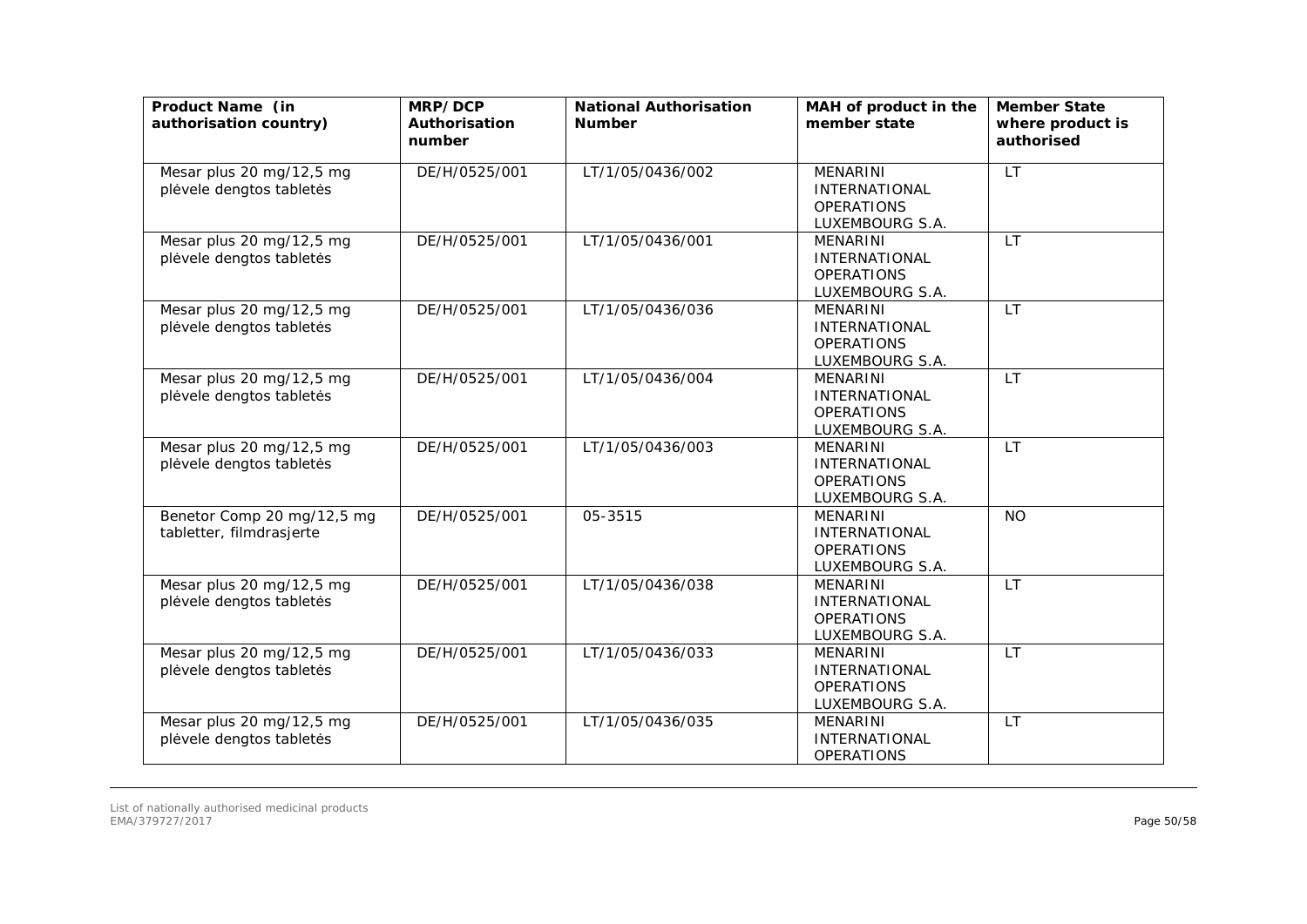| Product Name (in<br>authorisation country)                          | MRP/DCP<br>Authorisation<br>number | <b>National Authorisation</b><br><b>Number</b> | MAH of product in the<br>member state                                           | <b>Member State</b><br>where product is<br>authorised |
|---------------------------------------------------------------------|------------------------------------|------------------------------------------------|---------------------------------------------------------------------------------|-------------------------------------------------------|
|                                                                     |                                    |                                                | LUXEMBOURG S.A.                                                                 |                                                       |
| Mesar plus 20 mg/12,5 mg<br>plėvele dengtos tabletės                | DE/H/0525/001                      | LT/1/05/0436/034                               | <b>MENARINI</b><br><b>INTERNATIONAL</b><br><b>OPERATIONS</b><br>LUXEMBOURG S.A. | <b>LT</b>                                             |
| Mesar plus 20 mg/12,5 mg<br>plėvele dengtos tabletės                | DE/H/0525/001                      | LT/1/05/0436/039                               | <b>MENARINI</b><br><b>INTERNATIONAL</b><br><b>OPERATIONS</b><br>LUXEMBOURG S.A. | <b>LT</b>                                             |
| Omesar Plus 20 mg /12.5 mg<br>film-coated tablets                   | DE/H/0525/001                      | MA204/00304                                    | <b>MENARINI</b><br><b>INTERNATIONAL</b><br><b>OPERATIONS</b><br>LUXEMBOURG S.A. | <b>MT</b>                                             |
| Revival Plus, 20 mg + 12,5<br>mg, tabletki powlekane                | DE/H/0525/001                      | 15494                                          | <b>MENARINI</b><br><b>INTERNATIONAL</b><br><b>OPERATIONS</b><br>LUXEMBOURG S.A. | PL                                                    |
| Tenzar Plus 20 mg/12,5 mg<br>filmom obalené tablety                 | DE/H/0525/001                      | 58/0048/06-S                                   | <b>MENARINI</b><br><b>INTERNATIONAL</b><br><b>OPERATIONS</b><br>LUXEMBOURG S.A. | <b>SK</b>                                             |
| Olsar Plus 20 mg/12,5 mg,<br>comprimidos revestidos por<br>película | DE/H/0525/001                      | 5911987                                        | <b>MENARINI</b><br><b>INTERNATIONAL</b><br><b>OPERATIONS</b><br>LUXEMBOURG S.A. | PT                                                    |
| Olsar Plus 20 mg/12,5 mg,<br>comprimidos revestidos por<br>película | DE/H/0525/001                      | 5911888                                        | <b>MENARINI</b><br><b>INTERNATIONAL</b><br><b>OPERATIONS</b><br>LUXEMBOURG S.A. | PT                                                    |
| Olsar Plus 20 mg/12,5 mg,<br>comprimidos revestidos por<br>película | DE/H/0525/001                      | 5911789                                        | <b>MENARINI</b><br><b>INTERNATIONAL</b><br><b>OPERATIONS</b><br>LUXEMBOURG S.A. | PT                                                    |
| Olsar Plus 20 mg/12,5 mg,<br>comprimidos revestidos por             | DE/H/0525/001                      | 5912084                                        | <b>MENARINI</b><br><b>INTERNATIONAL</b>                                         | PT                                                    |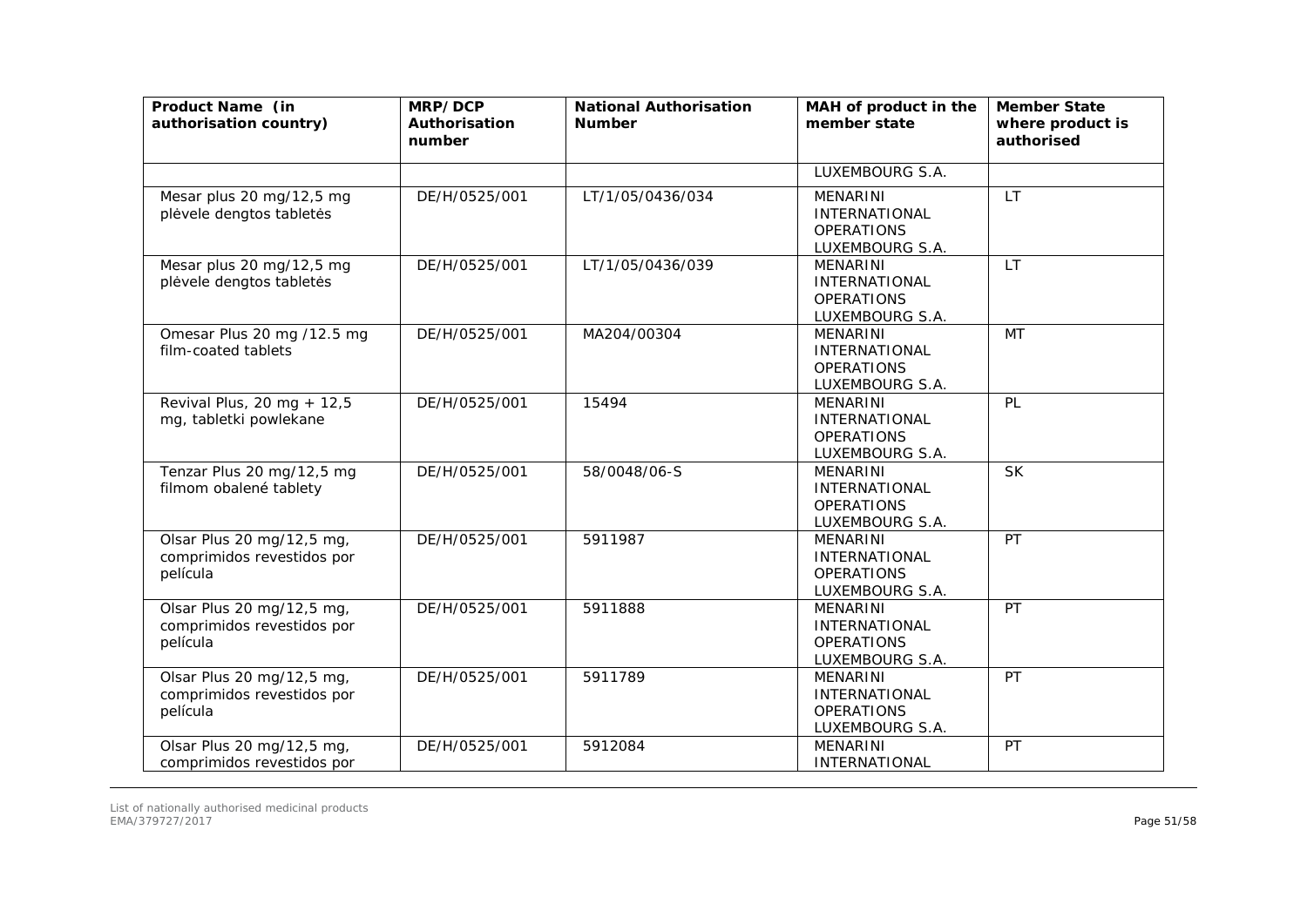| Product Name (in<br>authorisation country)                                          | MRP/DCP<br>Authorisation<br>number | <b>National Authorisation</b><br><b>Number</b> | MAH of product in the<br>member state                                           | <b>Member State</b><br>where product is<br>authorised |
|-------------------------------------------------------------------------------------|------------------------------------|------------------------------------------------|---------------------------------------------------------------------------------|-------------------------------------------------------|
| película                                                                            |                                    |                                                | <b>OPERATIONS</b><br>LUXEMBOURG S.A.                                            |                                                       |
| BELSAR PLUS 20 mg/12,5 mg<br>comprimés pelliculés                                   | DE/H/0525/001                      | 0951/11111329                                  | <b>MENARINI</b><br><b>INTERNATIONAL</b><br><b>OPERATIONS</b><br>LUXEMBOURG S.A. | LU                                                    |
| Ixia Plus 20 mg /12,5 mg<br>comprimidos recubiertos con<br>película                 | DE/H/0525/001                      | 67.748                                         | MENARINI<br><b>INTERNATIONAL</b><br><b>OPERATIONS</b><br>LUXEMBOURG S.A.        | ES                                                    |
| Co-Tensiol 20 mg/12,5 mg<br>filmsko obložene tablete                                | DE/H/0525/001                      | H/06/00426/001                                 | <b>MENARINI</b><br><b>INTERNATIONAL</b><br><b>OPERATIONS</b><br>LUXEMBOURG S.A. | SI                                                    |
| Co-Tensiol 20 mg/12,5 mg<br>filmsko obložene tablete                                | DE/H/0525/001                      | H/06/00426/002                                 | <b>MENARINI</b><br><b>INTERNATIONAL</b><br><b>OPERATIONS</b><br>LUXEMBOURG S.A. | SI                                                    |
| Openvas Plus 20 mg /25 mg<br>comprimidos recubiertos con<br>película                | DE/H/0524/002                      | 67.678                                         | PFIZER, S.L.                                                                    | ES                                                    |
| Openvas Plus 20 mg /12,5 mg<br>comprimidos recubiertos con<br>película              | DE/H/0524/001                      | 67.680                                         | PFIZER, S.L.                                                                    | ES                                                    |
| Olmesartan<br>medoxomil/Hydrochlorothiazide<br>20 mg/12.5 mg Film-coated<br>Tablets | PT/H/1155/001                      | PA 0577/175/001                                | <b>GENERICS [UK]</b><br>LIMITED                                                 | IE                                                    |
| Olmesartan<br>medoxomil/Hydrochlorothiazide<br>20 mg/25 mg Film-coated<br>Tablets   | PT/H/1155/002                      | PA 0577/175/002                                | <b>MCDERMOTT</b><br><b>LABORATORIES LTD</b>                                     | $\overline{IE}$                                       |
| Olmesartan<br>medoxomil/Hydrochlorothiazide<br>40 mg/12.5 mg Film-coated            | PT/H/1155/003                      | PA 0577/175/003                                | <b>MCDERMOTT</b><br><b>LABORATORIES LTD</b>                                     | IE                                                    |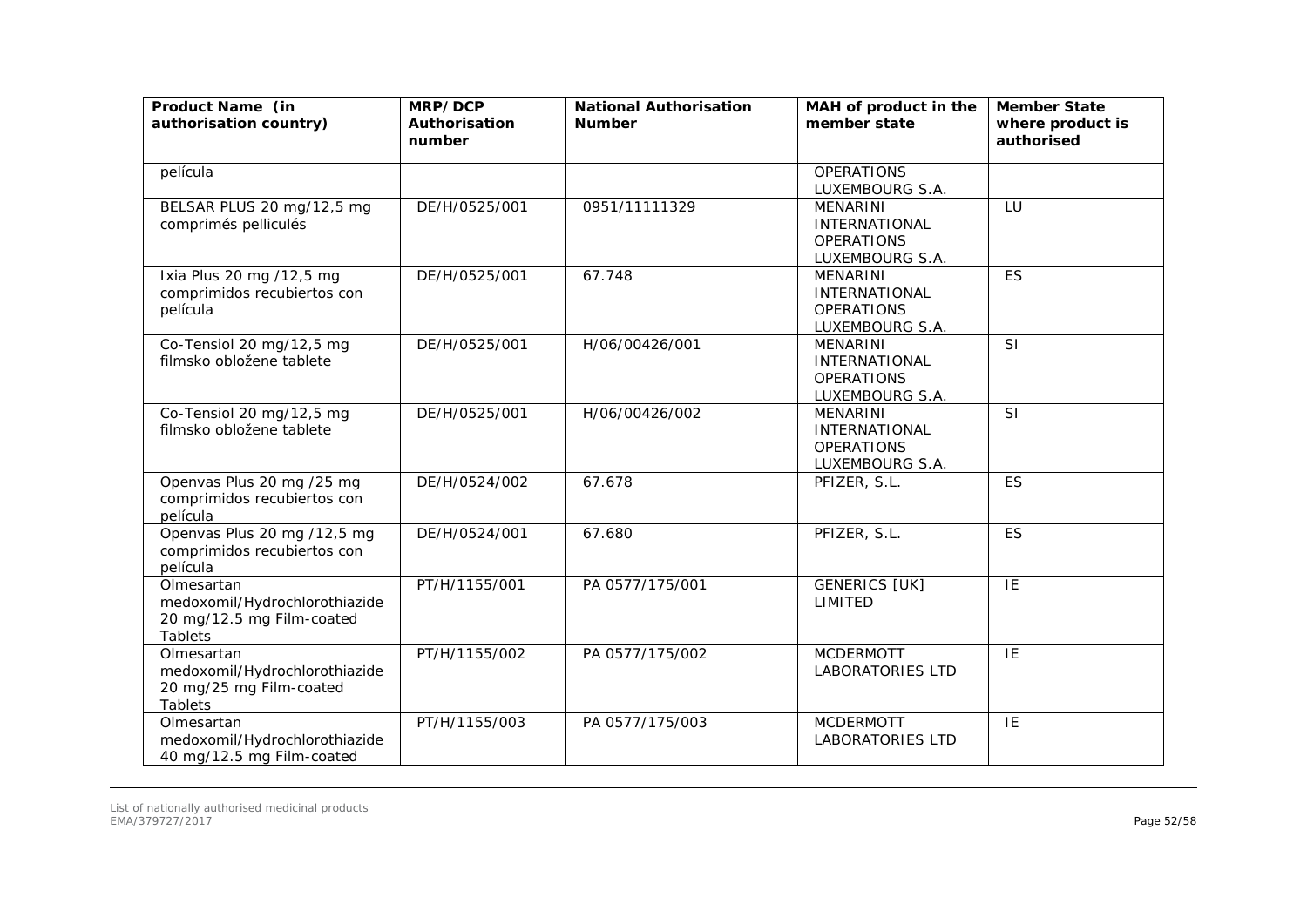| Product Name (in<br>authorisation country)                                                                    | MRP/DCP<br>Authorisation<br>number | <b>National Authorisation</b><br><b>Number</b> | MAH of product in the<br>member state       | <b>Member State</b><br>where product is<br>authorised |
|---------------------------------------------------------------------------------------------------------------|------------------------------------|------------------------------------------------|---------------------------------------------|-------------------------------------------------------|
| Tablets                                                                                                       |                                    |                                                |                                             |                                                       |
| Olmesartan<br>medoxomil/Hydrochlorothiazide<br>40 mg/25 mg Film-coated<br>Tablets                             | PT/H/1155/004                      | PA 0577/175/004                                | <b>MCDERMOTT</b><br><b>LABORATORIES LTD</b> | IE                                                    |
| Olmesartan medoxomilo +<br>Hidroclorotiazida Mylan 20 mg<br>+ 12,5 mg comprimidos<br>revestidos por película  | PT/H/1155/001                      | 5645155                                        | MYLAN, LDA                                  | PT                                                    |
| Olmesartan medoxomilo +<br>Hidroclorotiazida Mylan 20 mg<br>+ 12,5 mg comprimidos<br>revestidos por película  | PT/H/1155/001                      | 5645163                                        | MYLAN, LDA                                  | PT                                                    |
| Olmesartan medoxomilo +<br>Hidroclorotiazida Mylan 20 mg<br>+ 25 mg comprimidos<br>revestidos por película    | PT/H/1155/002                      | 5645205                                        | MYLAN, LDA                                  | PT                                                    |
| Olmesartan medoxomilo +<br>Hidroclorotiazida Mylan 20 mg<br>+ 25 mg comprimidos<br>revestidos por película    | PT/H/1155/002                      | 5645213                                        | MYLAN, LDA                                  | PT                                                    |
| Olmesartan medoxomilo +<br>Hidroclorotiazida Mylan 40 mg<br>+ 12,5 mg comprimidos<br>revestidos por película  | PT/H/1155/003                      | 5645221                                        | MYLAN, LDA                                  | <b>PT</b>                                             |
| Olmesartan medoxomilo +<br>Hidroclorotiazida Mylan 40 mg<br>+ 12,5 mg comprimidos<br>revestidos por película  | PT/H/1155/003                      | 5645239                                        | MYLAN, LDA                                  | <b>PT</b>                                             |
| Olmesartan medoxomilo +<br>Hidroclorotiazida Mylan 40 mg<br>+ 25 mg comprimidos<br>revestidos por<br>película | PT/H/1155/004                      | 5645247                                        | MYLAN, LDA                                  | PT                                                    |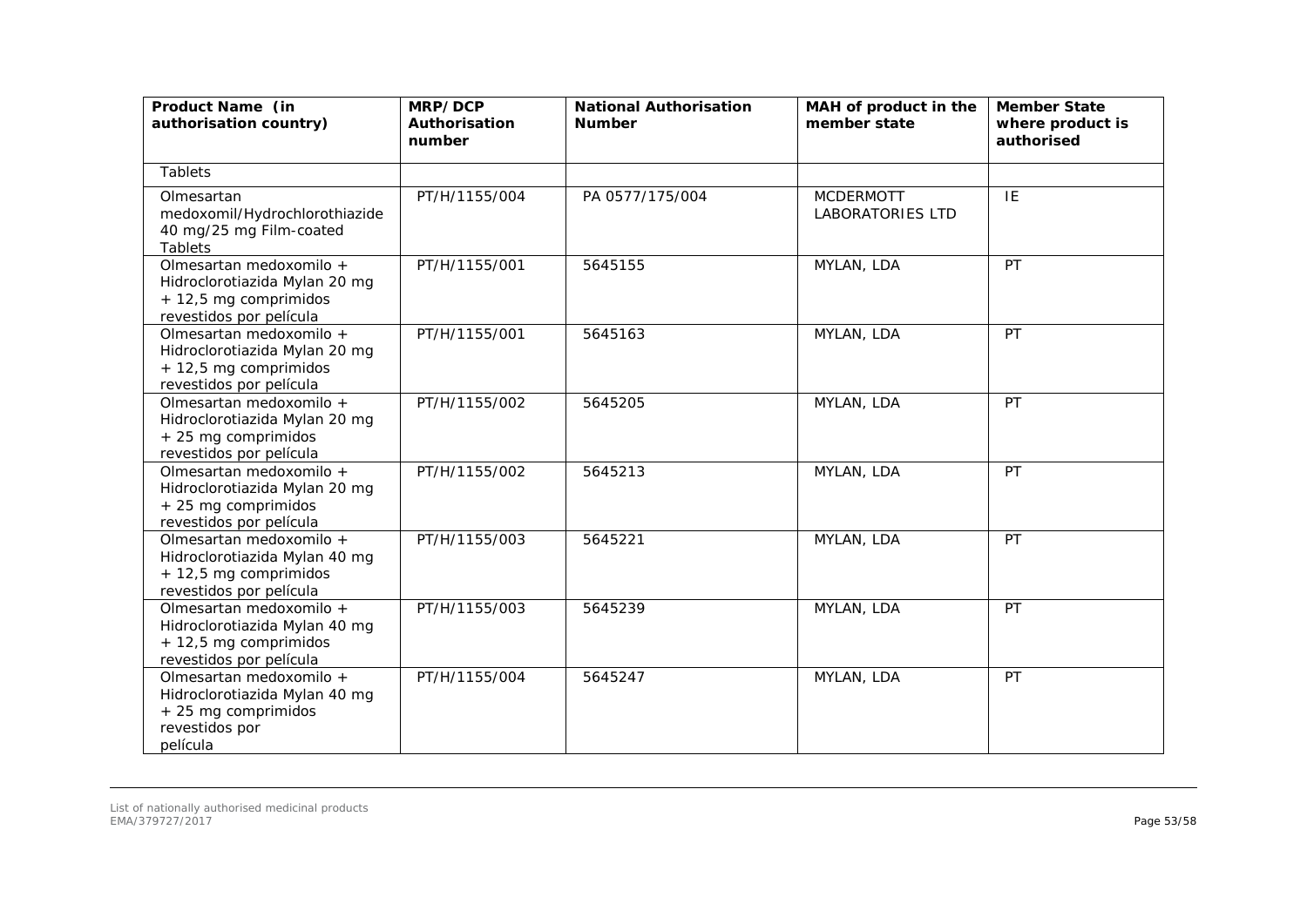| Product Name (in<br>authorisation country)                                                                    | MRP/DCP<br>Authorisation<br>number | <b>National Authorisation</b><br><b>Number</b> | MAH of product in the<br>member state       | <b>Member State</b><br>where product is<br>authorised |
|---------------------------------------------------------------------------------------------------------------|------------------------------------|------------------------------------------------|---------------------------------------------|-------------------------------------------------------|
| Olmesartan medoxomilo +<br>Hidroclorotiazida Mylan 40 mg<br>+ 25 mg comprimidos<br>revestidos por<br>película | PT/H/1155/004                      | 5645254                                        | MYLAN, LDA                                  | PT                                                    |
| Olmesartan/Hidroclorotiazida<br>Mylan 20 mg/12,5 mg<br>comprimidos recubiertos con<br>película EFG            | PT/H/1155/001                      | 80358                                          | <b>MYLAN</b><br>PHARMACEUTICALS<br>S.L.     | <b>ES</b>                                             |
| Olmesartan/Hidroclorotiazida<br>Mylan 20 mg/25 mg<br>comprimidos recubiertos con<br>película EFG              | PT/H/1155/002                      | 80359                                          | <b>MYLAN</b><br>PHARMACEUTICALS<br>S.L.     | <b>ES</b>                                             |
| Olmesartan + HCTZ / Mylan 20<br>mg/12,5 mg Επικαλυμμένα με<br>λεπτό υμένιο δισκία                             | PT/H/1155/001                      | 89249/16-12-2015                               | <b>GENERICS PHARMA</b><br><b>HELLAS LTD</b> | <b>GR</b>                                             |
| Olmesartan + HCTZ / Mylan 20<br>mg/25 mg Επικαλυμμένα με<br>λεπτό υμένιο δισκία                               | PT/H/1155/002                      | 89250/16-12-2015                               | <b>GENERICS PHARMA</b><br><b>HELLAS LTD</b> | GR                                                    |
| Olmesartan + HCTZ / Mylan 40<br>mg/12,5 mg Επικαλυμμένα με<br>λεπτό υμένιο δισκία                             | PT/H/1155/003                      | 89251/16-12-2015                               | <b>GENERICS PHARMA</b><br><b>HELLAS LTD</b> | GR                                                    |
| Olmesartan + HCTZ / Mylan 40<br>mg/25 mg Επικαλυμμένα με<br>λεπτό υμένιο δισκία                               | PT/H/1155/004                      | 89252/16-12-2015                               | <b>GENERICS PHARMA</b><br><b>HELLAS LTD</b> | GR                                                    |
| Olmesartan/Hidroclorotiazida<br>Mylan 40 mg/12,5 mg<br>comprimidos recubiertos con<br>película EFG            | PT/H/1155/003                      | 80361                                          | MYLAN, LDA                                  | <b>ES</b>                                             |
| Olmesartan/Hidroclorotiazida<br>Mylan 40 mg/25 mg<br>comprimidos recubiertos con<br>película EFG              | PT/H/1155/004                      | 80362                                          | MYLAN, LDA                                  | <b>ES</b>                                             |
| Olmetec Plus 40 mg/12,5 mg<br>comprimés pelliculés                                                            | DE/H/0523/003                      | BE368645                                       | <b>DAIICHI SANKYO</b><br><b>BELGIUM S.A</b> | <b>BE</b>                                             |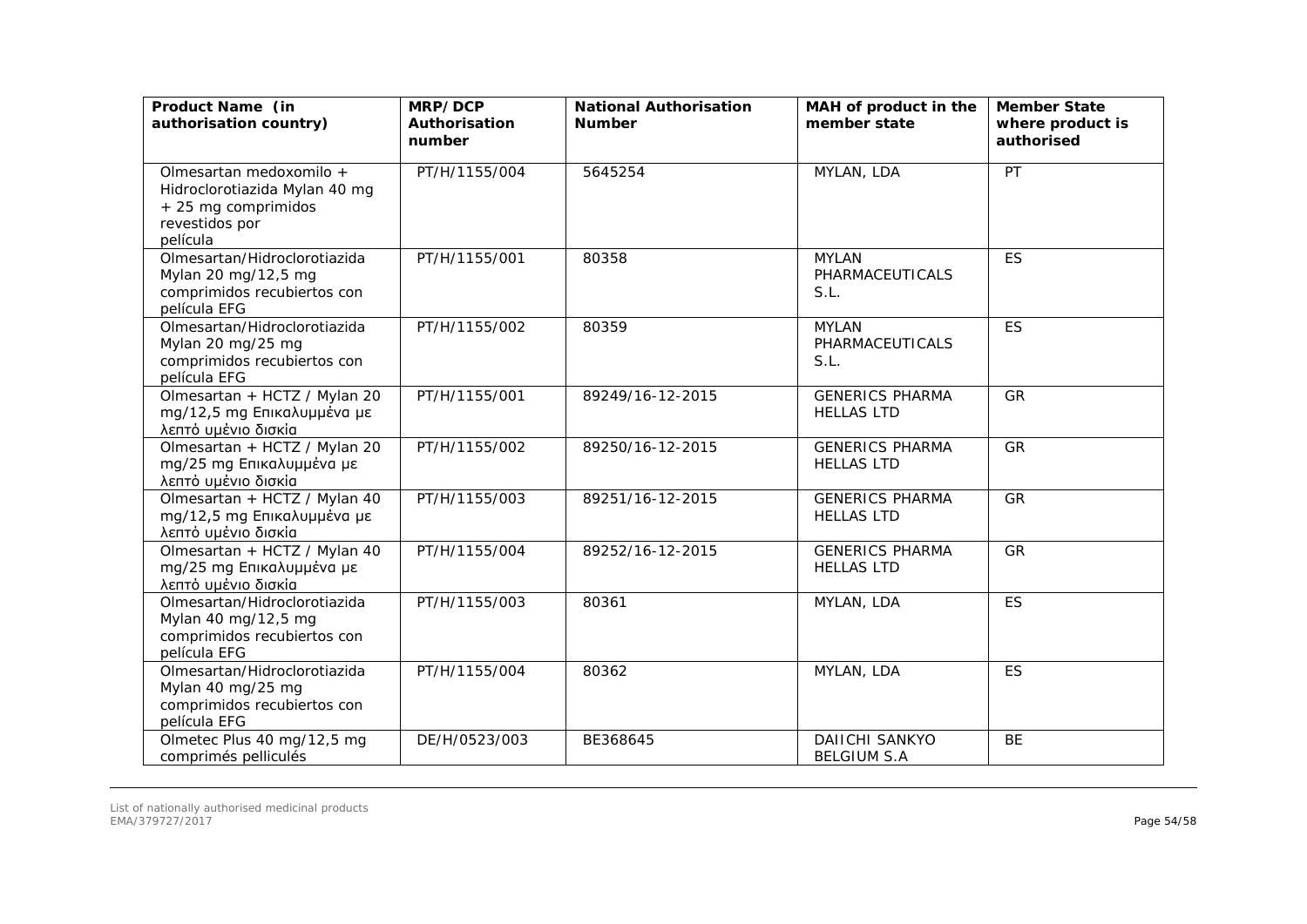| Product Name (in<br>authorisation country)                 | MRP/DCP<br>Authorisation<br>number | <b>National Authorisation</b><br><b>Number</b> | MAH of product in the<br>member state           | <b>Member State</b><br>where product is<br>authorised |
|------------------------------------------------------------|------------------------------------|------------------------------------------------|-------------------------------------------------|-------------------------------------------------------|
| Olmetec Plus 40 mg/25 mg<br>comprimés pelliculés           | DE/H/0523/004                      | BE368654                                       | <b>DAIICHI SANKYO</b><br><b>BELGIUM S.A</b>     | <b>BE</b>                                             |
| Olmetec Plus 40 mg/12,5 mg<br>Filmtabletten                | DE/H/0523/003                      | 1-29037                                        | <b>DAIICHI SANKYO</b><br><b>AUSTRIA GMBH</b>    | AT                                                    |
| Olmetec Plus 40 mg/25 mg<br>Filmtabletten                  | DE/H/0523/004                      | 1-29038                                        | <b>DAIICHI SANKYO</b><br><b>AUSTRIA GMBH</b>    | AT                                                    |
| Olmetec Plus 40mg/12,5mg<br>filmomhulde tabletten          | DE/H/0523/003                      | BE368645                                       | <b>DAIICHI SANKYO</b><br><b>BELGIUM S.A</b>     | <b>BE</b>                                             |
| Olmetec Plus 40mg/25mg<br>filmomhulde tabletten            | DE/H/0523/004                      | BE368654                                       | <b>DAIICHI SANKYO</b><br><b>BELGIUM S.A</b>     | <b>BE</b>                                             |
| Olmetec Plus, filmovertrukne<br>tabletter 40 mg/12,5mg     | DE/H/0523/003                      | 44538                                          | DAIICHI SANKYO<br><b>EUROPE GMBH</b>            | DK                                                    |
| Olmetec Plus, filmovertrukne<br>tabletter 40 mg/25mg       | DE/H/0523/004                      | 44539                                          | DAIICHI SANKYO<br><b>EUROPE GMBH</b>            | <b>DK</b>                                             |
| Olmetec Plus 40 mg/12,5 mg<br>tabletti, kalvopäällysteinen | DE/H/0523/003                      | 27135                                          | <b>DAIICHI SANKYO</b><br><b>EUROPE GMBH</b>     | <b>FI</b>                                             |
| Olmetec Plus 40 mg/25 mg<br>tabletti, kalvopäällysteinen   | DE/H/0523/004                      | 27136                                          | <b>DAIICHI SANKYO</b><br><b>EUROPE GMBH</b>     | F1                                                    |
| Olmetec Plus 40 mg/12,5 mg<br>filmuhúðaðar töflur          | DE/H/0523/003                      | IS/1/09/050/01                                 | <b>DAIICHI SANKYO</b><br><b>EUROPE GMBH</b>     | <b>IS</b>                                             |
| Olmetec Plus 40 mg/25 mg<br>filmuhúðaðar töflur            | DE/H/0523/004                      | IS/1/09/050/02                                 | <b>DAIICHI SANKYO</b><br><b>EUROPE GMBH</b>     | $\overline{1S}$                                       |
| Benetor Plus 40 mg/12.5 mg<br>film-coated tablets          | DE/H/0523/003                      | PA1595/2/3                                     | <b>DAIICHI SANKYO</b><br><b>IRELAND LIMITED</b> | IE                                                    |
| Benetor Plus 40 mg/25 mg<br>film-coated tablets            | DE/H/0523/004                      | PA1595/2/4                                     | <b>DAIICHI SANKYO</b><br><b>IRELAND LIMITED</b> | IE                                                    |
| Olmetec Comp 40 mg/12,5 mg<br>tabletter, filmdrasjerte     | DE/H/0523/003                      | 08-6469                                        | DAIICHI SANKYO<br><b>EUROPE GMBH</b>            | <b>NO</b>                                             |
| Olmetec Comp 40 mg/25 mg<br>tabletter, filmdrasjerte       | DE/H/0523/004                      | 08-6470                                        | <b>DAIICHI SANKYO</b><br><b>EUROPE GMBH</b>     | <b>NO</b>                                             |
| OLMEGAN 40 mg/12,5 mg<br>compresse rivestite con film      | DE/H/0523/003                      | 037110234                                      | DAIICHI SANKYO<br><b>ITALIA S.P.A</b>           | IT                                                    |
| OLMEGAN 40 mg/12,5 mg<br>compresse rivestite con film      | DE/H/0523/003                      | 037110246                                      | DAIICHI SANKYO<br><b>ITALIA S.P.A</b>           | IT                                                    |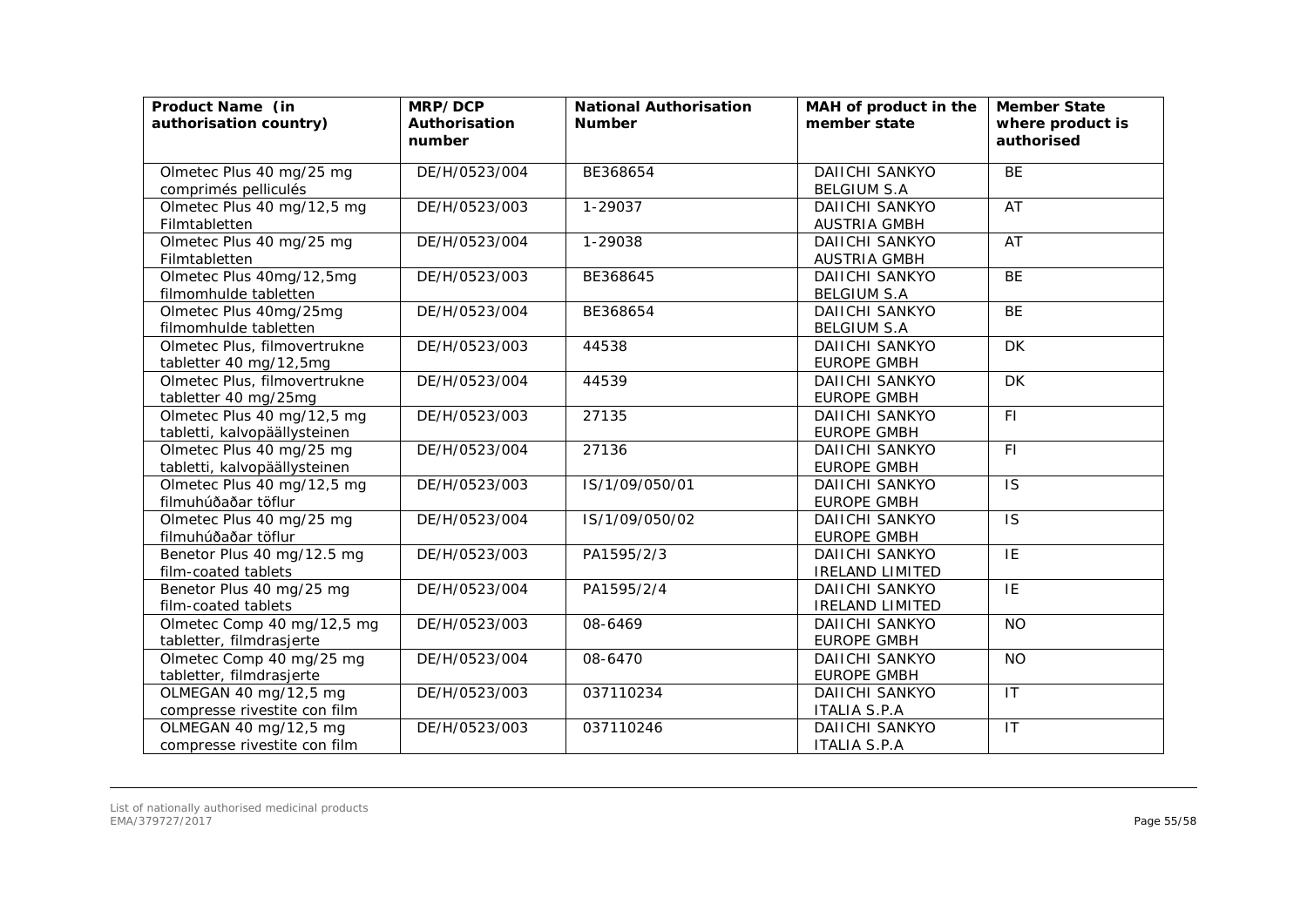| Product Name (in<br>authorisation country) | MRP/DCP<br>Authorisation<br>number | <b>National Authorisation</b><br><b>Number</b> | MAH of product in the<br>member state | <b>Member State</b><br>where product is<br>authorised |
|--------------------------------------------|------------------------------------|------------------------------------------------|---------------------------------------|-------------------------------------------------------|
|                                            |                                    |                                                |                                       |                                                       |
| OLMEGAN 40 mg/12,5 mg                      | DE/H/0523/003                      | 037110259                                      | <b>DAIICHI SANKYO</b>                 | $\overline{\mathsf{I}\mathsf{I}}$                     |
| compresse rivestite con film               |                                    |                                                | <b>ITALIA S.P.A</b>                   |                                                       |
| OLMEGAN 40 mg/12,5 mg                      | DE/H/0523/003                      | 037110261                                      | <b>DAIICHI SANKYO</b>                 | $\overline{11}$                                       |
| compresse rivestite con film               |                                    |                                                | <b>ITALIA S.P.A</b>                   |                                                       |
| OLMEGAN 40 mg/12,5 mg                      | DE/H/0523/003                      | 037110273                                      | <b>DAIICHI SANKYO</b>                 | $\mathsf{I}\mathsf{T}$                                |
| compresse rivestite con film               |                                    |                                                | <b>ITALIA S.P.A</b>                   |                                                       |
| OLMEGAN 40 mg/12,5 mg                      | DE/H/0523/003                      | 037110285                                      | <b>DAIICHI SANKYO</b>                 | $\overline{\mathsf{I}\mathsf{T}}$                     |
| compresse rivestite con film               |                                    |                                                | <b>ITALIA S.P.A</b>                   |                                                       |
| OLMEGAN 40 mg/12,5 mg                      | DE/H/0523/003                      | 037110297                                      | <b>DAIICHI SANKYO</b>                 | IT                                                    |
| compresse rivestite con film               |                                    |                                                | <b>ITALIA S.P.A</b>                   |                                                       |
| OLMEGAN 40 mg/12,5 mg                      | DE/H/0523/003                      | 037110309                                      | <b>DAIICHI SANKYO</b>                 | $\mathsf{I}\mathsf{T}$                                |
| compresse rivestite con film               |                                    |                                                | <b>ITALIA S.P.A</b>                   |                                                       |
| OLMEGAN 40 mg/12,5 mg                      | DE/H/0523/003                      | 037110311                                      | DAIICHI SANKYO                        | IT                                                    |
| compresse rivestite con film               |                                    |                                                | <b>ITALIA S.P.A</b>                   |                                                       |
| OLMEGAN 40 mg/12,5 mg                      | DE/H/0523/003                      | 037110323                                      | <b>DAIICHI SANKYO</b>                 | IT                                                    |
| compresse rivestite con film               |                                    |                                                | <b>ITALIA S.P.A</b>                   |                                                       |
| OLMEGAN 40 mg/12,5 mg                      | DE/H/0523/003                      | 037110335                                      | <b>DAIICHI SANKYO</b>                 | $\mathsf{I}\mathsf{T}$                                |
| compresse rivestite con film               |                                    |                                                | <b>ITALIA S.P.A</b>                   |                                                       |
| OLMEGAN 40 mg/12,5 mg                      | DE/H/0523/003                      | 037110347                                      | <b>DAIICHI SANKYO</b>                 | $\overline{\mathsf{I}\mathsf{T}}$                     |
| compresse rivestite con film               |                                    |                                                | <b>ITALIA S.P.A</b>                   |                                                       |
| OLMEGAN 40 mg/25 mg                        | DE/H/0523/004                      | 037110436                                      | <b>DAIICHI SANKYO</b>                 | $\overline{1}$                                        |
| compresse rivestite con film               |                                    |                                                | <b>ITALIA S.P.A</b>                   |                                                       |
| OLMEGAN 40 mg/25 mg                        | DE/H/0523/004                      | 037110350                                      | <b>DAIICHI SANKYO</b>                 | $\mathsf{I}\mathsf{T}$                                |
| compresse rivestite con film               |                                    |                                                | <b>ITALIA S.P.A</b>                   |                                                       |
| OLMEGAN 40 mg/25 mg                        | DE/H/0523/004                      | 037110362                                      | <b>DAIICHI SANKYO</b>                 | $\mathsf{I}\mathsf{T}$                                |
| compresse rivestite con film               |                                    |                                                | <b>ITALIA S.P.A</b>                   |                                                       |
| OLMEGAN 40 mg/25 mg                        | DE/H/0523/004                      | 037110374                                      | <b>DAIICHI SANKYO</b>                 | IT                                                    |
| compresse rivestite con film               |                                    |                                                | <b>ITALIA S.P.A</b>                   |                                                       |
| OLMEGAN 40 mg/25 mg                        | DE/H/0523/004                      | 037110386                                      | <b>DAIICHI SANKYO</b>                 | $\overline{\mathsf{I}\mathsf{T}}$                     |
| compresse rivestite con film               |                                    |                                                | <b>ITALIA S.P.A</b>                   |                                                       |
| OLMEGAN 40 mg/25 mg                        | DE/H/0523/004                      | 037110398                                      | <b>DAIICHI SANKYO</b>                 | $\mathsf{I}\mathsf{T}$                                |
| compresse rivestite con film               |                                    |                                                | <b>ITALIA S.P.A</b>                   |                                                       |
| OLMEGAN 40 mg/25 mg                        | DE/H/0523/004                      | 037110400                                      | DAIICHI SANKYO                        | $\mathsf{I}\mathsf{T}$                                |
| compresse rivestite con film               |                                    |                                                | <b>ITALIA S.P.A</b>                   |                                                       |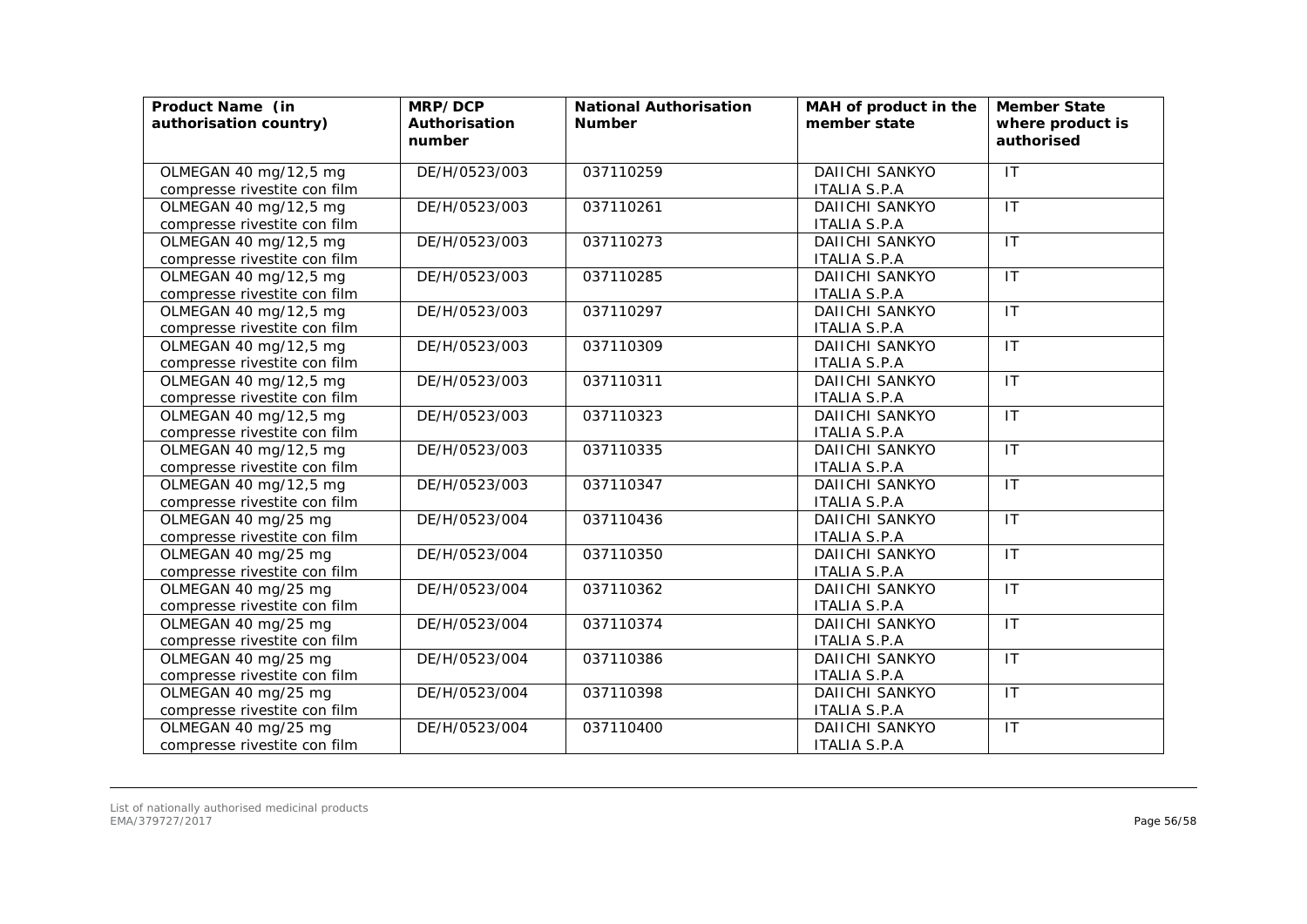| Product Name (in<br>authorisation country)                                | MRP/DCP<br>Authorisation<br>number | <b>National Authorisation</b><br><b>Number</b> | MAH of product in the<br>member state        | <b>Member State</b><br>where product is<br>authorised |
|---------------------------------------------------------------------------|------------------------------------|------------------------------------------------|----------------------------------------------|-------------------------------------------------------|
| OLMEGAN 40 mg/25 mg<br>compresse rivestite con film                       | DE/H/0523/004                      | 037110412                                      | <b>DAIICHI SANKYO</b><br><b>ITALIA S.P.A</b> | IT                                                    |
| OLMEGAN 40 mg/25 mg<br>compresse rivestite con film                       | DE/H/0523/004                      | 037110424                                      | <b>DAIICHI SANKYO</b><br><b>ITALIA S.P.A</b> | IT                                                    |
| OLMEGAN 40 mg/25 mg<br>compresse rivestite con film                       | DE/H/0523/004                      | 037110448                                      | <b>DAIICHI SANKYO</b><br><b>ITALIA S.P.A</b> | $\mathsf{I}\mathsf{T}$                                |
| OLMEGAN 40 mg/25 mg<br>compresse rivestite con film                       | DE/H/0523/004                      | 037110451                                      | <b>DAIICHI SANKYO</b><br><b>ITALIA S.P.A</b> | $\mathsf{I}\mathsf{T}$                                |
| OLMEGAN 40 mg/25 mg<br>compresse rivestite con film                       | DE/H/0523/004                      | 037110463                                      | <b>DAIICHI SANKYO</b><br><b>ITALIA S.P.A</b> | $\mathsf{I}\mathsf{T}$                                |
| Olmetec Plus 40 mg/12,5 mg<br>comprimés pelliculés                        | DE/H/0523/003                      | 1851/10080021                                  | <b>DAIICHI SANKYO</b><br><b>BELGIUM S.A</b>  | LU                                                    |
| Olmetec Plus 40 mg/25 mg<br>comprimés pelliculés                          | DE/H/0523/004                      | 1851/10080022                                  | <b>DAIICHI SANKYO</b><br><b>BELGIUM S.A</b>  | LU                                                    |
| Olmetec Plus 40 mg + $12,5$<br>mg, comprimidos revestidos<br>por película | DE/H/0523/003                      | 5350228                                        | <b>DAIICHI SANKYO</b><br>PORTUGAL, LDA       | PT                                                    |
| Olmetec Plus 40 mg + 12,5<br>mg, comprimidos revestidos<br>por película   | DE/H/0523/003                      | 5350236                                        | DAIICHI SANKYO<br>PORTUGAL, LDA              | PT                                                    |
| Olmetec Plus 40 mg + 25 mg,<br>comprimidos revestidos por<br>película     | DE/H/0523/004                      | 5350244                                        | DAIICHI SANKYO<br>PORTUGAL, LDA              | PT                                                    |
| Olmetec Plus 40 mg + 25 mg,<br>comprimidos revestidos por<br>película     | DE/H/0523/004                      | 5350251                                        | DAIICHI SANKYO<br>PORTUGAL, LDA              | PT                                                    |
| CoOLMETEC 40 mg/25 mg,<br>comprimé pelliculé                              | DE/H/0523/004                      | 576 795-3                                      | <b>DAIICHI SANKYO</b><br><b>FRANCE SAS</b>   | <b>FR</b>                                             |
| CoOLMETEC 40 mg/25 mg,<br>comprimé pelliculé                              | DE/H/0523/004                      | 350 248-1                                      | <b>DAIICHI SANKYO</b><br><b>FRANCE SAS</b>   | <b>FR</b>                                             |
| CoOLMETEC 40 mg/25 mg,<br>comprimé pelliculé                              | DE/H/0523/004                      | 350 247-5                                      | <b>DAIICHI SANKYO</b><br><b>FRANCE SAS</b>   | <b>FR</b>                                             |
| Olmetec Plus 40 mg/12,5 mg<br>Filmtabletten                               | DE/H/0523/003                      | 58589.02.00                                    | <b>DAIICHI SANKYO</b><br><b>EUROPE GMBH</b>  | DE                                                    |